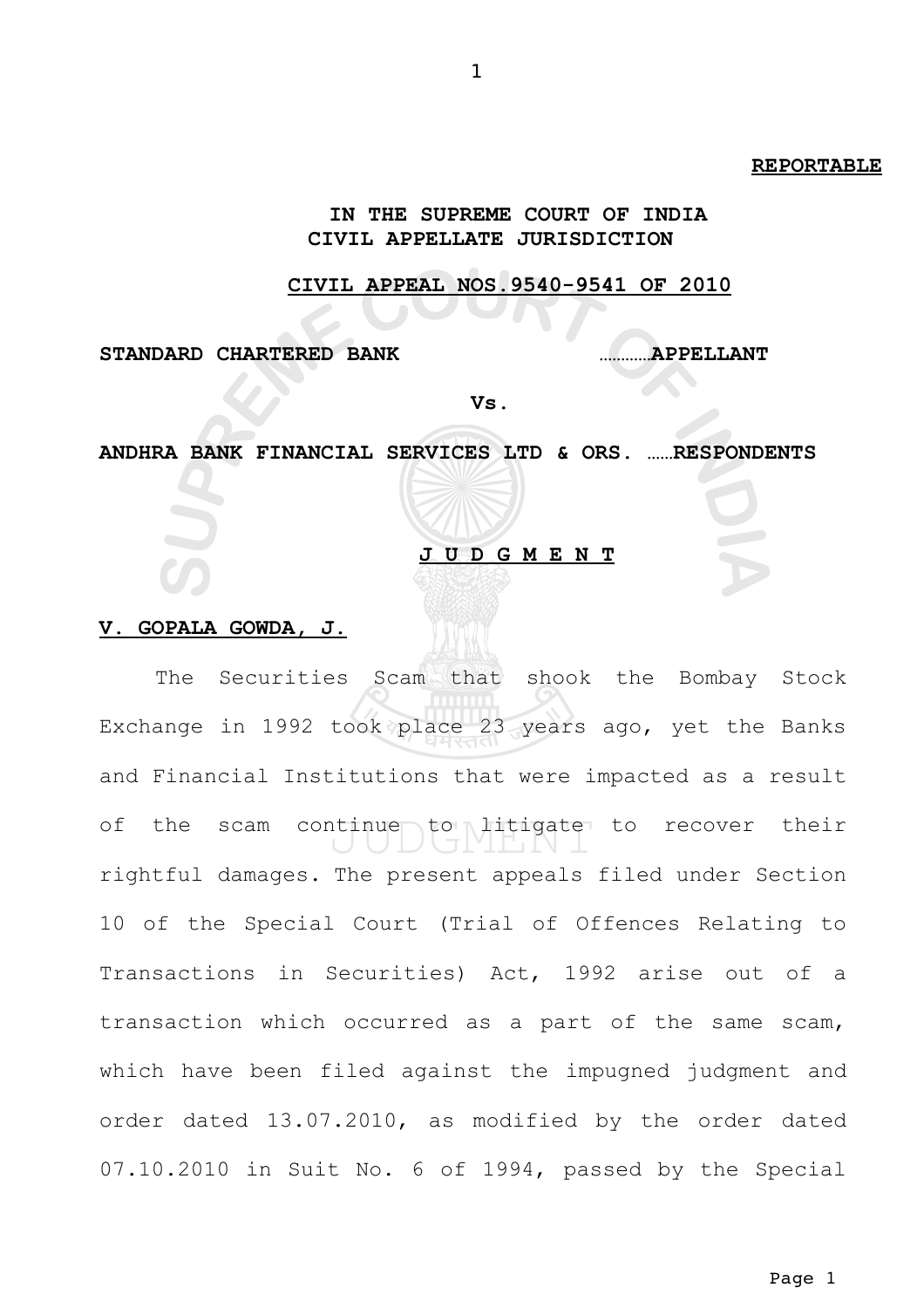Court, Bombay, constituted under the above Act. The relevant facts which are required for us to appreciate the rival legal contentions are stated in brief hereunder:

2. The National Power Corporation Limited (hereinafter "NPCL") issued bonds of two series in December, 1991. These were the 9% tax-free bonds and 17% taxable bonds. On 26.02.1992, the said bonds were allotted by NPCL to the Andhra Bank Financial Services Limited (hereinafter "ABFSL"), respondent no. 1 herein. On the same day, ABFSL sold the 17% taxable bonds of the face value of Rs. 50 crores to the appellant-Standard Chartered Bank (hereinafter "SCB"). The total amount payable to ABFSL was Rs.48,02,50,000/- which was paid by way of Pay Order on the same day. A Banker's Receipt No. 23727 was issued to the appellant by the ABFSL acknowledging the said payment. The receipt also stated that the delivery of the bonds would be done later.

3. On 26.02.1992, SCB sold 17% bonds of the face value of Rs. 50 crores to ANZ Grindlays Bank (hereinafter "ANZ"). SCB issued a Bank Receipt No. 1939 to ANZ in lieu of the actual possession of the bonds. On 27.02.1992, ABFSL forwarded the original letter of allotment to SCB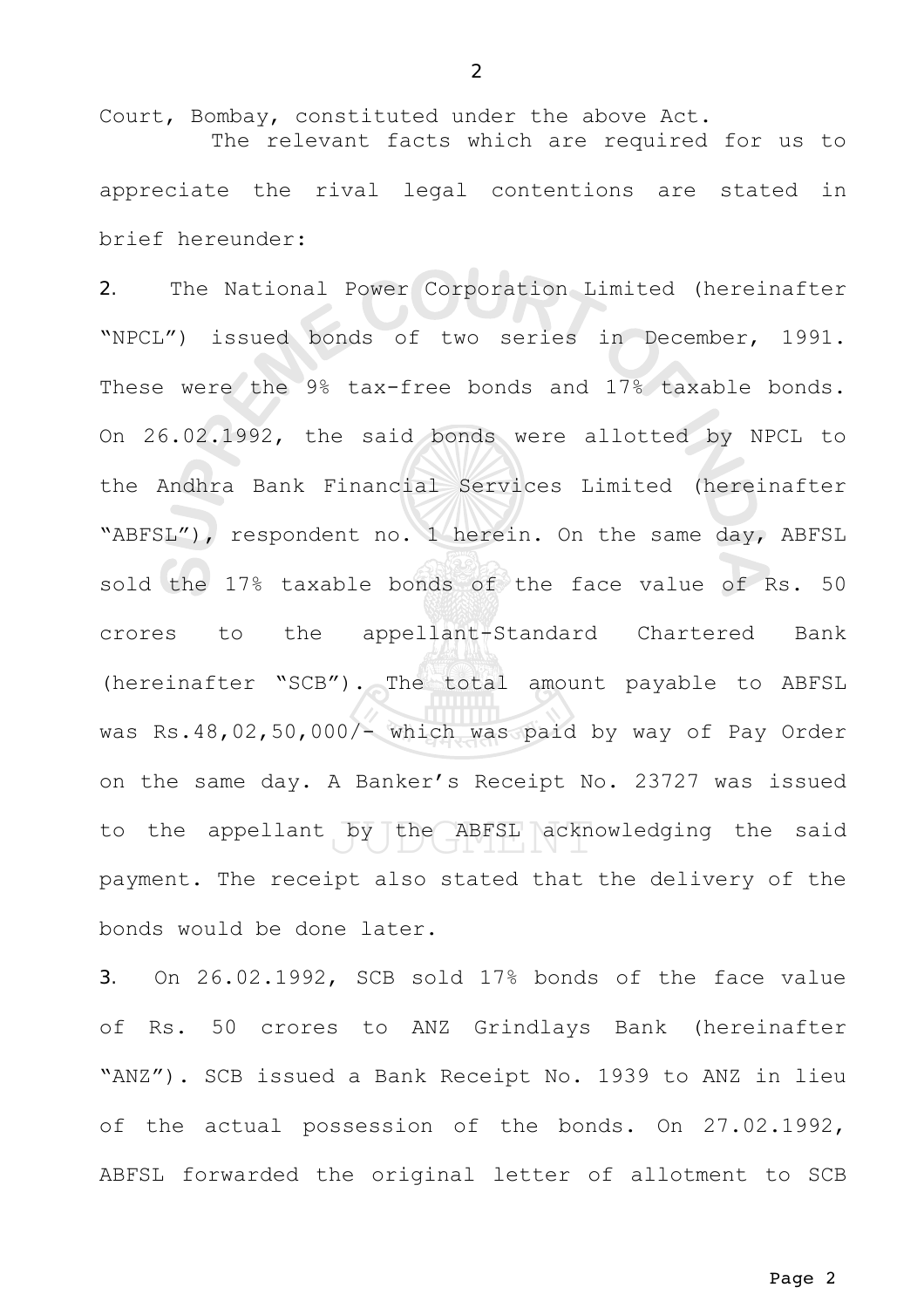and sought the return of the Banker's Receipt No. 23727. On the same date, SCB returned the Banker's Receipt No. 23727 to ABFSL. SCB states that as against the return of the said Bank Receipt, it only received a photocopy of the original letter of allotment. On 27.02.1992, Hiten P. Dalal, a broker who was acting in a large number of securities transactions of banks and financial institutions obtained the possession of the said original letter of allotment and delivered it to Canara Bank Mutual Fund (hereinafter "CMF"). On 17.03.1992, CMF sold the 17% NPCL bonds of the face value of Rs. 50 crores to SCB. CMF issued a Receipt No. 2767 to SCB Bank in lieu of the original letter of allotment. According to SCB, when the Securities Scam came to limelight in May, 1992, the officers of SCB conducted an investigation of its records and found that SCB did not possess the original letter of allotment but had only its photocopy with it. On 09.10.1992, SCB wrote a letter to NPCL stating that as the suit bonds had been issued to ABFSL, which had further confirmed that the same has been sold to SCB and therefore, the letter of allotment from CMF may be disregarded. NPCL informed SCB on 06.11.1992 that since there was a dispute of ownership of the suit bonds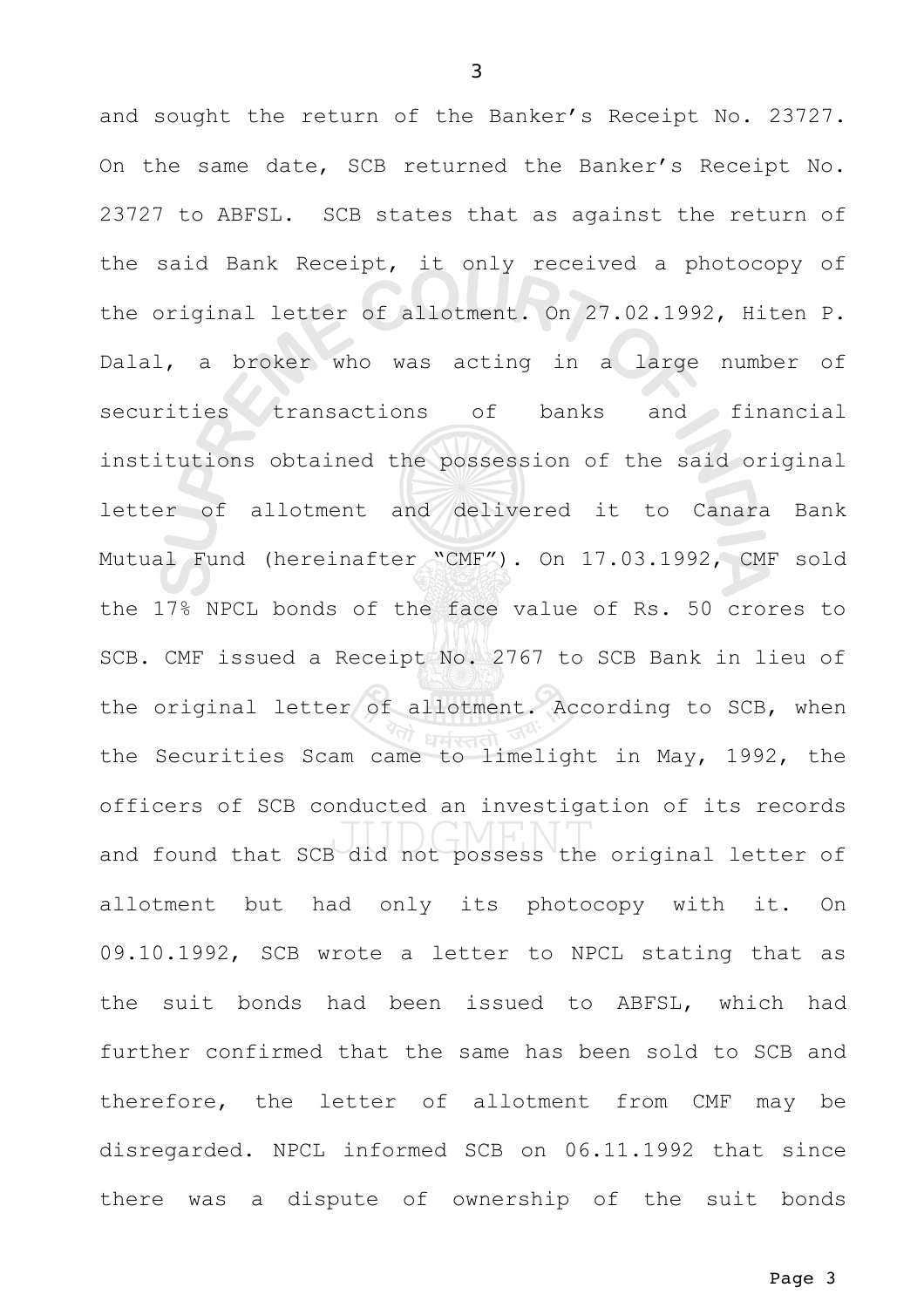between SCB and CMF, the matter should be resolved between SCB and CMF and that it would take the necessary action only after such resolution.

4. On 20.06.1992, SCB filed a First Information Report against the broker Hiten P. Dalal and requested the Central Bureau of Investigation to inquire into the scam perpetrated on SCB by Hiten P. Dalal.

5. On 27.11.1992, SCB filed Suit No. 6 of 1994 against ABFSL for the recovery of the principal amount of Rs.48,02,50,000.00, representing the consideration paid by SCB to ABFSL against the transaction of purchase of 17% NPCL bonds of the face value of Rs. 50 crores.

6. Pursuant to the FIR dated 20.06.1992, the CBI filed a charge sheet on 16.06.1995. On 20.10.1995, SCB filed an application for amendment of the suit and to include Hiten P. Dalal and CMF as party respondents and to file claim against the said respondents in the alternative to the claim preferred by SCB against ABFSL.

7. It is pertinent to mention at this stage that a suit was filed in relation to the 9% bonds, which culminated in the judgment of this Court in the case of *Standard Chartered Bank v. Andhra Bank Financial Services Ltd.[1](#page-3-0)* In

Page 4

<span id="page-3-0"></span> $1$  (2006) 6 SCC 94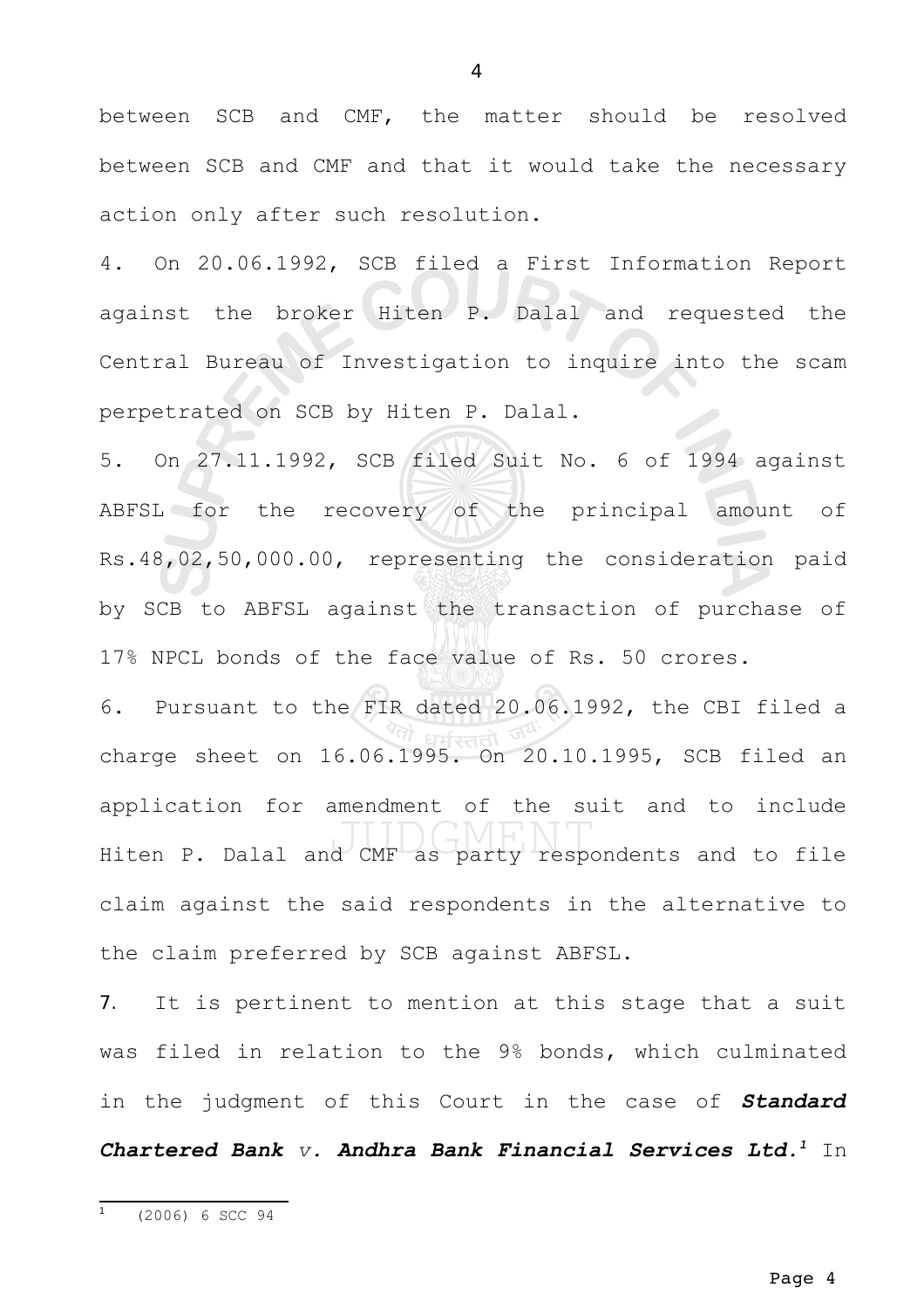the present suit relating to the 17% bonds, the learned Special Court framed and answered the following issues

for its consideration:

| Issues                                                                                                                                                                                                                                                                                                                                                                                                                                                                           | Answer                                   |
|----------------------------------------------------------------------------------------------------------------------------------------------------------------------------------------------------------------------------------------------------------------------------------------------------------------------------------------------------------------------------------------------------------------------------------------------------------------------------------|------------------------------------------|
| Between PLAINTIFFS and CMF                                                                                                                                                                                                                                                                                                                                                                                                                                                       |                                          |
| 1. Whether the suit as against<br>Defendants No. 3-10 (CMF) is barred<br>by limitation                                                                                                                                                                                                                                                                                                                                                                                           | In the<br>affirmative                    |
| 2. Whether the Defendant No. 2 (Hiten P.<br>Dalal) in collusion with one of the<br>employees of the Plaintiff (viz.<br>Santosh Mulagaonkar) fraudulently<br>misappropriated the Suit LOA as<br>alleged in para 6A (iii) of the<br>Plaint?<br>3. Whether the Plaintiffs were unaware<br>that the series of transactions<br>involving CMF, ANZ, ABFSL and the<br>Plaintiffs themselves were "based on<br>the very same Letter of Allotment"<br>as alleged in para 7 of the plaint? | In the<br>negative<br>In the<br>negative |
| 4. Whether the Plaintiffs prove that<br>they had purchased 17% taxable NPCL<br>Bonds on 26 <sup>th</sup> February, 1992 of the FV<br>of Rs. 50 crores from ABFSL or<br>acquired any title to the Suit LOA<br>as alleged by the Plaintiffs in para<br>5 of the Plaint?                                                                                                                                                                                                            | In the<br>affirmative                    |
| 5. Whether the Plaintiffs prove that<br>CMF chose to issue its BR with a<br>to conceal the<br>view<br>alleged<br>"misappropriation" of Bonds as<br>alleged in para 7D and 7E of the<br>Plaint?                                                                                                                                                                                                                                                                                   | In the<br>negative                       |
| 6. Whether the Plaintiffs prove that on<br>09.04.1992 there<br>"hole"<br>was<br>a<br>pertaining to the transactions of<br>26.02.1992 between the SCB and                                                                                                                                                                                                                                                                                                                         | In the<br>affirmative                    |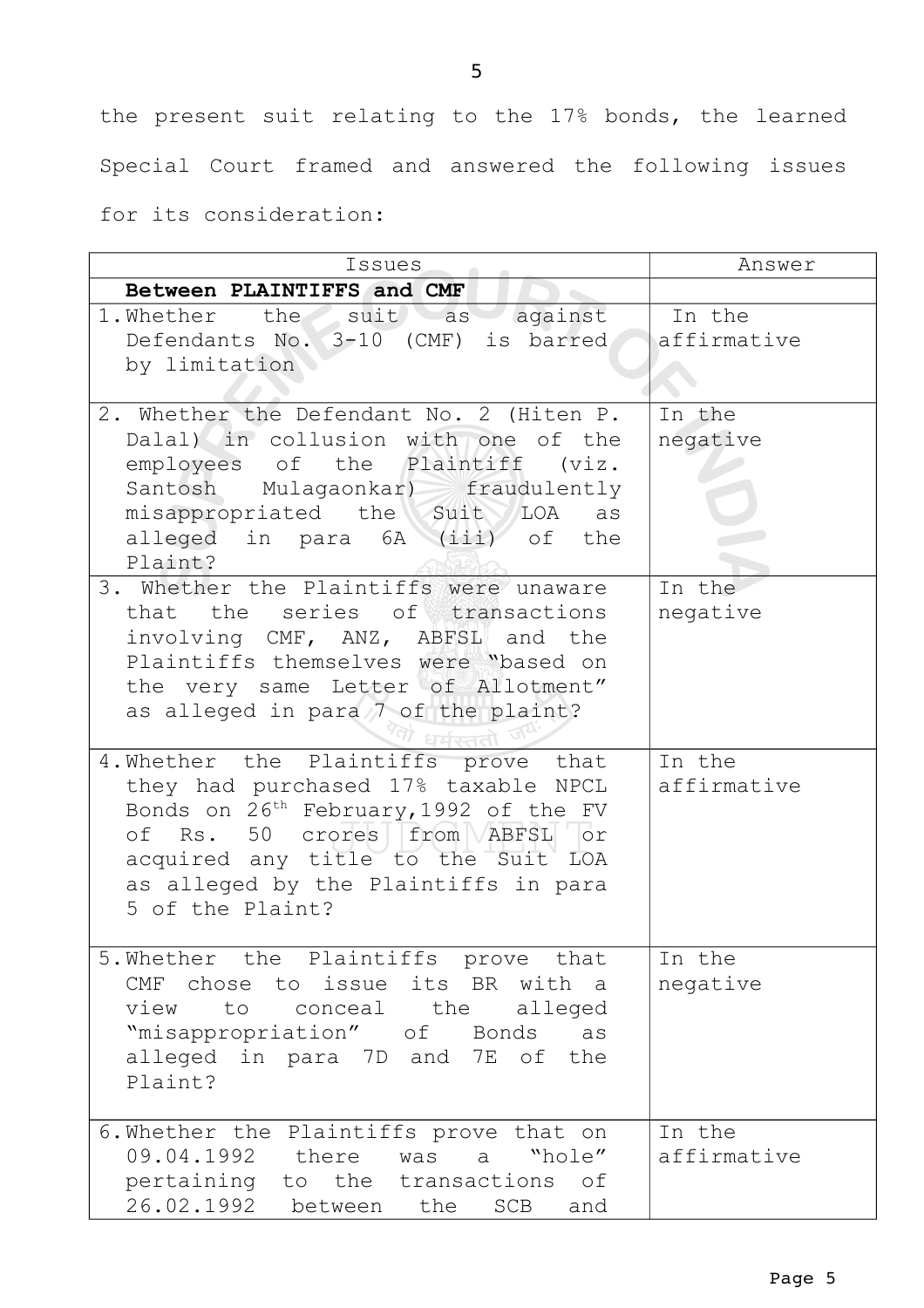| ABFSL as alleged in para 7H of the<br>Plaint?                                                                                                                                                                                                                                                                                                                                                                          |                       |
|------------------------------------------------------------------------------------------------------------------------------------------------------------------------------------------------------------------------------------------------------------------------------------------------------------------------------------------------------------------------------------------------------------------------|-----------------------|
| 7. Whether the Plaintiffs prove that<br>the dealers of the Plaintiffs<br>entered into a dummy transaction<br>dated 10.04.1992 with the ABFSL to<br>cover up the said "hole" as alleged<br>in para 7(1) of the Plaint?                                                                                                                                                                                                  | In the<br>affirmative |
| 8. Whether CMF have converted the<br>bonds/ Letter of Allotment as<br>alleged in para 6A & 7(k) of the<br>Plaint?                                                                                                                                                                                                                                                                                                      | In the<br>affirmative |
| 9. Whether the Suit transaction and the<br>transactions referred to in para 7<br>(a), $7(f)$ and $7(g)$ of the Plaint<br>reflect that the same were<br>fictitious transactions for funding<br>and/or they were transactions<br>involving difference between the<br>actual rate (as transacted) and the<br>derived rate as alleged in para 25<br>and 27 of the further Written<br>Statement?<br>ंधर्मस्ततो <sup>उ</sup> | In the<br>negative    |
| 10. If the answer to the above issue<br>is in the affirmative whether such<br>transactions are illegal and/or<br>opposed to the public policy?                                                                                                                                                                                                                                                                         | In the<br>negative    |
| 11. Whether the contention that the<br>transactions are opposed to public<br>policy is barred by the principles<br>of res judicata and or constructive<br>res judicata having regard to the<br>judgment of the Special Court dated<br>13.03.1995 in Suit No. 13 of 1994<br>and the decision of the Supreme<br>Court in CA 4456/95 dated 30th<br>October 2001 and in CAs Nos. 2275 &<br>2276 dated 05th May 2006?       | In the<br>affirmative |
| 12. Whether Hiten P. Dalal was<br>the                                                                                                                                                                                                                                                                                                                                                                                  | Does<br>not           |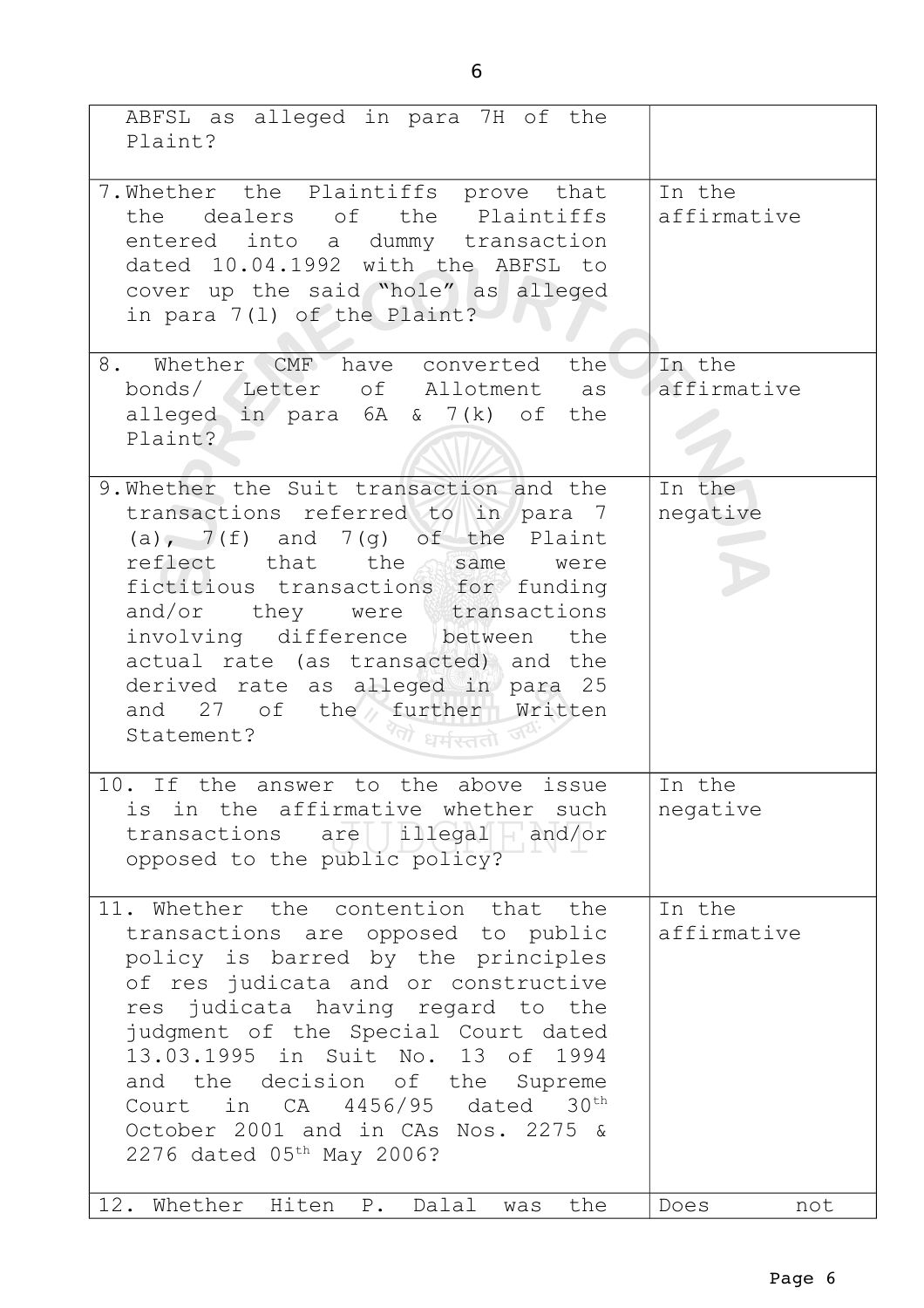| broker for ABFSL in the alleged suit<br>transaction and ABFSL handed over<br>the original Letter of Allotment to<br>HPD as alleged in para 6 (c) and<br>11(a) of the Plaint?                                                                                                                                                                                                                                                                                                                                                                                                                                              | Arise                              |
|---------------------------------------------------------------------------------------------------------------------------------------------------------------------------------------------------------------------------------------------------------------------------------------------------------------------------------------------------------------------------------------------------------------------------------------------------------------------------------------------------------------------------------------------------------------------------------------------------------------------------|------------------------------------|
| 13. Whether SCB are stopped from<br>making any claim as alleged in para<br>2 read with para 14 of the Written<br>Statement of CMF?                                                                                                                                                                                                                                                                                                                                                                                                                                                                                        | the<br>In<br>affirmative           |
| 14. Whether CMF proves that it had on<br>27 <sup>th</sup> February, 1992 purchased the 17%<br>NPCL bonds through Hiten P. Dalal<br>who was allegedly acting as a<br>mercantile agent of SCB and/or ABFSL<br>for consideration in good faith and<br>without notice as alleged in<br>paragraph 11 of the Written<br>Statement of the said Defendant?                                                                                                                                                                                                                                                                        | In <sup>o</sup><br>the<br>negative |
| 15. Whether the transactions under the<br>15% arrangement were transactions of<br>HPD and not of SCB and HPD was<br>entitled to deal with bonds at his<br>discretion as alleged in para $7(q)$<br>of CMF's Written Statement?                                                                                                                                                                                                                                                                                                                                                                                             | In<br>the<br>negative              |
| 16. Whether CMF'S allegations that<br>transactions under 15% arrangement<br>were transactions of HPD, are barred<br>by res judicata by the judgment of<br>the Special Court in Suit No. 13/94<br>dated 13.03.1995 and the decision of<br>the Supreme Court in CA No. 4456 of<br>1995 dated 30.10.2001 as alleged in<br>para $7(L)$ (i) to $7(L)$ (v) of the<br>Plaint and denied in paras 32, 33<br>and 34 of the additional Written<br>Statement and by the judgment of the<br>Supreme Court dated 05.05.2006 in<br>Appeal from Suit No. 11 of 1996 as<br>alleged in paras $7(L)$ (vii) to $7(L)$<br>(xv) of the Plaint? | In the<br>affirmative              |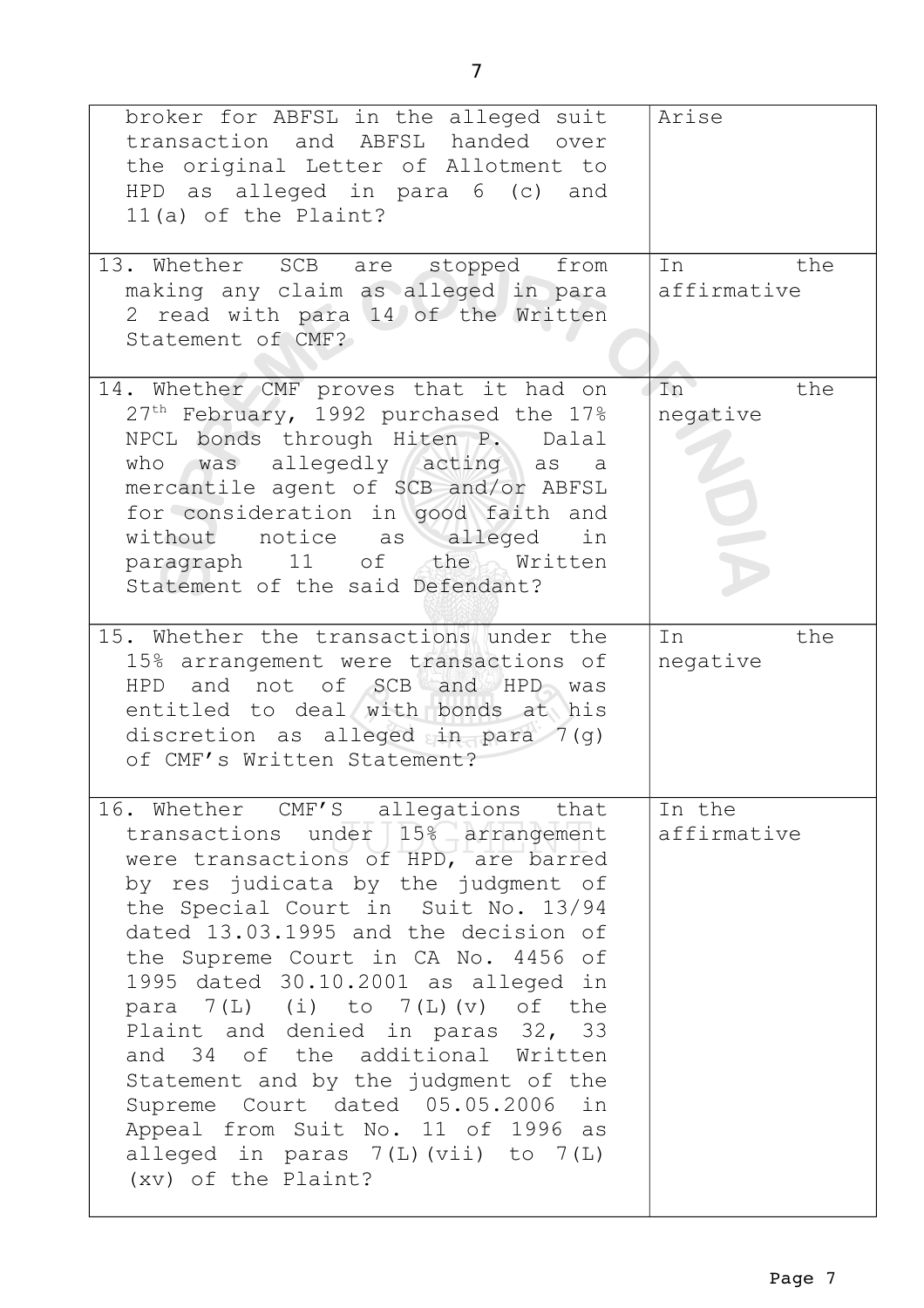| 17. Whether CMF's allegation that the<br>transactions of the Plaintiff under<br>the 15% arrangement were actually<br>transaction of Hiten P. Dalal, is<br>barred by constructive res judicata<br>as alleged in para $7(L)$ (v) of the<br>Plaint and denied in para 36 of the<br>additional Written Statement?                                                    | In the<br>affirmative |
|------------------------------------------------------------------------------------------------------------------------------------------------------------------------------------------------------------------------------------------------------------------------------------------------------------------------------------------------------------------|-----------------------|
| 18. Whether the issue of payment of<br>consideration by the CMF for<br>acquisition of bond on 27.12.1992 is<br>barred by virtue of the principles<br>of res judicata as alleged in para<br>$11(e)$ of the Plaint?                                                                                                                                                | In the<br>affirmative |
| 19. Whether the Defendants Nos. 3-10<br>are jointly and severally liable to<br>pay to SCB the sum of Rs.<br>55, 26, 16, 438.36 as per the<br>particulars of the Claim together<br>with further interest on principle<br>sum of Rs. 48,02,50,000.00 @ 20% per<br>annum from 28 <sup>th</sup> November, 1992 till<br>payment and/or realisations?<br>धर्मस्ततो जयः | In the<br>negative    |
| 20. What relief?                                                                                                                                                                                                                                                                                                                                                 | As per Order          |
| Between PLAINTIFFS AND HPD                                                                                                                                                                                                                                                                                                                                       |                       |
| 1.<br>Whether the Plaint fails to<br>disclose any cause of action against<br>HPD as alleged in para 1 of the<br>Written Statement of HPD?                                                                                                                                                                                                                        | In the<br>affirmative |
| 2. Whether the suit is barred by<br>limitation as against Defendant No.2<br>as alleged in para 2 of the Written<br>Statement of Defendant No. 2                                                                                                                                                                                                                  | In the<br>affirmative |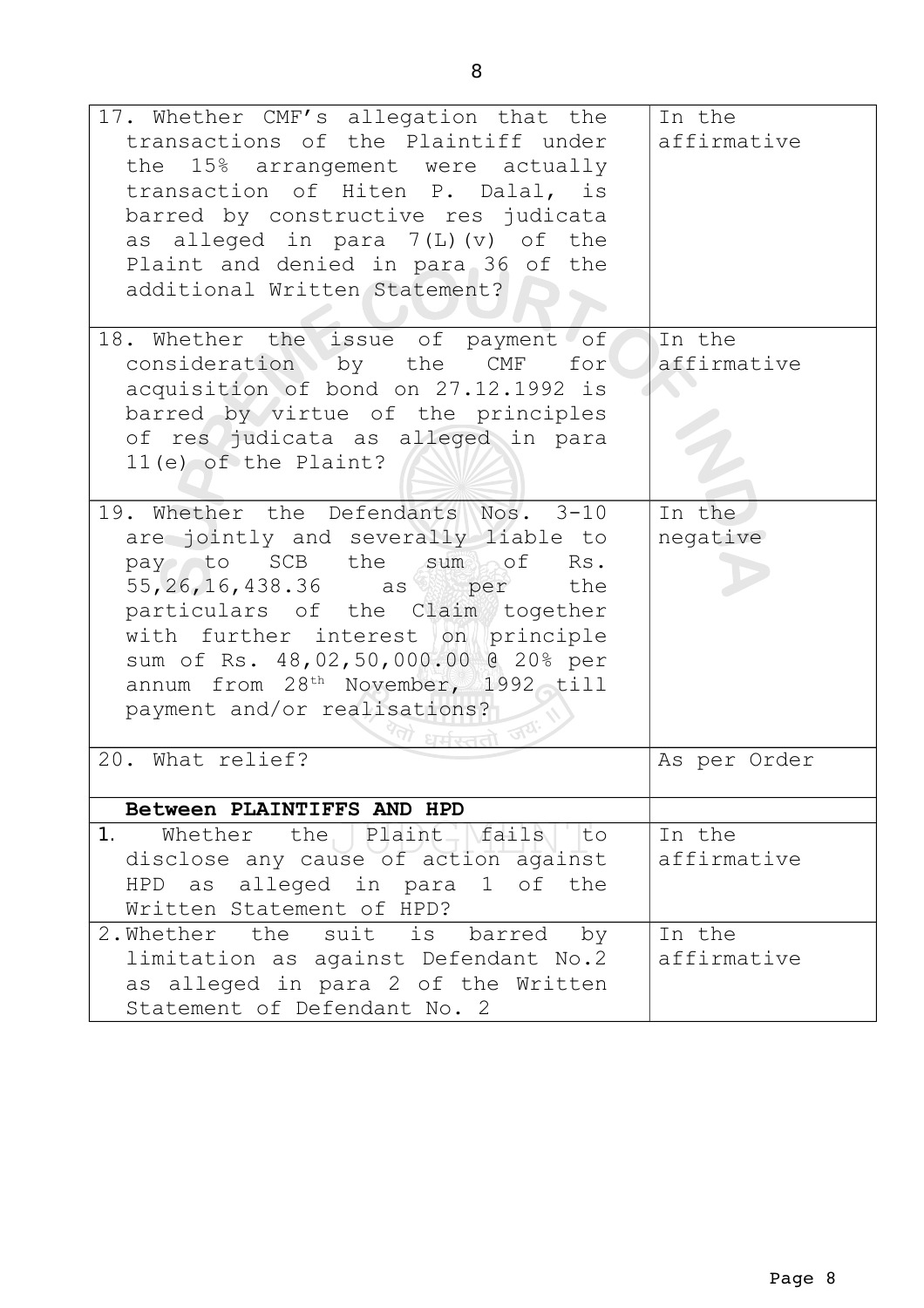| 3. Whether the allegations of HPD that<br>the Letter of Allotment was lent to<br>him on $27th$ February, 1992 and/or<br>that he purchased the same on 9th<br>May, 1992 in the circumstances and<br>manner set out in para 4 of his<br>written statement are barred by res<br>judicata as alleged in para 6B of<br>the Plaint?         | In the<br>affirmative |
|---------------------------------------------------------------------------------------------------------------------------------------------------------------------------------------------------------------------------------------------------------------------------------------------------------------------------------------|-----------------------|
| 4. Whether Hiten P. Dalal is jointly<br>and severally liable along with CMF<br>to pay to SCB the sum of Rs.<br>55,26,16,438.36 as per the<br>particulars of claim together with<br>further interest on principal sum of<br>Rs. 48,02,50,000.00 @ 20% p.a. from<br>28 <sup>th</sup> November, 1992 till payment<br>and/or realisation? | In the<br>negative    |
| 5. Whether SCB is entitled to any<br>relief and if, what?                                                                                                                                                                                                                                                                             | In the<br>negative    |

As can be seen from the above table with regard to the issues framed by the learned Special Court, it came to the conclusion that  $SCB$  has succeeded in proving that they had purchased 17% taxable NPCL bonds. The learned Special Court also found that Hiten P. Dalal had not succeeded in proving that he was the owner of the suit bonds, and that SCB was entitled to file a suit for conversion against Hiten P. Dalal and CMF.

8. The learned Special Court, on appreciation of the pleadings and evidence produced before it, however,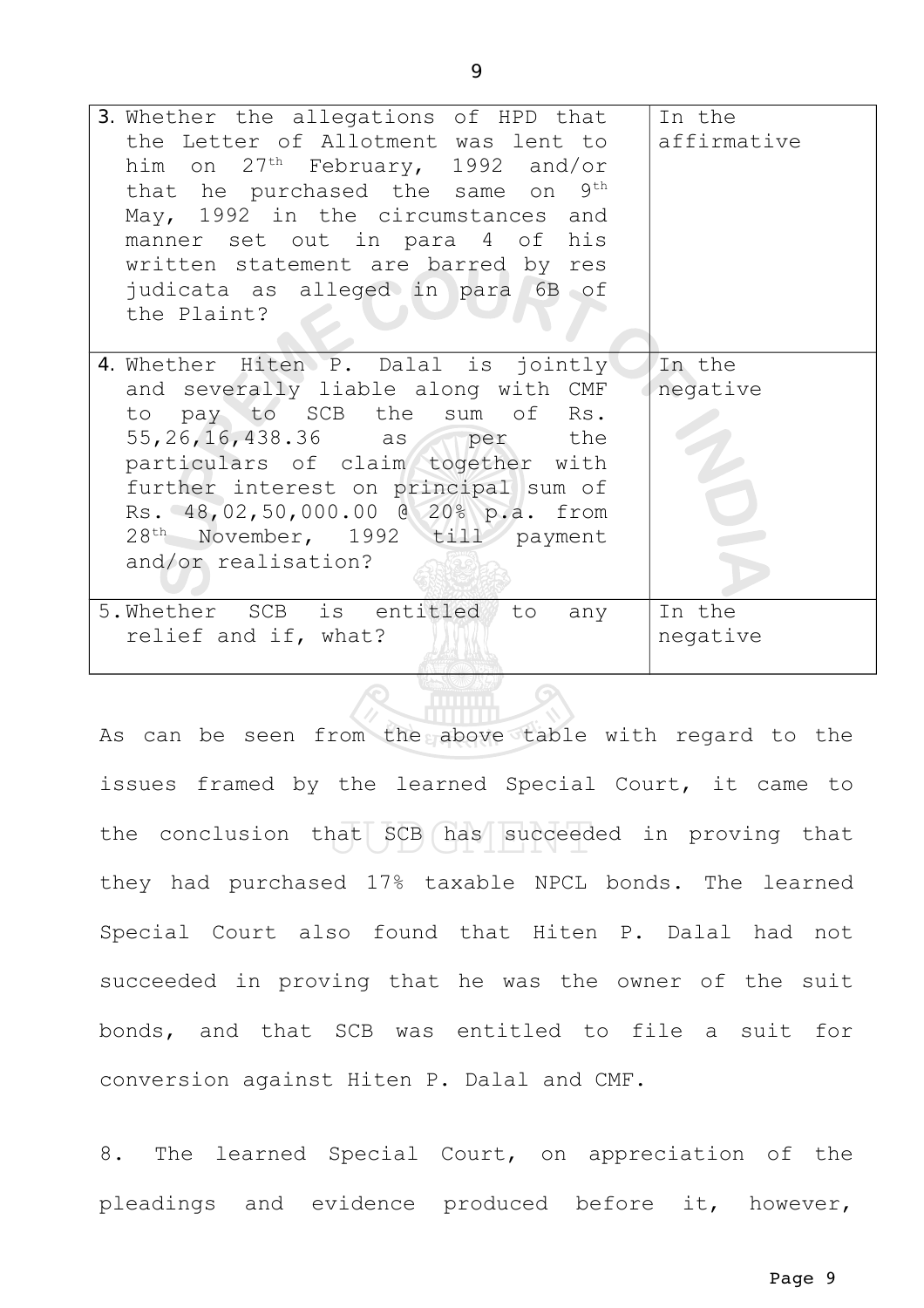declined to grant any relief to the appellant on the ground that the suit was barred by limitation. The amendment to the suit to implead CMF and Hiten P. Dalal was done on 20.10.1995. The learned Special Judge held:

"The period of limitation had started running from either 18.03.1992 and further from 23.05.1992. The amendment application for impleading defendant Nos. 2 to 10 was filed on 20.10.1995 and, therefore, if the period of limitation is calculated from 18.03.1992 or 23.05.1992, the said period expires either on 18.03.1995 or 23.05.1995. I have already given my reasons as to why 07.11.1992 cannot be treated as a date on which the Plaintiffs came to know about the conversion by Hiten P. Dalal in favour of CMF, and therefore, the Plaintiffs in my view have miserably failed in filing the suit within a period of limitation."

9. On the issue of limitation, the main question that the learned Special Court had to answer as to whether the provision of Article 91(a) of the Limitation Act, 1963 (hereinafter "the Limitation Act") would apply to the instant case. To answer that question, the learned Special Court had to interpret the meaning of the phrase "first learns". The contention raised before the Special Court by the learned senior counsel for the defendants was that the word "learn" cannot be construed as complete knowledge for the reason that if the legislature had intended to use the word knowledge as in Articles 56 to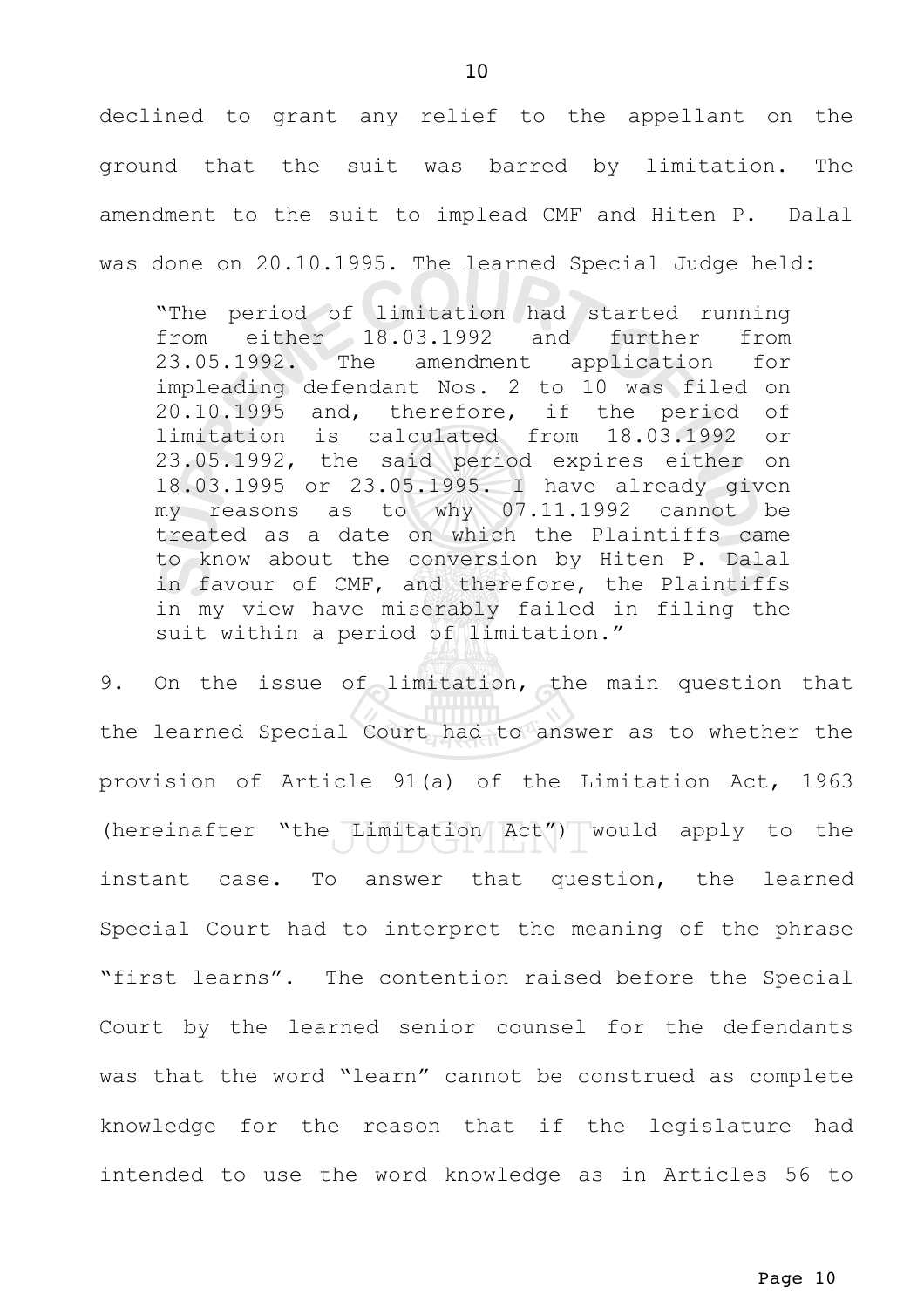59, it would have done so. It was submitted that the word "knowledge" cannot be given to the word "learn" in Article 91 of the Limitation Act. The learned Special Court had to decide whether the period of limitation will be ascertained from 07.11.1992 as contended by the plaintiff, or the three earlier dates 18.03.1992, 10.04.1992 or 23.05.1992. The learned Special Court after examining the pleadings and evidence on record came to the conclusion that the period of limitation cannot be said to have started running on 07.11.1992 as the plaintiff had not succeeded in establishing the happening of any meeting on that date. The learned Special Court came to the conclusion that the period of limitation for institution of the suit started running on 18.03.1992 as that was the date of the transaction between ABFSL and ANZ. The Special Court also held that the next date when the plaintiff could have possibly found out about the conversion of the bonds was 23.05.1992 as that was the date on which Hiten P. Dalal had himself informed the plaintiffs of the conversion of the suit bonds during a meeting.

10. The learned Special Court thus, while accepting the fact of conversion of the bonds in question, dismissed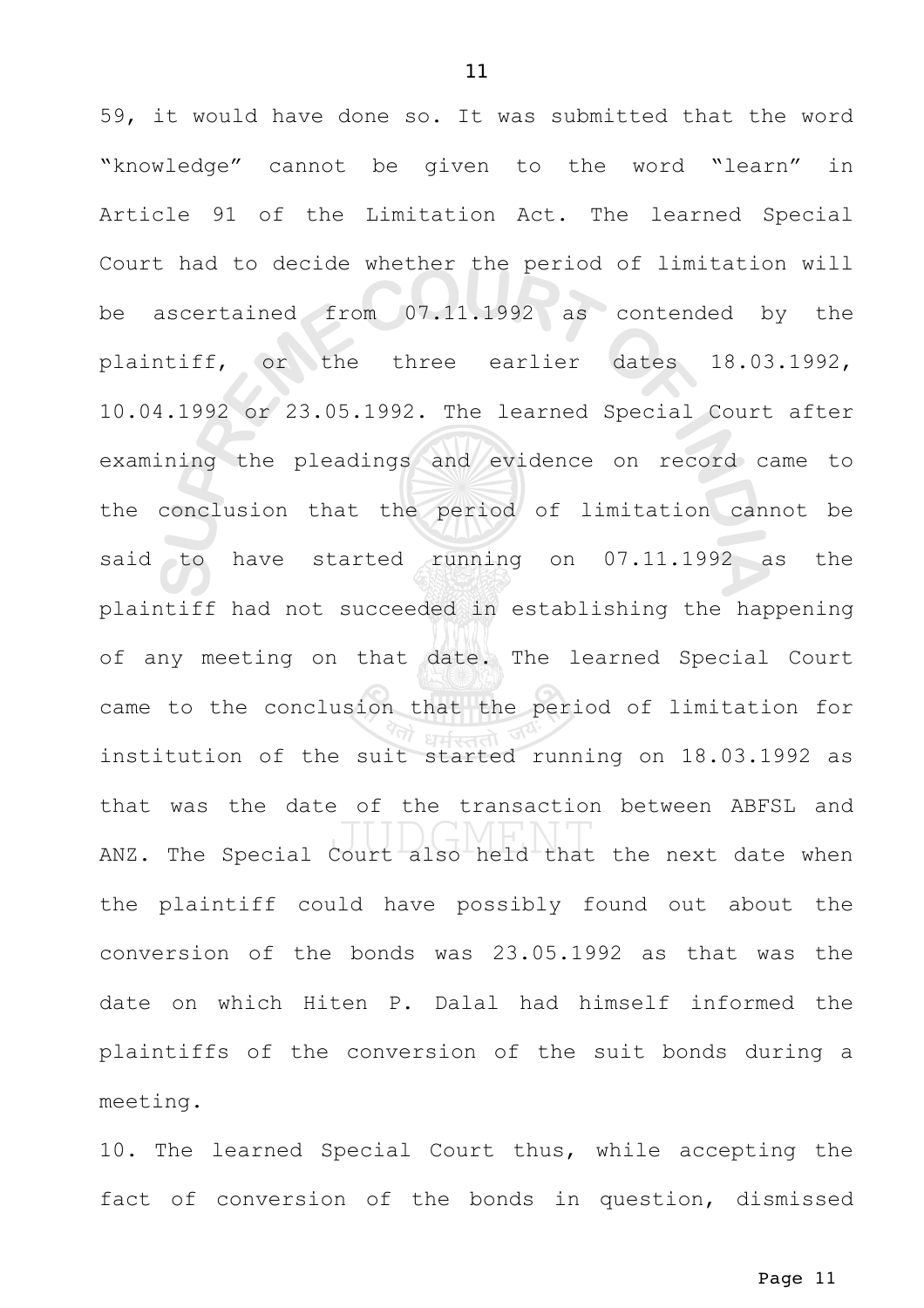the suit as against Hiten P. Dalal and CMF as the said amendment was barred by limitation. Hence the present appeals are filed by the appellants urging various grounds.

11. We have heard Mr. Ram Jethmalani, the learned senior counsel on behalf of the appellant and Mr. Rohit Kapadia and Mr. Pradeep Sancheti, the learned senior counsel on behalf of the respondents. On the basis of the factual circumstance and evidence on record produced before the Special Court and also in light of the rival factual and legal contentions raised by the learned senior counsel for both the parties, we have broadly framed the issues which would require our consideration. Since the only issue in contention before us is that of limitation, we shall restrict our attention to that only. The main legal questions which arise in this case are-

- 1. What is the meaning of the term "first learns" as provided under Article 91(a) of the Limitation Act, 1963, and whether the said provision would apply to the facts of the present case?
- 2.Whether 07.11.1992 is the date on which the period of limitation starts running for institution of suit against the respondent Nos. 2-10, or is it an earlier date?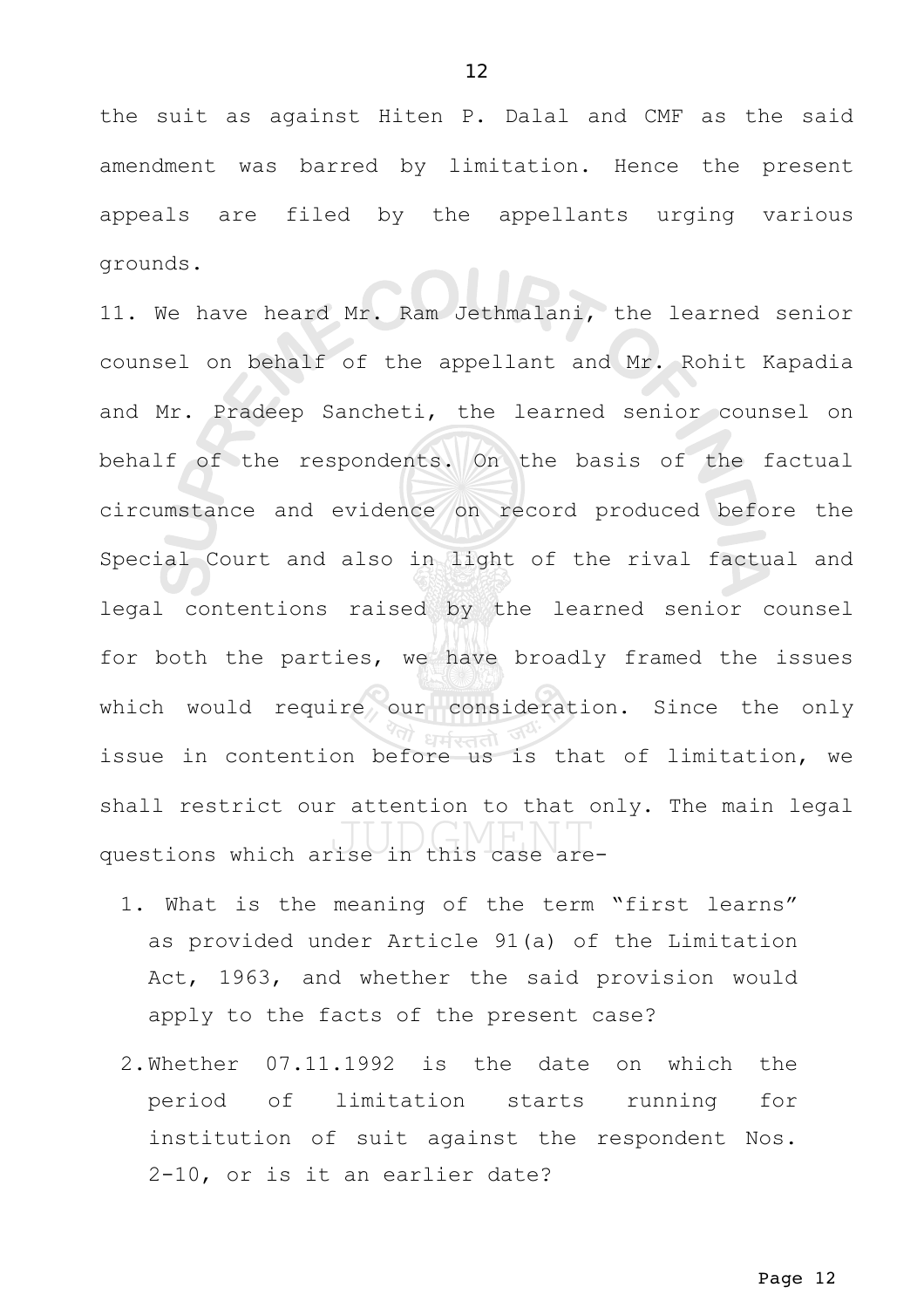3.What order?

### **Answer to Point 1:**

12. We need to examine the provision of Article 91(a) of the Limitation Act to understand the issue at hand. Article 91(a) of the Limitation Act reads thus:

|     | Description of Suit       |            | Period of Time from which   |
|-----|---------------------------|------------|-----------------------------|
|     |                           | Limitation | period begins to            |
|     |                           |            | run                         |
|     | 91. For compensation, -   |            | Three years When the person |
|     |                           |            | having the right            |
| (a) | a) For wrongfully taking  |            | to the possession           |
|     | or detaining any specific |            | of the property             |
|     | movable property lost, or |            | first learns in             |
|     | acquired by theft, or     |            | whose possession            |
|     | dishonest                 |            | it is.                      |
|     | misappropriation,<br>0r   |            |                             |
|     | conversion                |            |                             |

(emphasis laid by this Court)

13. Mr. Ram Jethmalani, the learned senior counsel appearing on behalf of the appellant, contended that while construing Article 91(a) of the Limitation Act, Column 1 and Column 3 of Article 91(a) have to be read in conjunction with one another. He further contended that the knowledge required under Article 91(a) is knowledge of some definite person who can be identified and against whom effective reliefs for restoration of property in question can be obtained. The knowledge must be such that as would afford to a claimant a cause of action against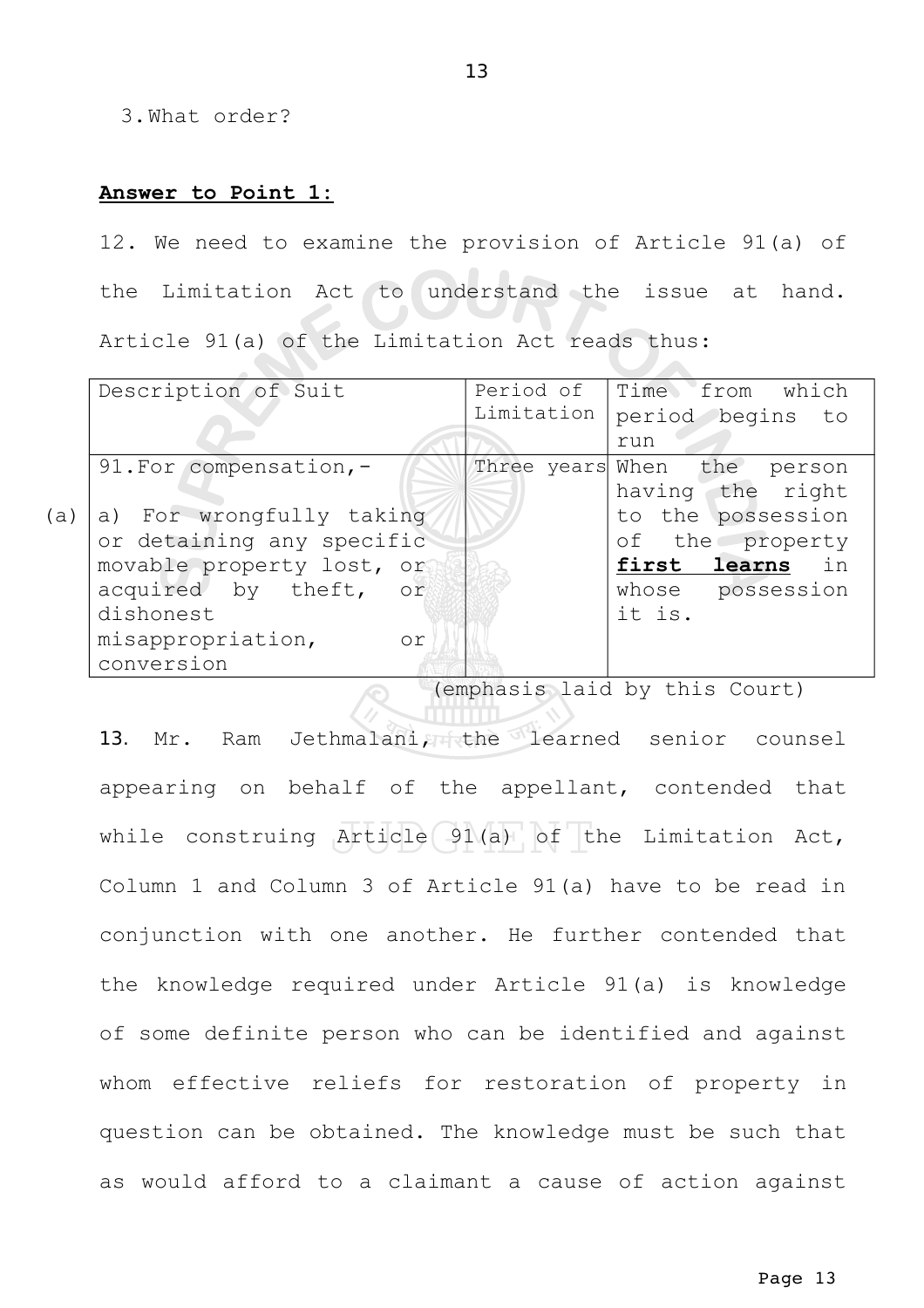the party to be sued. The learned senior counsel further contended that mere suspicion, surmise or conjecture is not knowledge. The belief must almost be certain. The court must find that the plaintiff had, on credible evidence, reached a fair conclusion about the existence of a cause of action against an identifiable defendant. The learned senior counsel placed reliance upon the case of *K.M Talyarkhan v. Gangadas Dwarkadas[2](#page-13-0)*, delivered by Justice Rangnekar of the Bombay High Court in which it was held as under:

> "the words whose possession means the possession of some definite person who can be identified and against whom effective relief for restoration of the property in question can be obtained."

14. The learned senior counsel further contended that reference to 'the person in possession' in column 3 of Article 91(a), indicates that the knowledge is one which must be of such person who on the information derived can reasonably be sued. The learned senior counsel placed reliance on three judgments for the same. The first was the case of *Muthu Koraki Chetty & anr. v. Mahamad Madar*

*Ammal & ors.* (supra), wherein it was held as under:

<span id="page-13-0"></span>"Therefore, in my opinion the true rule deducible from these various decisions of the Juridical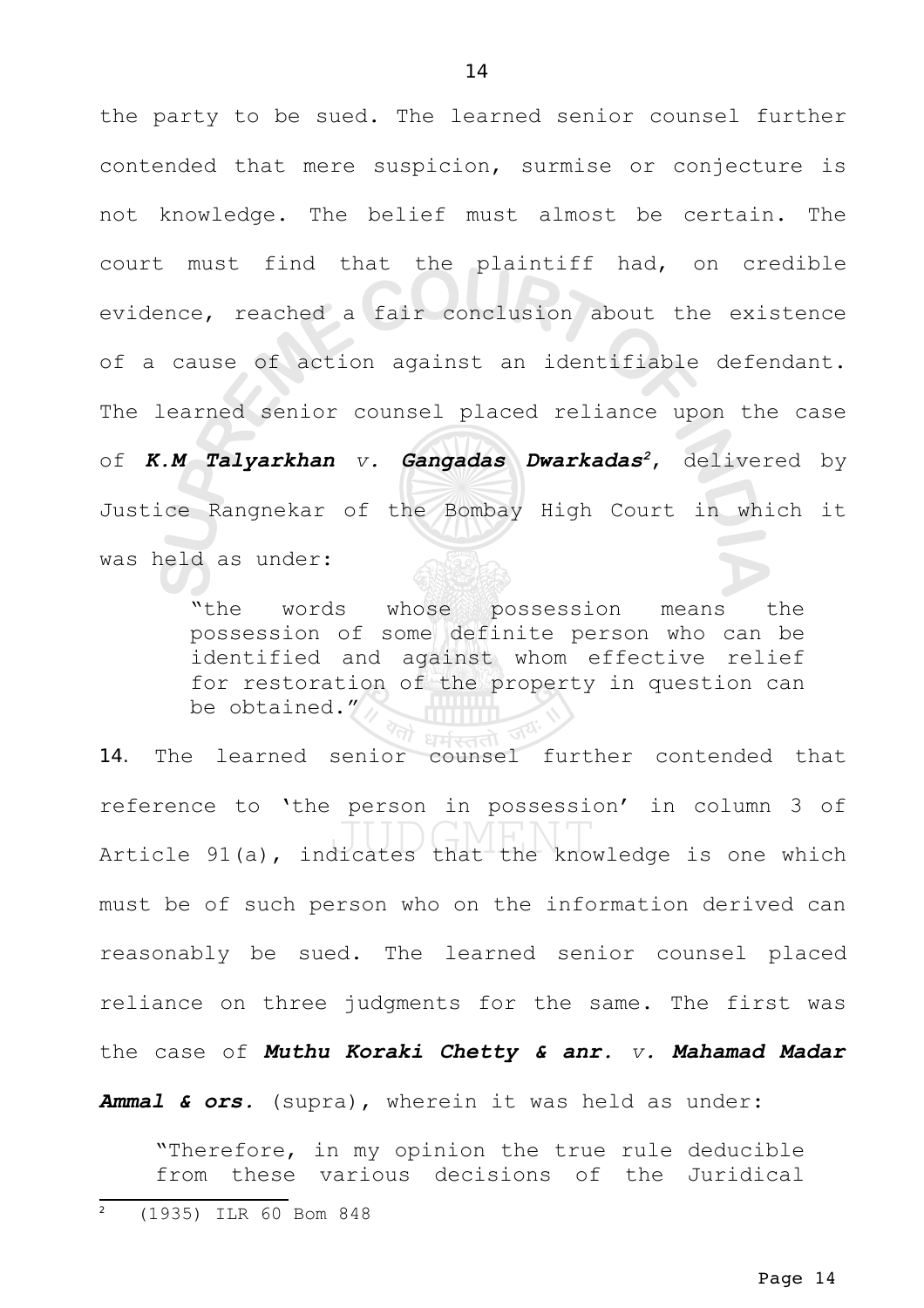Committee is this: that subject to the exemption, exclusion, mode of computation and excusing of delay, etc., which are provided in the Limitation Act, the language of column 3 Schedule 1 should be so interpreted as to carry out the true intention of the legislature, that is to say, by dating the cause of action from a date when the remedy is available to the party."

The learned senior counsel also placed reliance on the

case of *Sarat Kamini Das v. Nagendra Nath Pal[3](#page-14-0)* decided by

the judicature of Calcutta High Court wherein it was held

as under:

"In such a case at the time when the cause of action arises there is no person capable of suing upon it, the statute does not run: similarly it is necessary that there shall ne a person to be sued; and it is also necessary that the cause of action should not be completed, that is all the facts must have happened which are material to be proved in order to entitle the Plaintiff to succeed. This should of course be borne in mind in interpreting the intention of the legislature as expressed in the Articles of the Act itself, or rather in such of them as admit of a consideration of the question as to when a cause of action arises.

The learned senior counsel on behalf of the appellants further placed reliance on the case of *Hari Mohan Dalal*

*v. Parameshwar Shau[4](#page-14-1)*, wherein Chief Justice Rankin

authoring a full bench judgment had held as under:

"The old English statute of Limitation had been content to prescribe the period by putting as the limits so many years after the cause of action.

<span id="page-14-0"></span><sup>3</sup> AIR 1926 Cal 65

<span id="page-14-1"></span><sup>4</sup> AIR 1928 Cal 646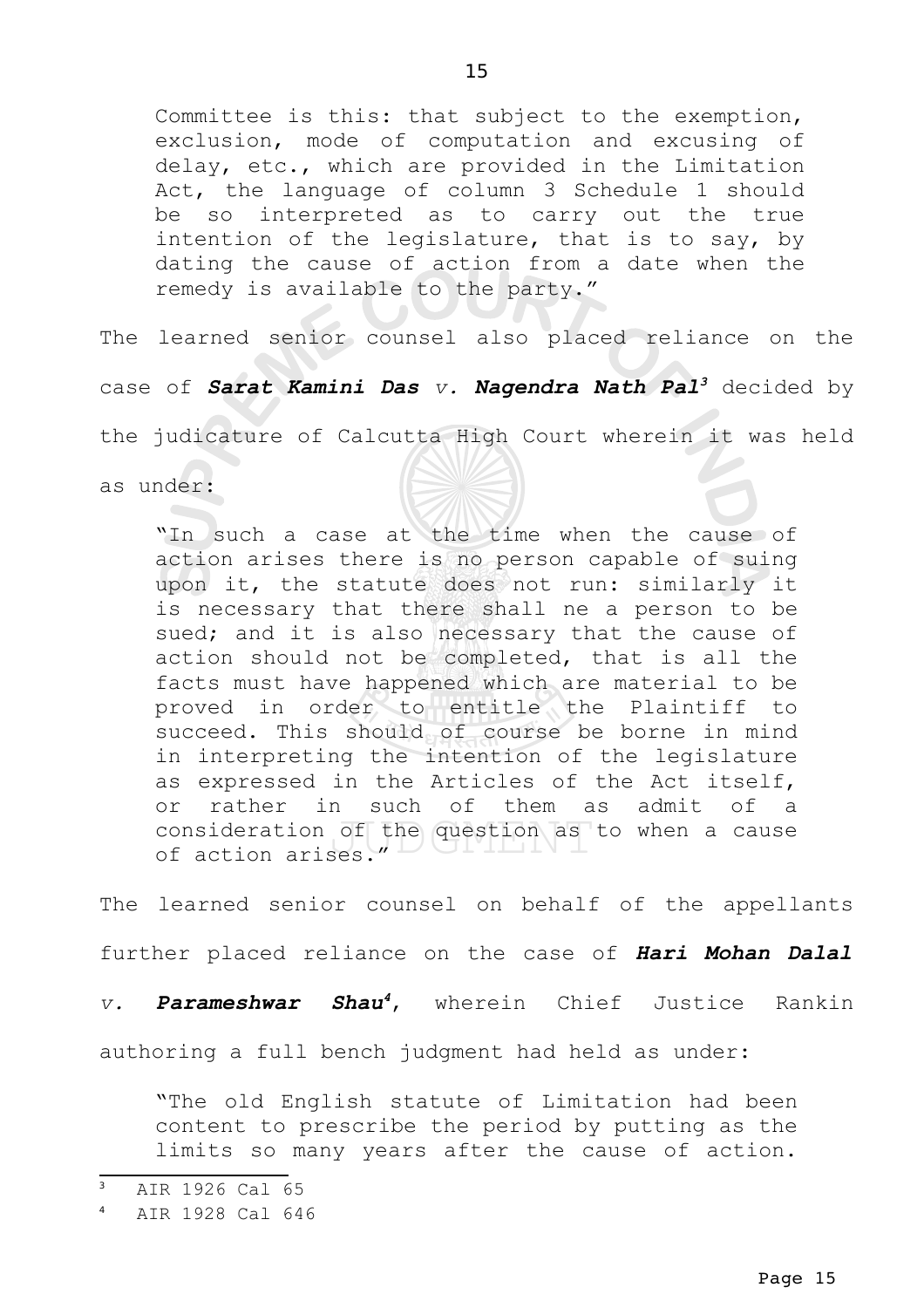The Indian legislature endeavor in detail by the Limitation Act to state in the third column of the Schedule, the event which is to be taken as completing a cause of action that is the date from the time begins to run. The language of this column of the schedule should in general, if not indeed always, be so interpreted as to carry out the true intention of the legislature, that is to say, to date the cause of action from the date on which the remedy is available to the party."

Thus, the contention of the learned senior counsel appearing on behalf of the appellant, Mr. Ram Jethmalani is essentially that Column 3 of Article 91(a) must be read with Column 1. It leads to the indisputable contention that knowledge must be of the identity of a specific person in whose possession the bonds are and that he acquired the possession of the said bonds under an arrangement, which in law would constitute wrongful conversion.

15. On the other hand, the learned senior counsel appearing on behalf of the respondents, Mr. Rohit Kapadia and Mr. Pradeep Sancheti contend that Article 91(a) of the Limitation Act is not applicable to the facts of the instant case as it is applicable only to "*specific movable property*" and that bonds are not specific movable property but chose in action. Chose in action is not a thing and is not capable of being possessed. The learned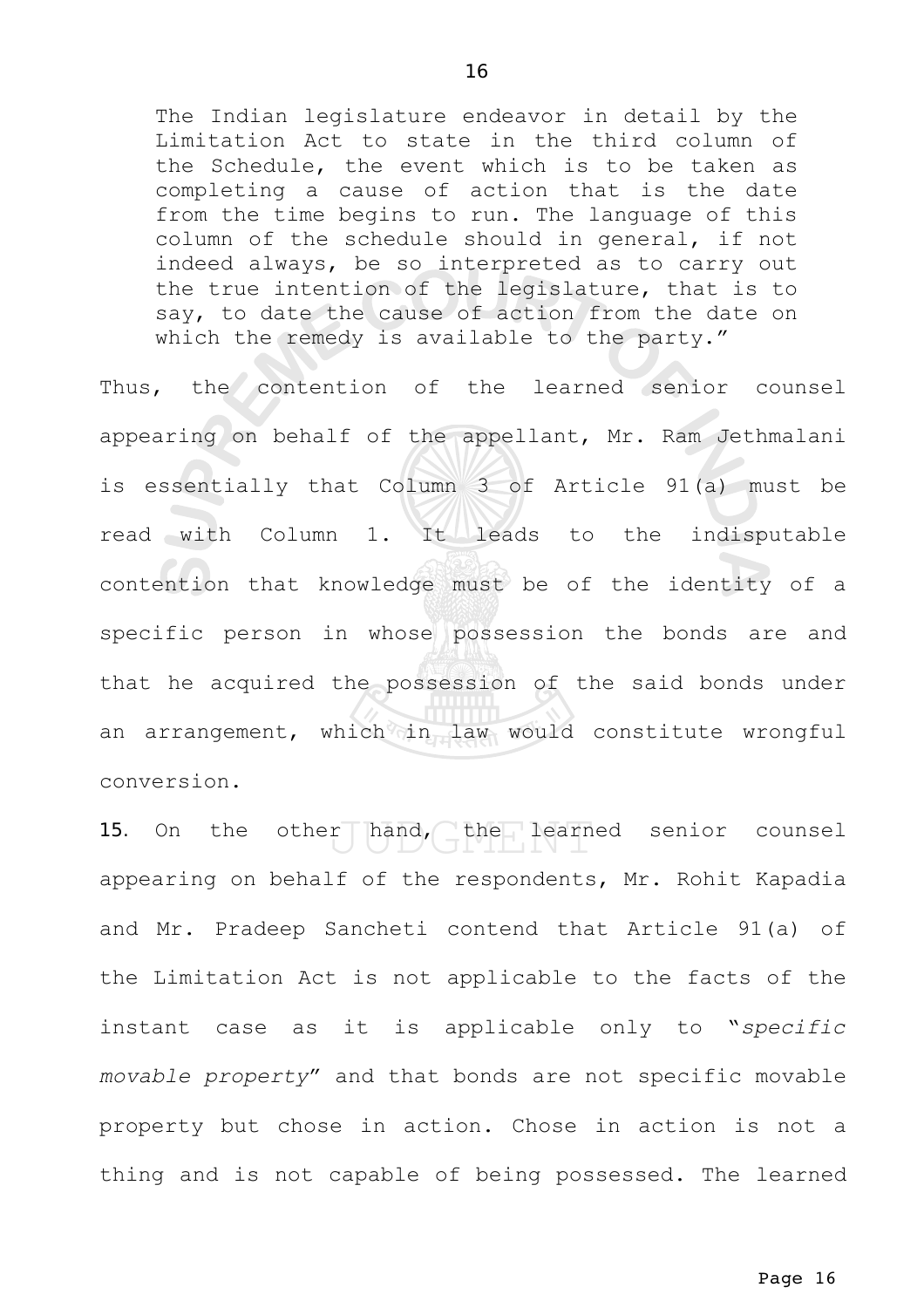senior counsel placed reliance on the case of *Standard*

*Chartered Bank v. Andhra Bank Financial Services Ltd &*

*Ors.[5](#page-16-0)* wherein it was held as under: "......a chose in action is not a thing, as, by definition, it is not in the possession of someone, but that possession has to be acquired by some joint which is why it is called a chose-in-action." The learned senior counsel contends that Article 91(a) of the Limitation Act deals with specific movable property which is capable of being possessed. Thus, movable property to be covered under the purview of Article 91(a) must fulfill two criteria. Firstly, it must be specific, and secondly, it must be capable of being possessed. 16. We are unable to agree with the contention of Mr. Rohit Kapadia and Mr. Pradeep Sancheti, the learned senior counsel appearing on behalf of the respondents. The suit bonds in the instant case are movable properties which are capable of being possessed. The definition of the term movable property can be found in Section 3(36) of the General Clauses Act, 1897 which reads thus-

"movable property, shall mean property of every description, except immovable property."

<span id="page-16-0"></span>A reading of the sub-Section of the above provision makes it clear that everything that is not immovable is <sup>5</sup> (2006) 6 SCC 94, para 84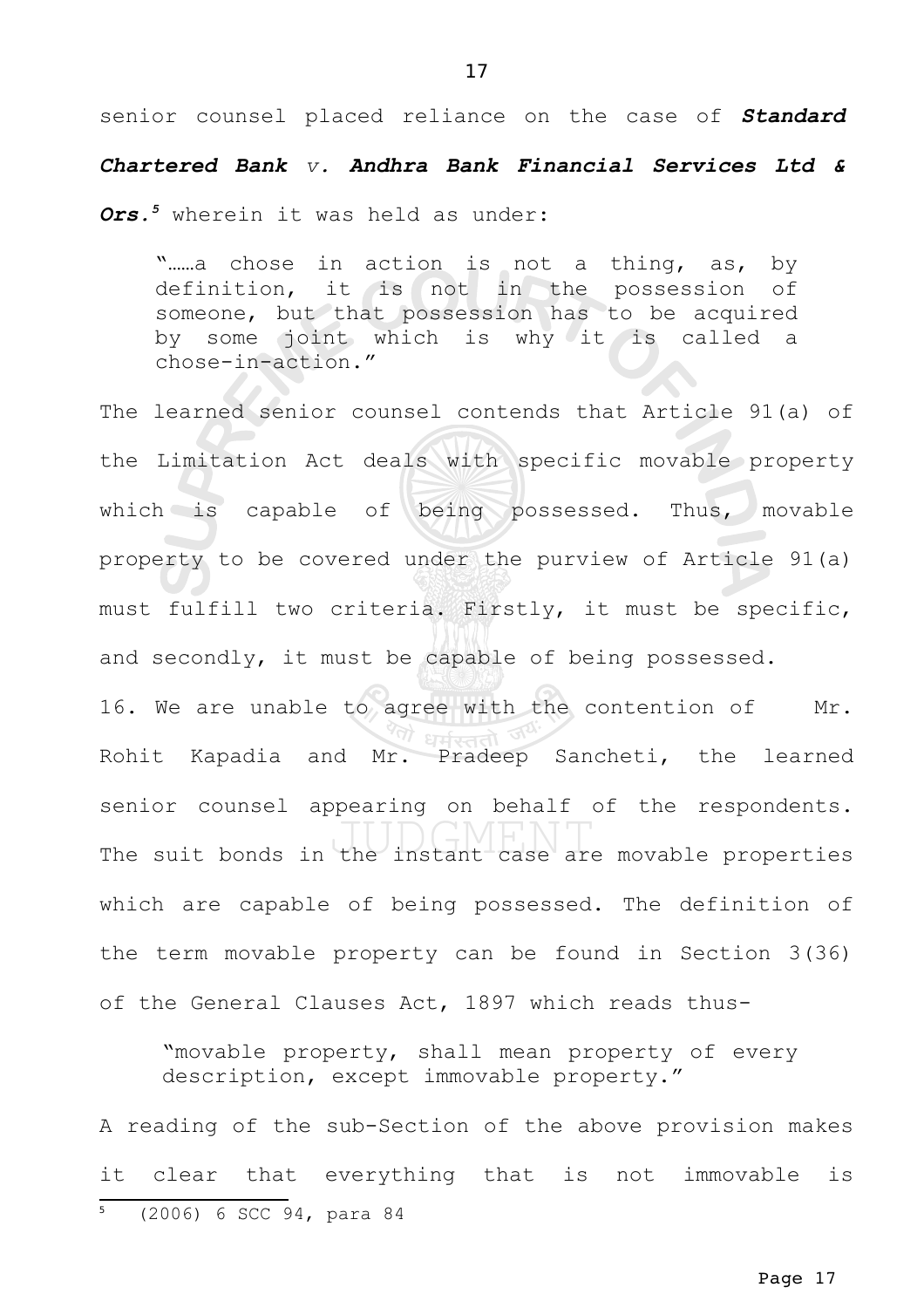movable, and thus the suit bonds in the instant case are specific moveable property to which Article 91(a) of the Limitation Act applies.

17. Mr. Rohit Kapadia and Mr. Pradeep Sancheti, the learned senior counsel appearing on behalf of the respondents, further contend that conversion for the purpose of Article 91 (a) cannot be divided into 'honest conversion' and 'dishonest conversion'. The learned senior counsel placed reliance on the case of *Lewis Pugh*

*Ewans v. Ashutosh Sen & Ors*. [6](#page-17-0) in which it was held that:-

"Article 48 alone refers to conversion and their lordships can see no ground for a splitting up conversion into two clauses, one dishonest and the other no dishonest."

The learned senior counsel appearing on behalf of the respondents contend that the distinction sought by SCB on the nature or degree of knowledge is no distinction in the eyes of law and is of no consequence so far as "*first learns*" as it appears under Article 91(a) of the Limitation Act, 1963.

<span id="page-17-0"></span>18. We are unable to agree with this contention advanced by the learned senior counsel on behalf of the respondents. A perusal of Article 91(a) of the Limitation Act shows that it is meant to apply to specific movable <sup>6</sup> AIR 1929 PC 69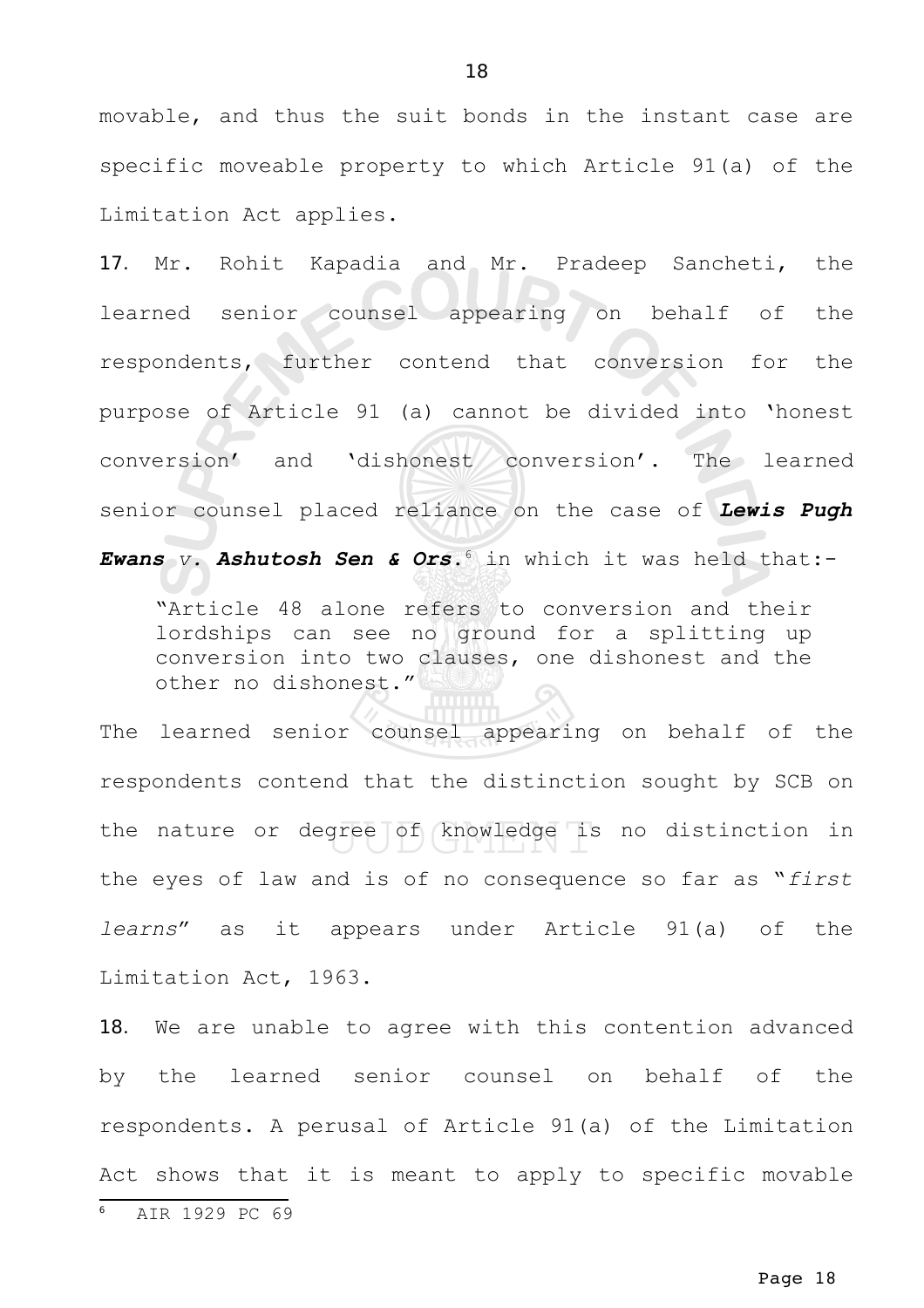property. It further stipulates that the period of limitation shall start running from the date when the person 'first learns' about the conversion of the moveable property. While it is true that the word used in the said Article is "first learns" and not knowledge, it is difficult to construe the word "first learns" without attributing to it certain degree of knowledge. The degree or the extent of knowledge is the subject matter of controversy in the instant case. The Article 91(a) of the Limitation Act was the subject matter of controversy also in the case of *K.S Nanji and Company v. Jatashankar Dossa & Ors.[7](#page-18-0)* wherein the terms of the Article were interpreted by this Court as under:

<sup>त्रो</sup> धर्मस्ततो "The article says that a suit for recovery of specific moveable property acquired by conversion or for compensation for wrongful taking or detaining of the suit property should be filed within three years from the date when the person having the right to the possession of the property first learns in whose possession it is. The question is, on whom the burden to prove the said knowledge lies? The answer will be clear if the article is read as follows: A person having the right to the possession of a property wrongfully taken from him by another can file a suit to recover the said specific moveable property or for compensation therefore within three years from the date when he first learns in whose possession it is. Obviously where a person has a right to sue within three years from the date of his coming to know of a certain fact,  $it$ 

<span id="page-18-0"></span><sup>7</sup> AIR 1961 SC 1474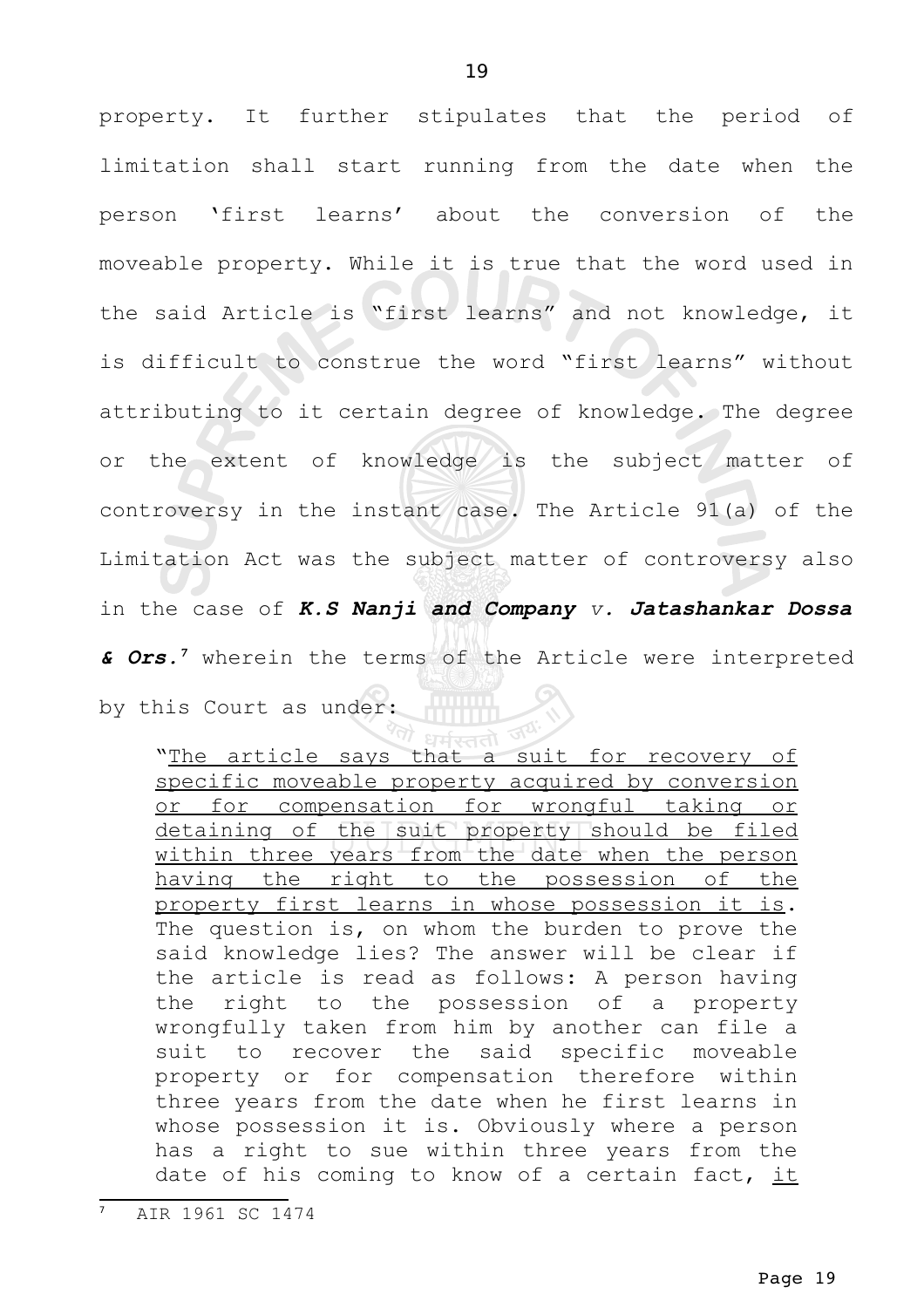is for him to prove that he had the knowledge of the said fact on a particular date, for the said fact would be within his **peculiar knowledge**." (emphasis laid by this Court)

The provision of Article 91 (a) of the Limitation Act thus demands two things. First is knowledge on the part of the plaintiff, and second, that the said fact be within his peculiar knowledge. We agree with the contention advanced by Mr. Ram Jethmalani, the learned senior counsel on behalf of the appellant, that the term "first learns" places a burden of knowledge which is rather specific in nature. Thus, the knowledge must be of the identity of a specific person in whose possession the bonds are and that he acquired the possession of the said bonds under an arrangement, which in law would constitute wrongful conversion. The knowledge of a specific person against whom the suit can be instituted is what is crucial here. A mere suspicion or a whisper of knowledge is not enough for the period of limitation to start running. Point number 1 is thus, answered accordingly.

### **Answer to Point No. 2**

19. Now that we have established that the burden of proof on the plaintiff as to the degree of knowledge is that of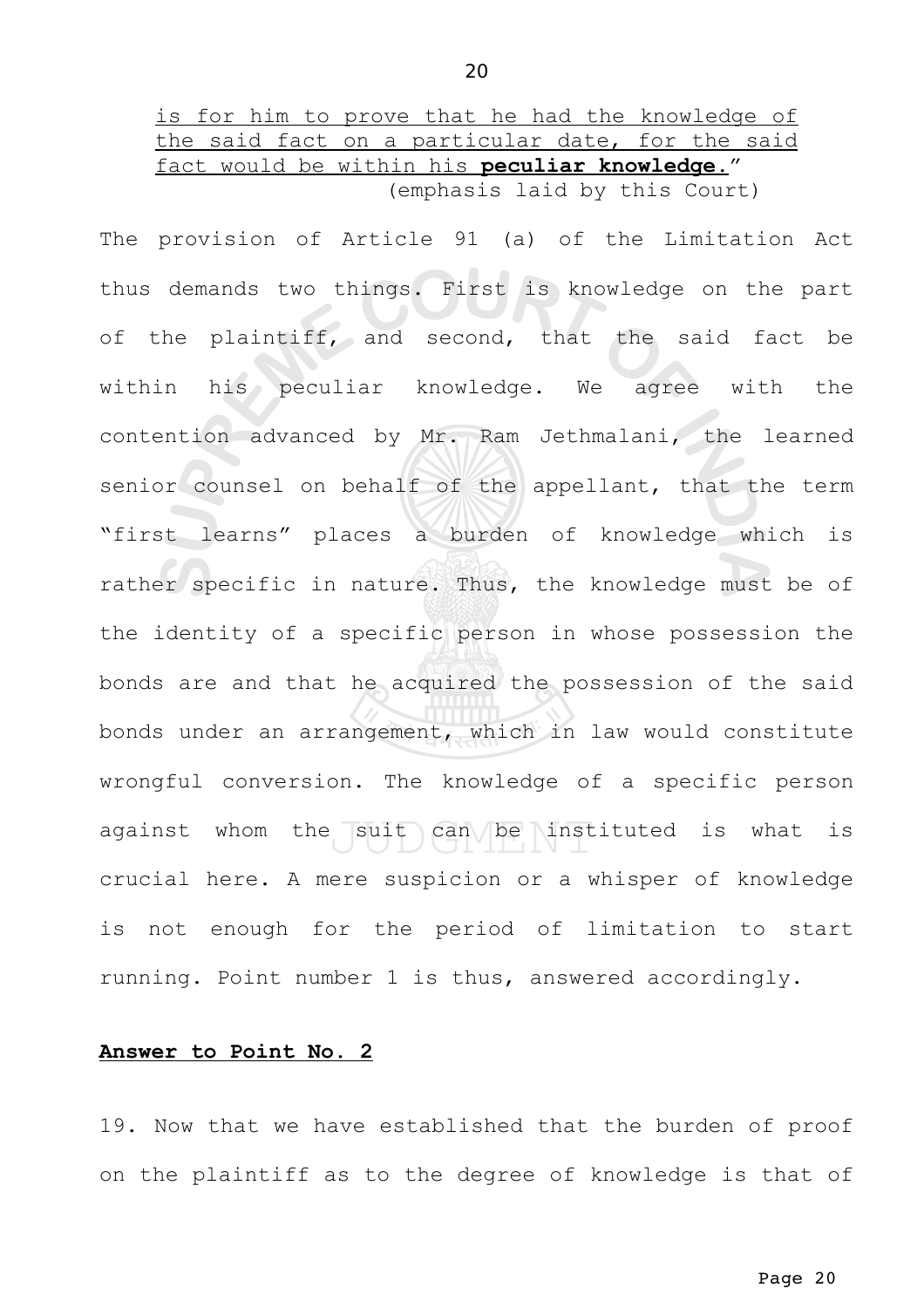specific knowledge with regard to a specific person in whose possession the bonds were, we turn to determine the fact as to when did the period of limitation start running for the institution of the amendment to implead the respondent nos. 2-10 in the instant case. The period of limitation according to Article 91(a) of the Limitation Act for filing a suit for compensation for conversion of property is three years from the date on which the person having the right to possession of the property learns in whose possession it is. The amendment to the suit to implead CMF and Hiten P. Dalal was effected on 20.10.1995 vide a Chamber Summons. The case of the appellant is that it was during a meeting held on 07.11.1992 that they first learnt that the suit bonds had been misappropriated by Hiten P. Dalal and given to CMF. The learned Special Court came to the conclusion that the plaintiff (appellant herein) had failed to establish the happening of a meeting on 07.11.1992 for three reasons. Firstly, that if the appellant knew of the transaction between Hiten P. Dalal and CMF on 07.11.1992, then they should have been impleaded as parties in the suit filed by the appellant on 27.11.1992, and that the appellant has not given any reason as to why they were not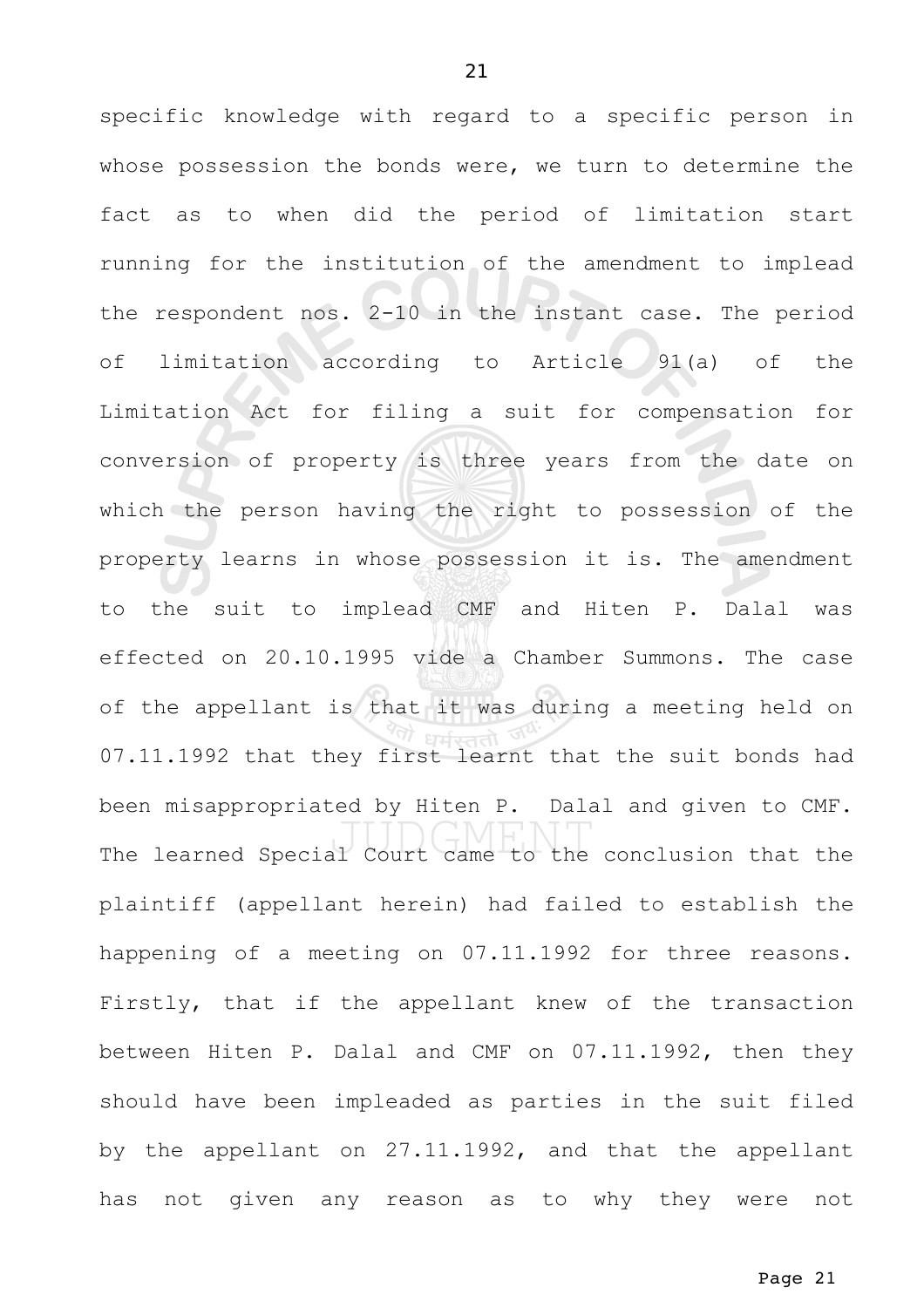impleaded as parties on 27.11.1992 itself. Secondly, that no reference has been made about this meeting by Mr. Kalyan Raman, PW-1, in his deposition, who at the time had been deputed from Andhra Bank to ABFSL, who was also alleged to have been present at the meeting. Thirdly, that even Mr. David Loveless PW-4, Director of Security and Investigations, Office of the Special Representatives of India (OSRI) does not make any reference to this meeting. The learned Special Court further held that the defendants (respondents herein) have, on the basis of the evidence on record, established that the plaintiff had knowledge about possession of the bonds at least on 18.03.1992 or 23.05.1992.

20. Mr. Ram Jethmalani, the learned senior counsel on behalf of the appellant, contends that the period of limitation started running on 07.11.1992, and that the finding of the learned special court that no meeting took place on that date is perverse for the reason that it is contrary to legal evidence on record and therefore deserves to be set aside. The learned senior counsel placed reliance on the deposition of Mr. Srinivasan, PW-3, deputed to the Office of the Special Representatives in India for the Standard Chartered Bank,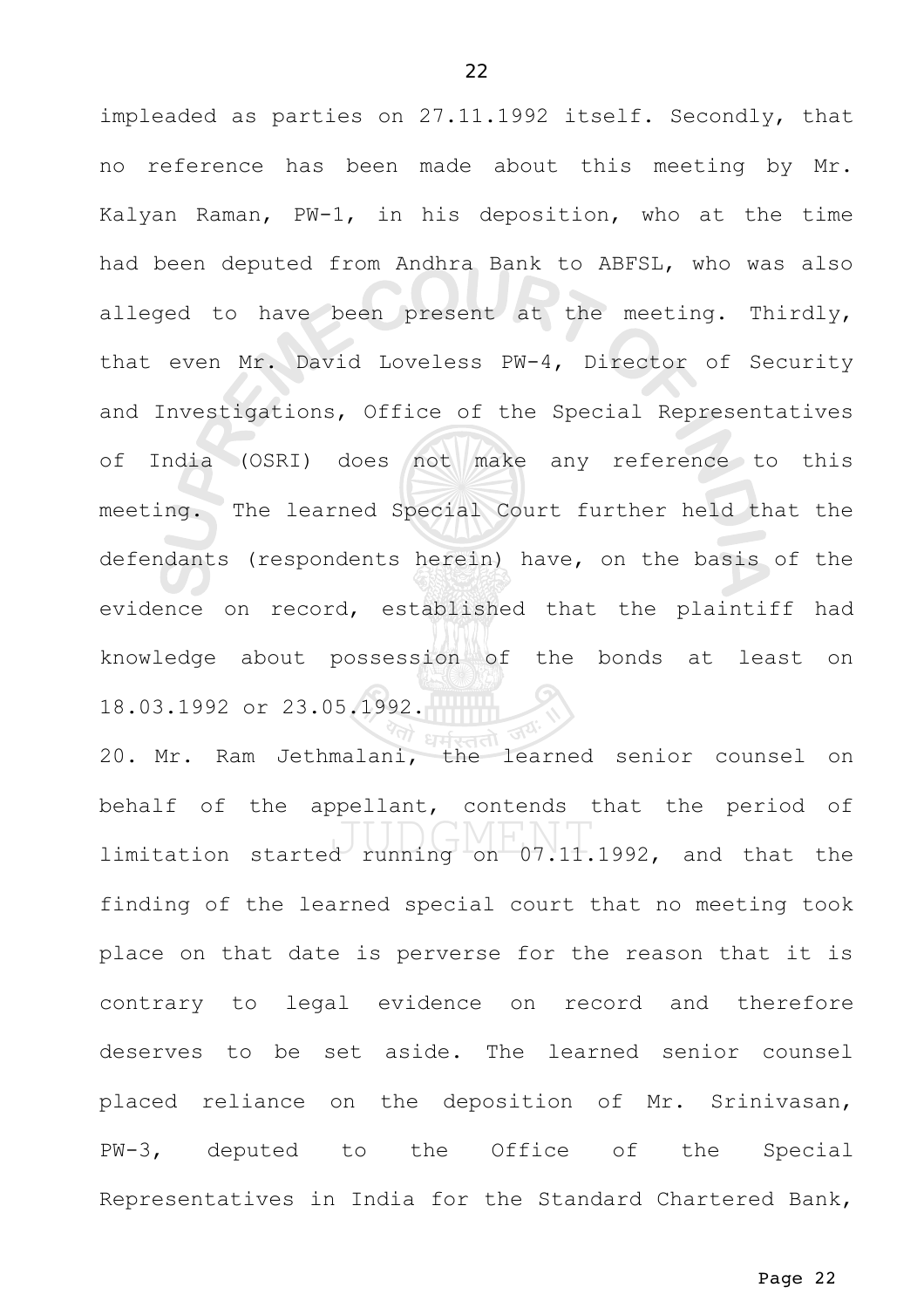### which reads as under:

"...I say that to the best of my recollection, these documents were prepared by me as a record of what transpired on 07 November, 1992 and a confirmation thereof in respect of the transactions mentioned in the documents therein referred. When I prepared these documents, facts mentioned therein were fresh in my memory. Having now refreshed my memory on the basis thereof I say that to the best of my recollection, the said documents are a record of what transpired at the said meeting mentioned therein.

In view of the fact that the said document at Exh. A was not signed by me, one Mr. Sanjeev Chugh from SCB, in or about early 1996 inquired from me as to whether the copy of the minutes (being Exh. A hereto) forwarded by him to me at the time had in fact been prepared by me and whether they accurately reflected what had transpired at that meeting. I confirmed to the said Mr. Sanjeev Chugh that this was indeed the position. Mr Chugh asked me to confirm the same to the bank in writing. Accordingly, on 11 March 1996 I addressed a letter dated 11 March 1996 to SCB (Exh. B hereto) inter alia stating that due to inadvertence I had not signed the note at the relevant time and confirmed that the original of the said note which was with the bank reflected a true and accurate statement of what had transpired on 07 November 1992 and further confirmed that the bank may refer to and rely upon the same in any legal proceedings as it may deem appropriate………"

The learned Special Court had disregarded the testimony of

PW-3 Srinivasan in the following terms:

"The evidence of PW-3 Srinivasan itself does not inspire confidence since though he was a member of the investigation team, he does not remember anything else about the transaction of the Plaintiffs except the circumstances under which he has signed the letter of confirmation- Exh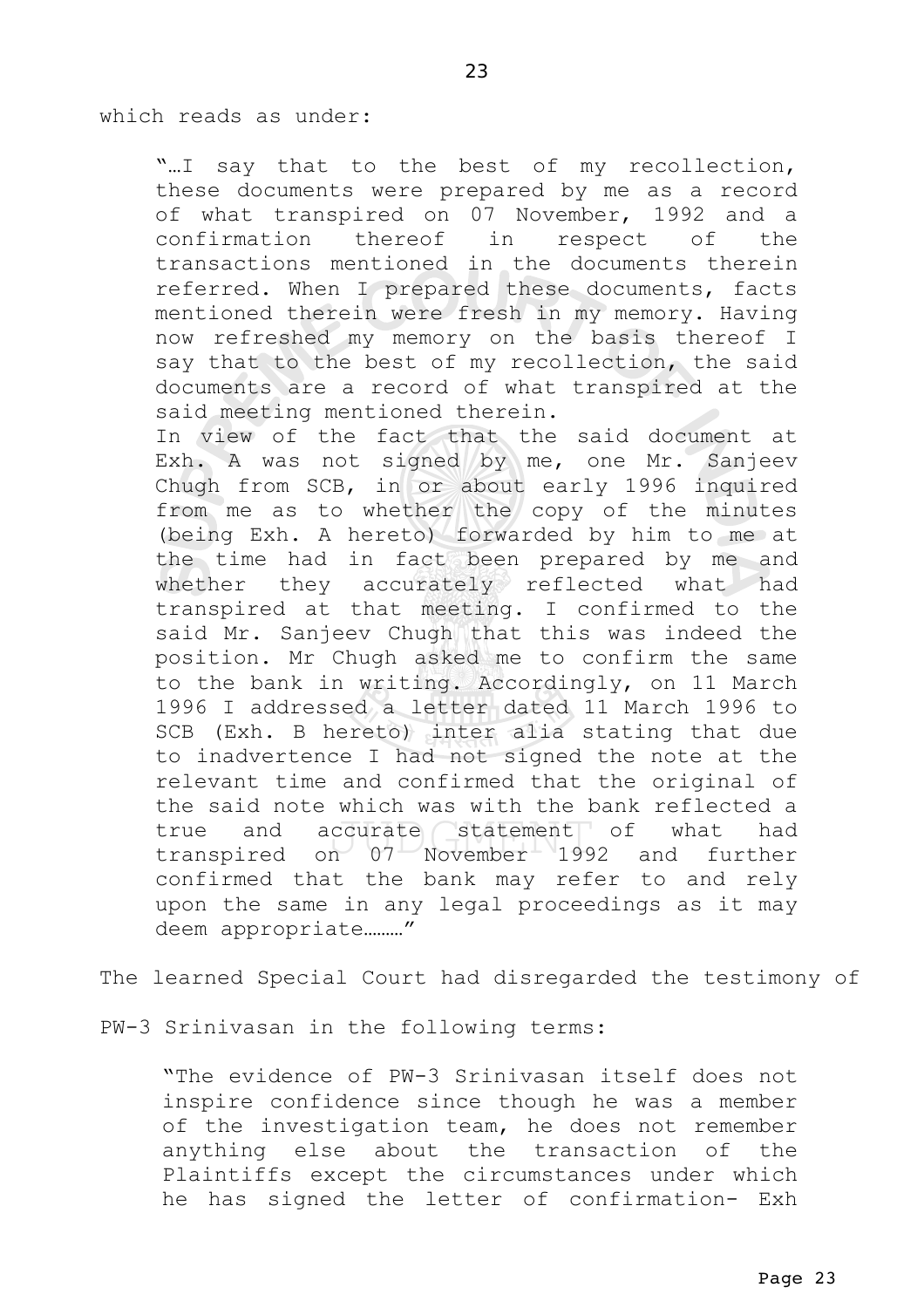$D2-2.$ "

21. The learned senior counsel further contends that the said finding of the learned special court ignores the provision of Sections 159 & 160 of the Indian Evidence Act, 1872 (hereinafter "the Evidence Act"). It is contended that the Evidence Act recognizes that human memory is fallible and after some time, it may become totally blank about a transaction of long ago. Sections 159 and 160 of the Evidence Act are quoted hereunder:

"**159. Refreshing memory:** A witness may, while under examination, refresh his memory by referring to any writing made by himself at the time of the transaction concerning which he is questioned, or so soon afterwards that the Court considers it likely that the transaction was at that time fresh in his memory. The witness may also refer to any such writing made by any other person, and read by the witness within the time aforesaid, if when he read it he knew it to be correct."

**"160. Testimony to facts stated in document mentioned in Section 159**- A witness may also testify to facts mentioned in any such document as is mentioned in section 159, although he has no specific recollection of the facts themselves, if he is sure that the facts were correctly recorded in the document."

22. It is further contended by Mr. Ram Jethmalani, the learned senior counsel on behalf of the appellant, that Mr. Srinivasan, PW-3, was called to depose in the year 2009 for a transaction that took place in November 1992. Thus, it would be perfectly reasonable for him to claim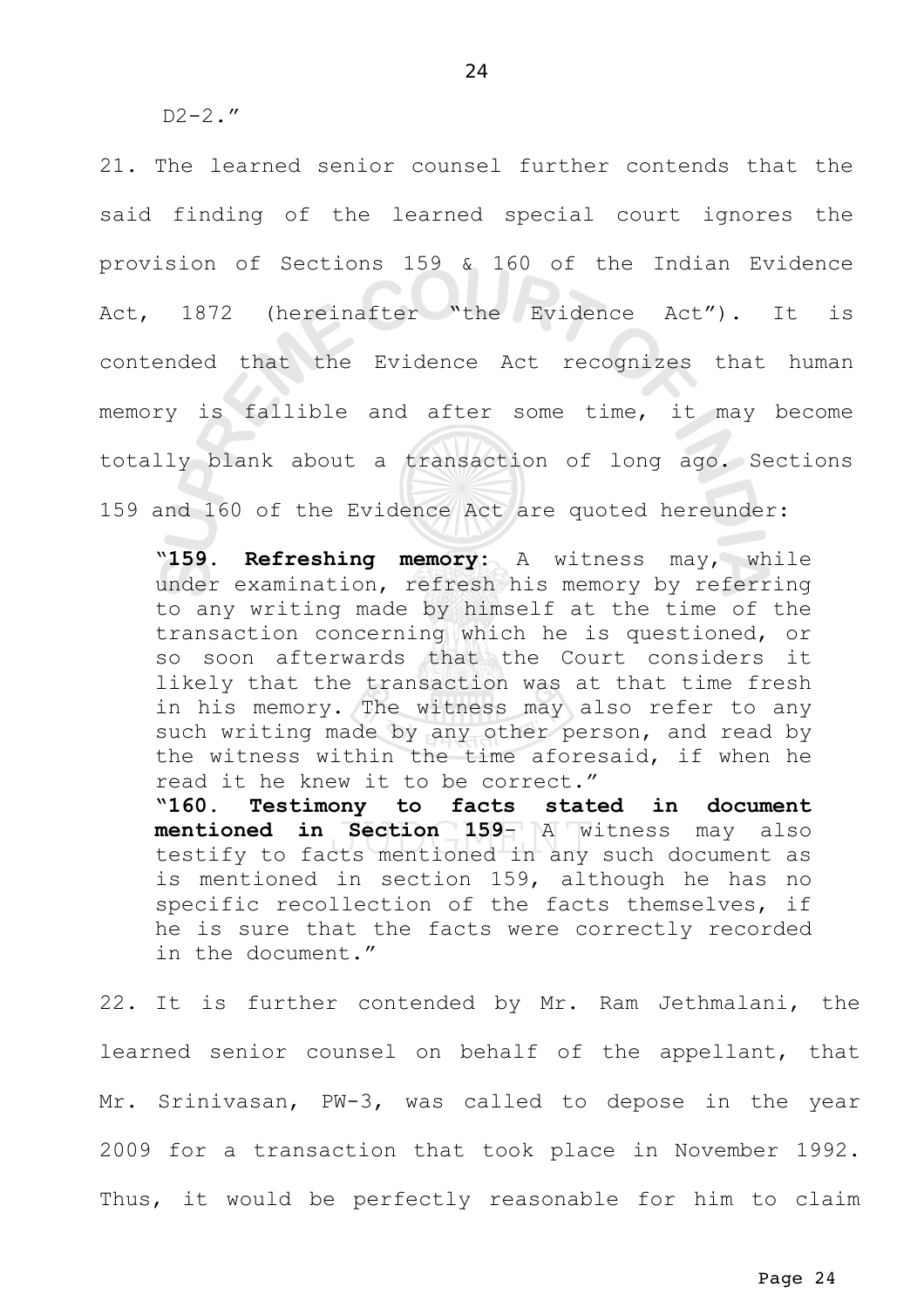that he remembers practically nothing unless reminded by the contemporaneous document of 1992 of which, he had once before been reminded in 1996. The learned senior counsel further contends that no suggestion was put to him at the time of his cross examination regarding any bribery or inducement on behalf of the CMF. No suggestion was also put to him that the letter dated 11.03.1996 was not written by him. It was further not suggested to him that

no such meeting happened on 07.11.1992.

23. The learned senior counsel for the appellant further contends that the respondent CMF in their Written Statement before the Special Court never denied the happening of the meeting on 07.11.1992. Para 12 of the Written Statement reads thus:-

".....this Defendant denies that S.R Ramaraj stated to CBI on  $07.11.1992$  or at any time that Defendant No.2 had a dummy transaction with the Fund or that the details of the said alleged transactions came to light only during the proceedings in Misc. Petition No. 81 of 1995."

24. The learned senior counsel further contends that because even the respondent CMF never denied the happening of the meeting on 07.11.1992, the learned Special Court erred in coming to the said conclusion, which is contrary to the pleading and evidence on record.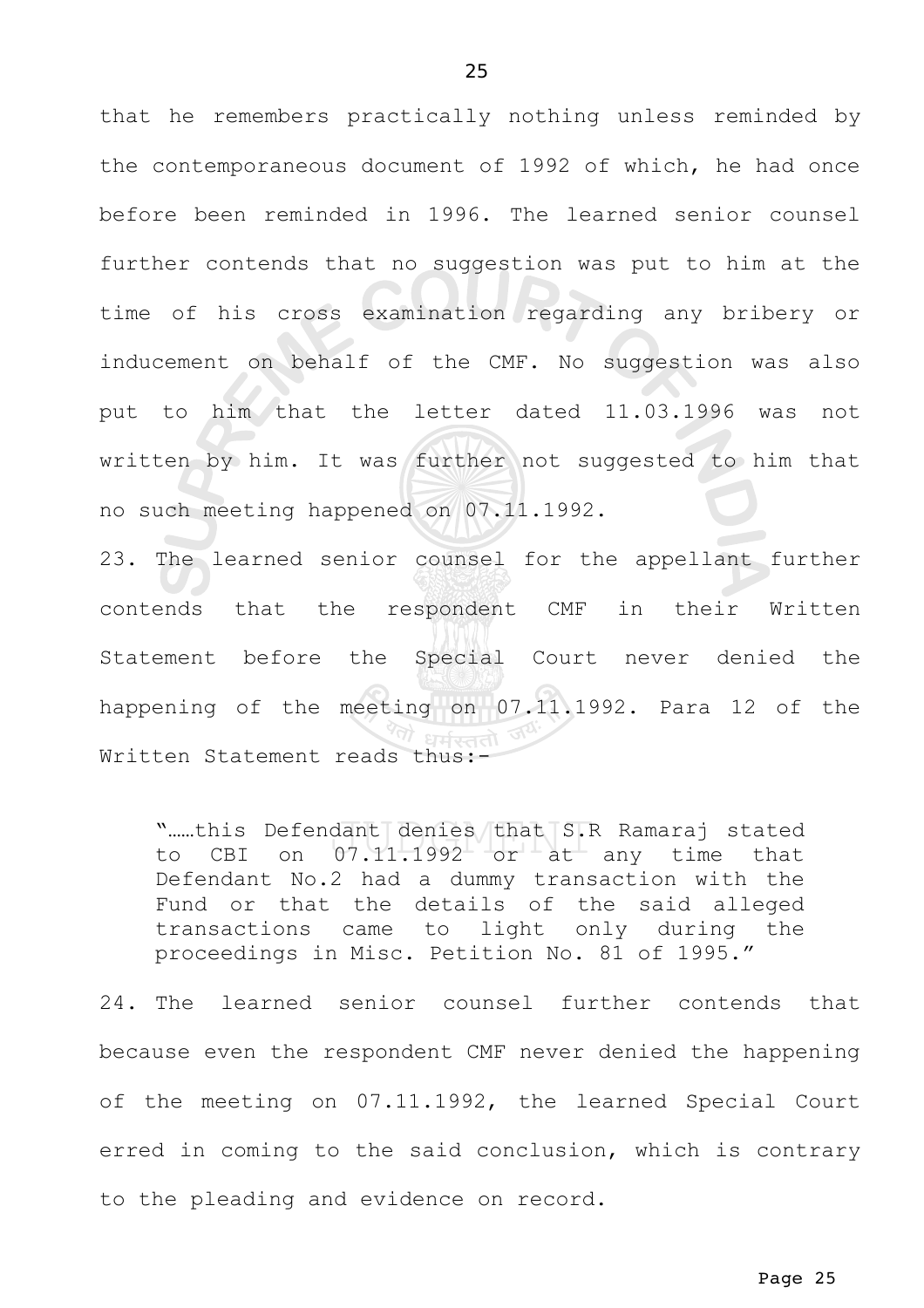25. We agree with the contention advanced by the learned senior counsel on behalf of the appellant, Mr. Ram Jethmalani with regard to the meeting on the above date.

26. There needs to be specific denial by a witness as to the suggestion regarding the happening of a meeting for the Special Court to arrive at the conclusion that the meeting did not take place. Order VIII Rule 5 of the Code of Civil Procedure, 1908 deals with this aspect, which is reproduced hereunder:

# **"Order VIII Rule 5 - Specific denial:**

(1) Every allegation of fact in the plaint, if not denied specifically or by necessary implication, or stated to be not admitted in the pleading of the defendant, shall be taken to be admitted except as against a person under disability………." Villarisad

It is a settled position of law that if an allegation made in the plaint is not specifically denied in the written statement, it is treated as admitted, as was also held by this Court in the case of *Balraj Taneja v. Sunil Madan[8](#page-25-0).*

<span id="page-25-0"></span>27. In the instant case, it is evident from the affidavit of Mr. Srinivasan, PW-3 that the meeting happened on 07.11.1992, the relevant part of which is extracted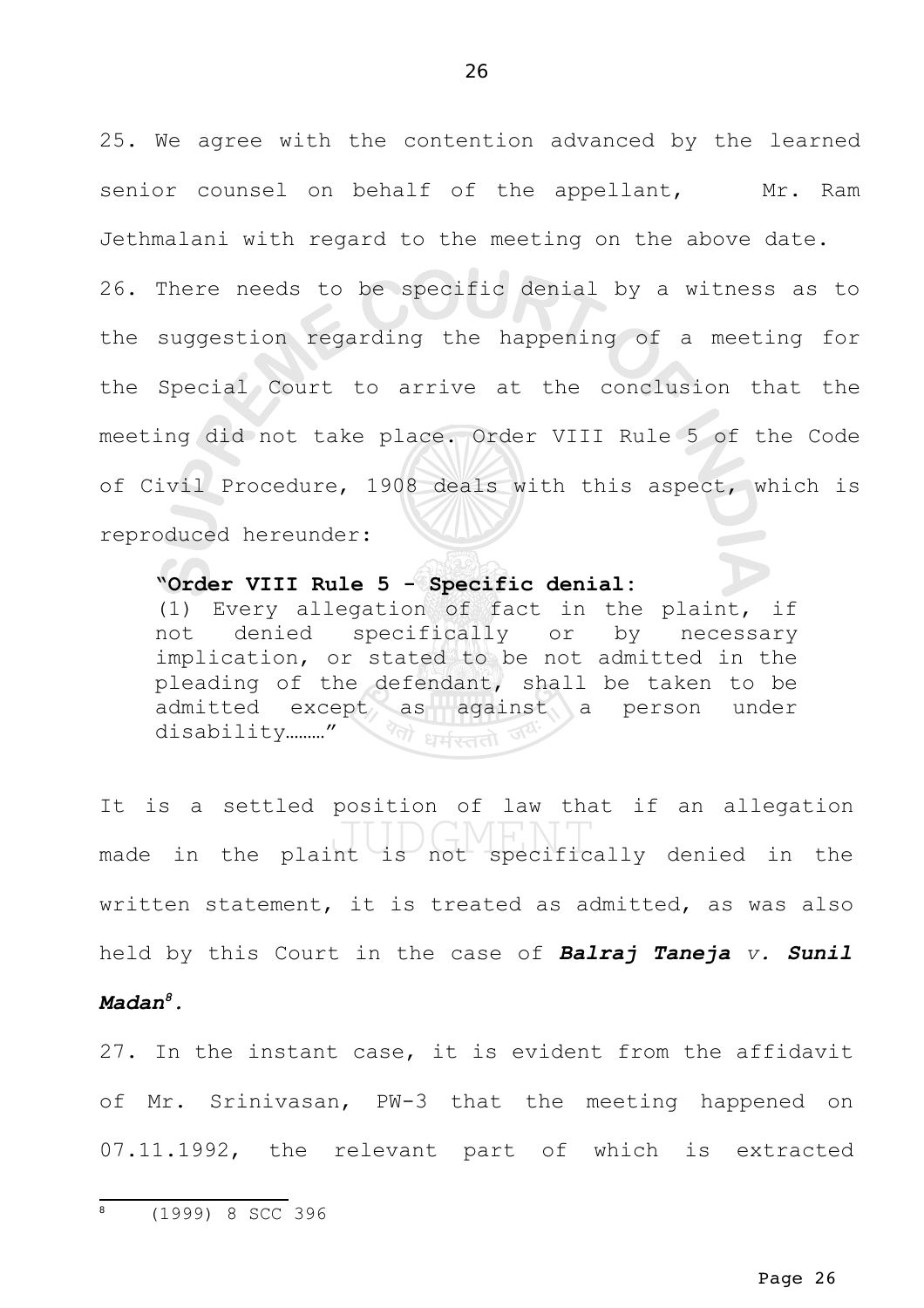hereunder:

"...I say that to the best of my recollection, these documents were prepared by me as a record of what transpired on 07 November, 1992 and a confirmation thereof in respect of the transactions mentioned in the documents therein referred. When I prepared these documents, facts mentioned therein were fresh in my memory. Having now refreshed my memory on the basis thereof I say that to the best of my recollection, the said documents are a record of what transpired at the said meeting mentioned therein."

(emphasis laid by this Court)

He further stated in his cross examination conducted by

the counsel for the defendant no. 2 Hiten P Dalal that:

"……I say that I have no personal knowledge of the transaction which is mentioned in Exhibit A, i.e office note dated 7/11/1992 annexed to the affidavit in lieu of evidence. I say that my memory has faded and  $I$  cannot recall why the meeting mentioned in the office note dated 7/11/1992 marked as Exh A was held. I do not recall the circumstances under which the said meeting took place. I do not recollect whether I had checked the records of the SCB pertaining to contents of this office note. I do not recollect whether I had checked the record before mentioning the contents of the said note……I say that we were responsible officers of the Bank and whatever transpired in the meeting was mentioned in the office note that was prepared after the meeting was over……………

I say that the meeting which is referred to in note dated 7/11/1992 was not called by me and normally I did not call or convene such meetings. I do not recollect who asked me to attend this meeting dated 7/11/1992 since it was 16 years back. I say that to the best of my knowledge, I could not know persons who were present in the meeting prior to 7/11/1992. I cannot say whether I was asked to attend the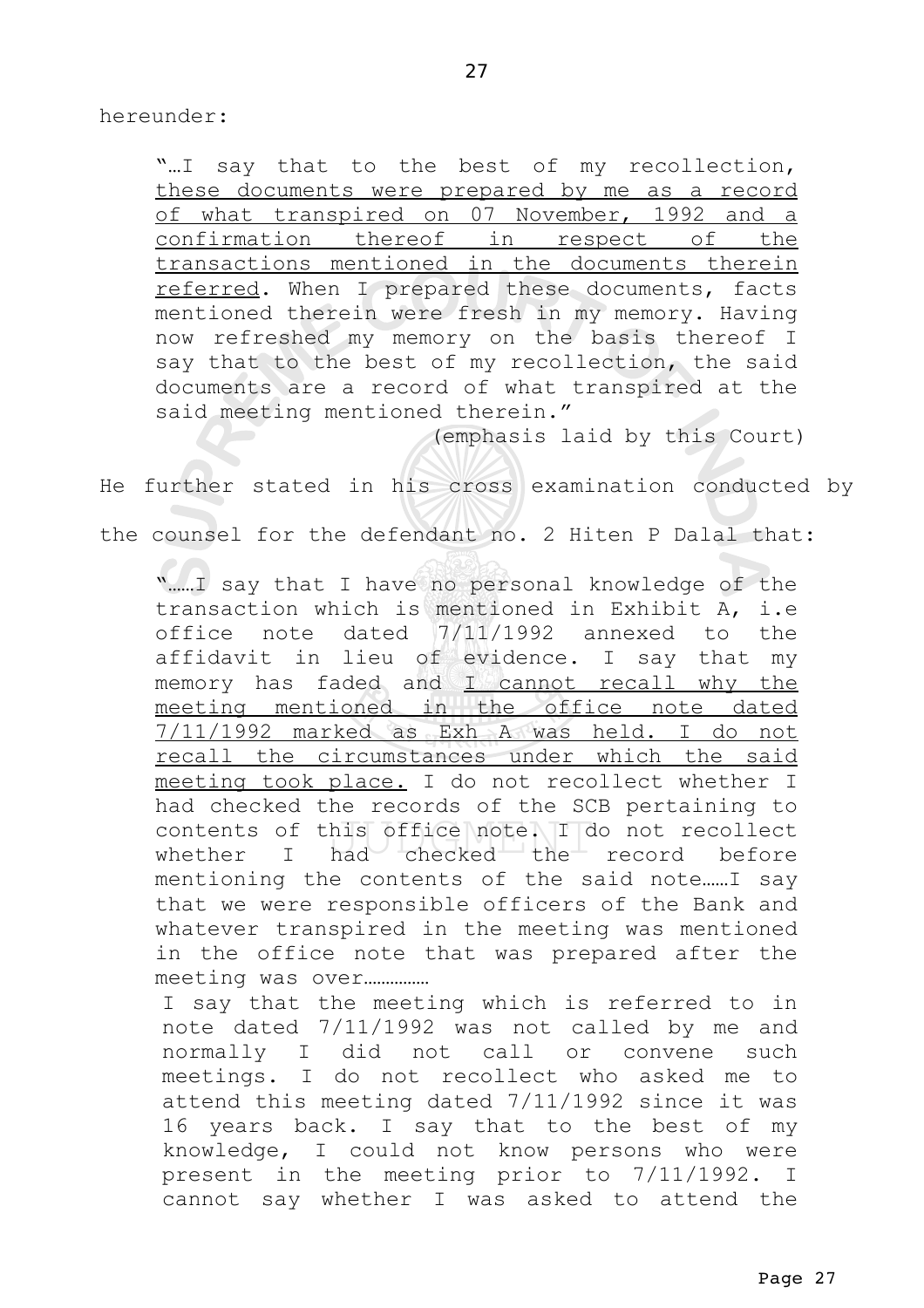(emphasis laid by this Court)

On a careful examination of the above deposition of Mr.

said meeting because it was an important meeting……I say that to the best of my memory, I was called to Canbank Mutual Fund's office to attend the meeting dated  $7/11/1992$ . I say that it only out of my memory I say so and I do not have any record in support thereof."

(emphasis laid by this Court)

28. At no point of time was the suggestion put to him regarding the meeting itself not happening. Further, on the suggestion that the fact that he did not originally sign the documents of the Minutes of the Meeting held on 07.11.1992 shows that he had a fraudulent intention, his

response was:

"I say that the words "at the relevant time" mentioned in second line of letter at Exhibit-B to my affidavit of evidence, pertain to 1992. I say that in 1996, I would have recollected that I have not signed the note and therefore, I have mentioned in the said Exhibit-B that I have inadvertently not signed the said note. I say that there was no compulsion in me to sign the said note which is at Exhibit-A to my affidavit in lieu of evidence in 1992. I say that it seems that it was a specific request was made from the bank, and, as a result, I did not ask any question as to whether the signature on the note was required or not. I say that to the best of my knowledge when I have mentioned "original of the said note" in letter at Exhibit B dated 11/3/1996 annexed to my affidavit in evidence, I have referred to the original office note at Exhibit-A annexed to my affidavit of evidence. I stand by whatever I have said in my affidavit in lieu of evidence."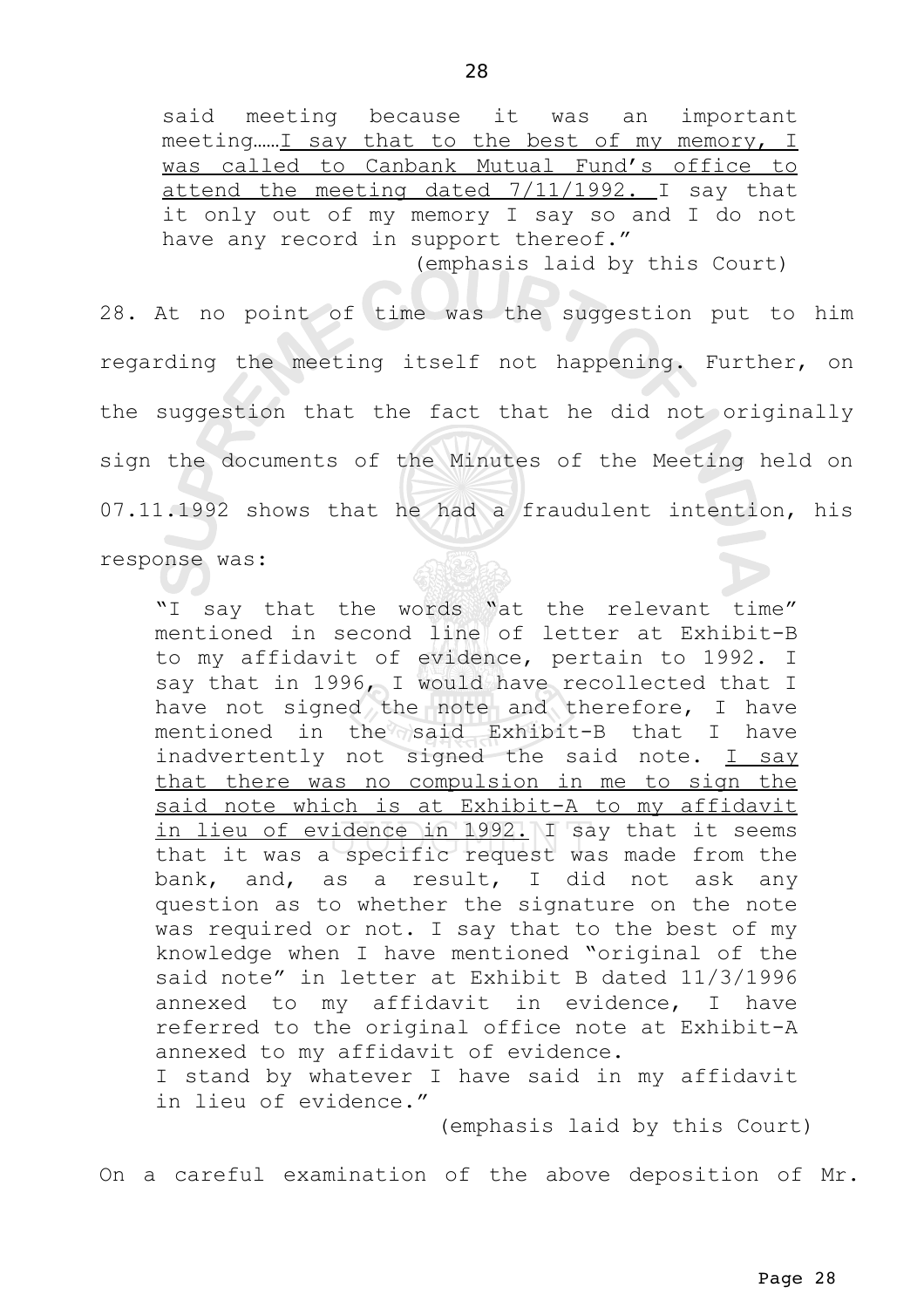Srinivasan, PW-3, it becomes clear that a meeting in fact, took place on 07.11.1992. Mr. Srinivasan has stated in his deposition that he prepared a document, Exh. A, which is the minutes of the meeting which took place on that date. According to this meeting, Mr. Ramaraj of Divisional Manager of CMF, Mr. Kalyan Raman, Senior Vice President of ABFSL, Mr. Bhupinder Kumar and Mr. Azad of the CBI and Mr. N. Srinivasan of the SCB were present. Mr. Srinivasan further stated in his deposition that he had inadvertently forgotten to sign the document prepared by him which contained the minutes of the meeting. On 11.03.1996, he signed a document, produced before us as Exh. B, in which he has stated:

"I have perused the attached note dated 7 November 1992 prepared by me. I have inadvertently not signed the said note at the relevant time. I now confirm that the original of the said note which is now in possession of the bank is true and accurate and the bank may refer to and rely upon the same in any legal proceedings as it may deem appropriate." (emphasis laid by this Court)

A careful examination of the testimony of Mr. Srinivasan, PW-3, reveals that a meeting did take place on 07.11.1992. Despite a lengthy cross examination conducted by the counsel for the respondents, at no point of time the suggestion was put to him regarding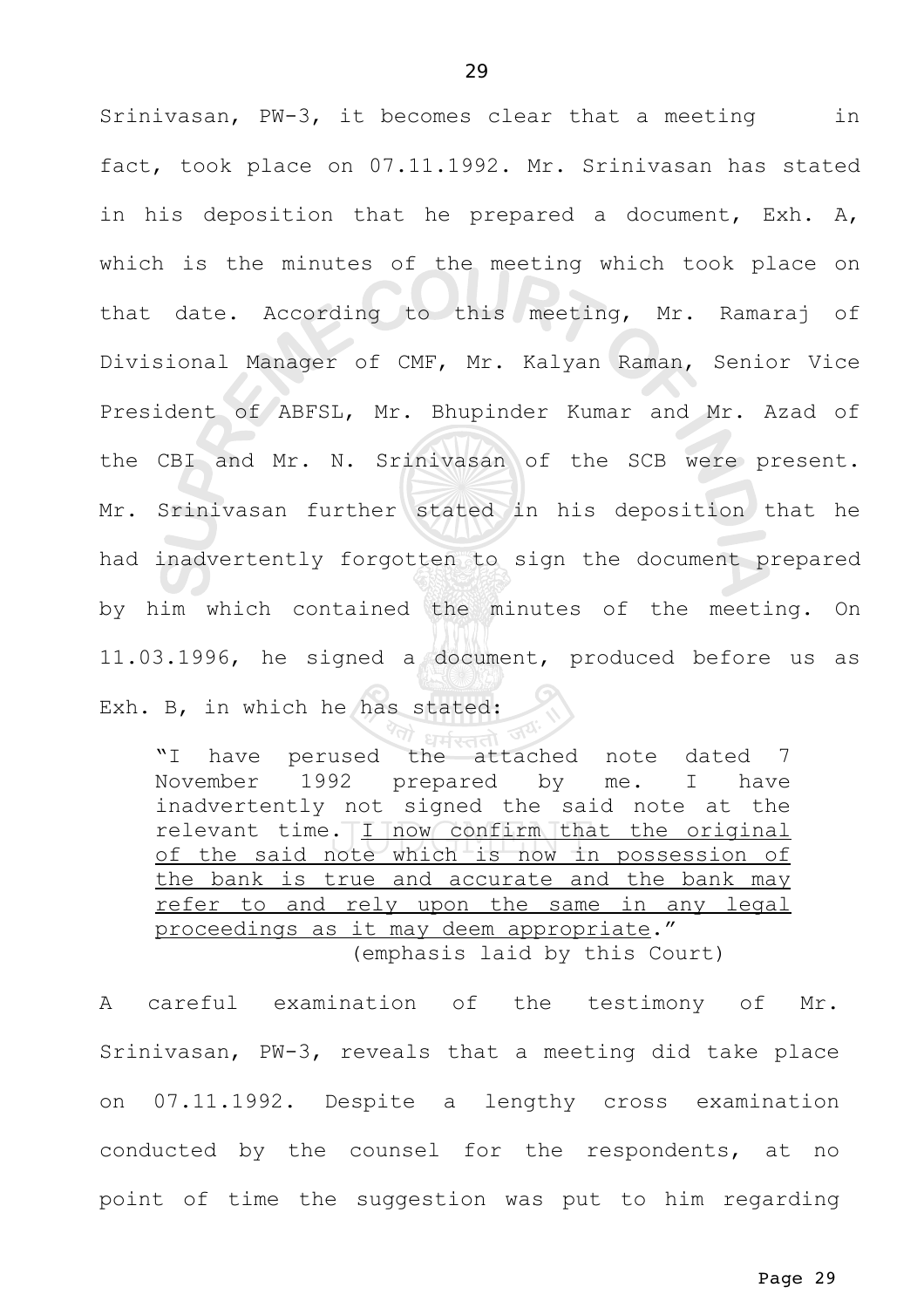the not happening of the meeting itself. The deposition of Mr. Srinivasan not only confirms the happening of the meeting on 07.11.1992, but also throws light on the members present at the meeting, as well as the events that transpired at the said meeting.

Apart from the testimony of Mr. Srinivasan, the evidence of one other witness who was examined also conclusively establishes the occurrence of the meeting on 07.11.1992. That is the deposition of Mr. David Loveless, PW-4, who was appointed as the Director of Security and Investigations, Office of the Special Representatives for India (OSRI) in August 1992. He has stated in his affidavit as under:

"I say that at the relevant time when the suit was filed i.e 27 November 1992 the Bank was under the impression that with regard to its purchase of 17% NPCL bonds from ABFSL, plaintiff had not received physical delivery of the bonds or Letter of Allotment from ABFSL, but that it had received merely a photocopy. This was based on the records of the Plaintiff, being the "Bank Receipts Held Register" which reflected the receipt of a photocopy of the original LOA. Hereto annexed and marked as EXHIBIT "A" is a copy of the relevant extract of the said Register. However, on 7 November, 1992, at a meeting which was attended inter alia by Plaintiff's representative Mr. N Srinivasan and Mr. R. Ramaraj of Canbank Mutual Fund, Plaintiff became aware of the fact that the CMF claimed to have received the original Letter of Allotment from Hiten P Dalal, who, it appears, had handed over the said Letter of Allotment to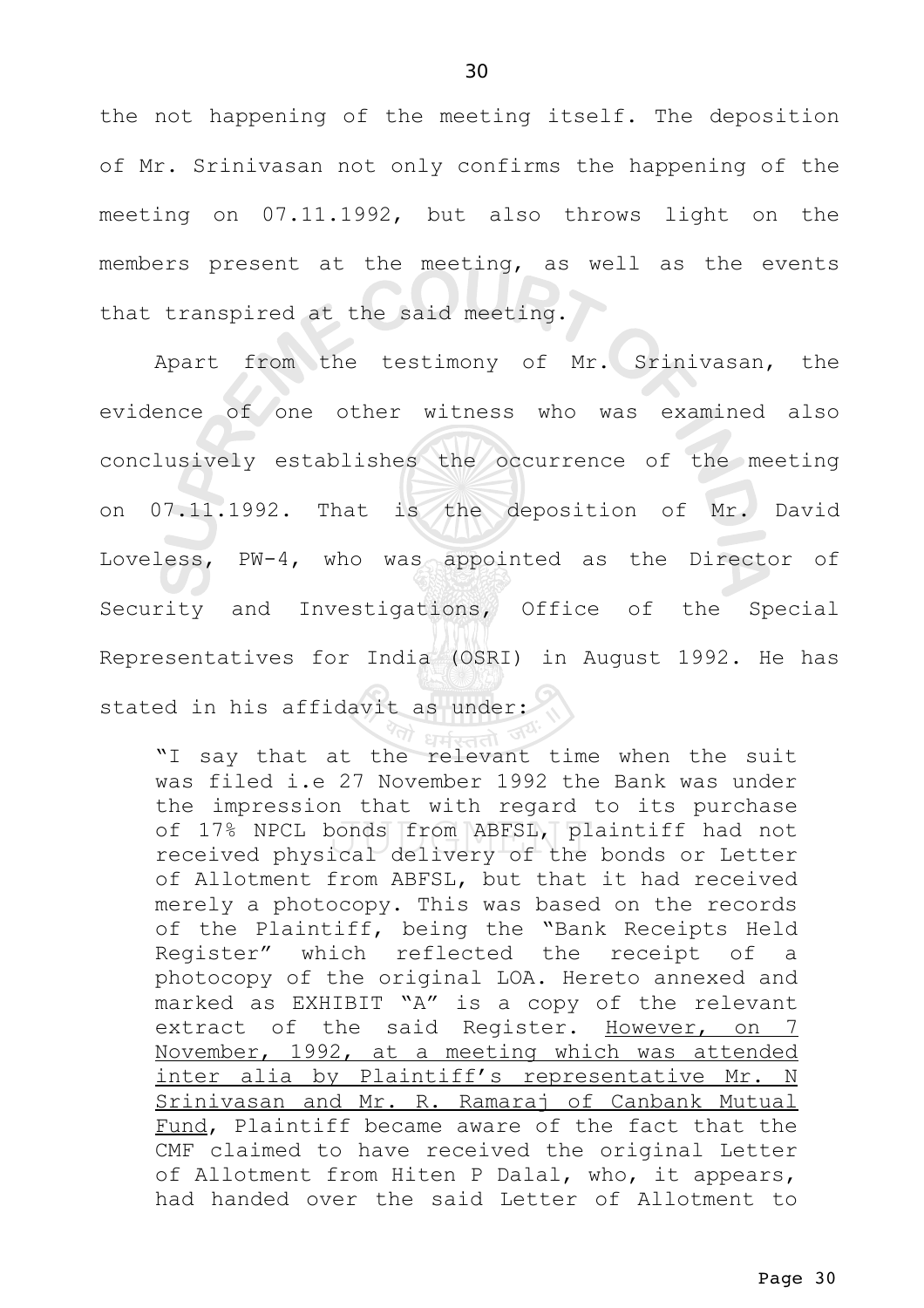CMF in order to satisfy some alleged outstanding liabilities of HPD to the said fund, which has arisen in respect of some alleged security transactions engaged in by the CMF with HPD in November 1991."

(emphasis laid by this court)

It becomes manifestly clear from an examination of the deposition of Mr. Srinivasan, PW-3 and Mr. Loveless, PW-4 that a meeting did infact occur on 07.11.1992. The learned senior counsel appearing on behalf of the respondents has not been able to show any reason as to why the evidence rendered by this witness should be disbelieved.

The learned Special Court recorded the finding of fact holding that no meeting had occurred on 07.11.1992 on the primary ground that neither Mr. Kannan, PW-2 nor Mr. Ramaraj, both of whom were allegedly present at this meeting, mentioned the happening of a meeting on 07.11.1992 in their depositions. The learned Special Court erred in coming to the conclusion that no meeting has occurred on 07.11.1992 for the reason that Mr. Ramaraj and Mr. Kannan, PW-2 did not mention this meeting in their deposition, and thus, going against the well settled principle of law of '*specific denial*'. Mr. Srinivasan, PW-3 and Mr. Loveless, PW-4, both specifically deposed as to the happening of a meeting on 07.11.1992. Thus, the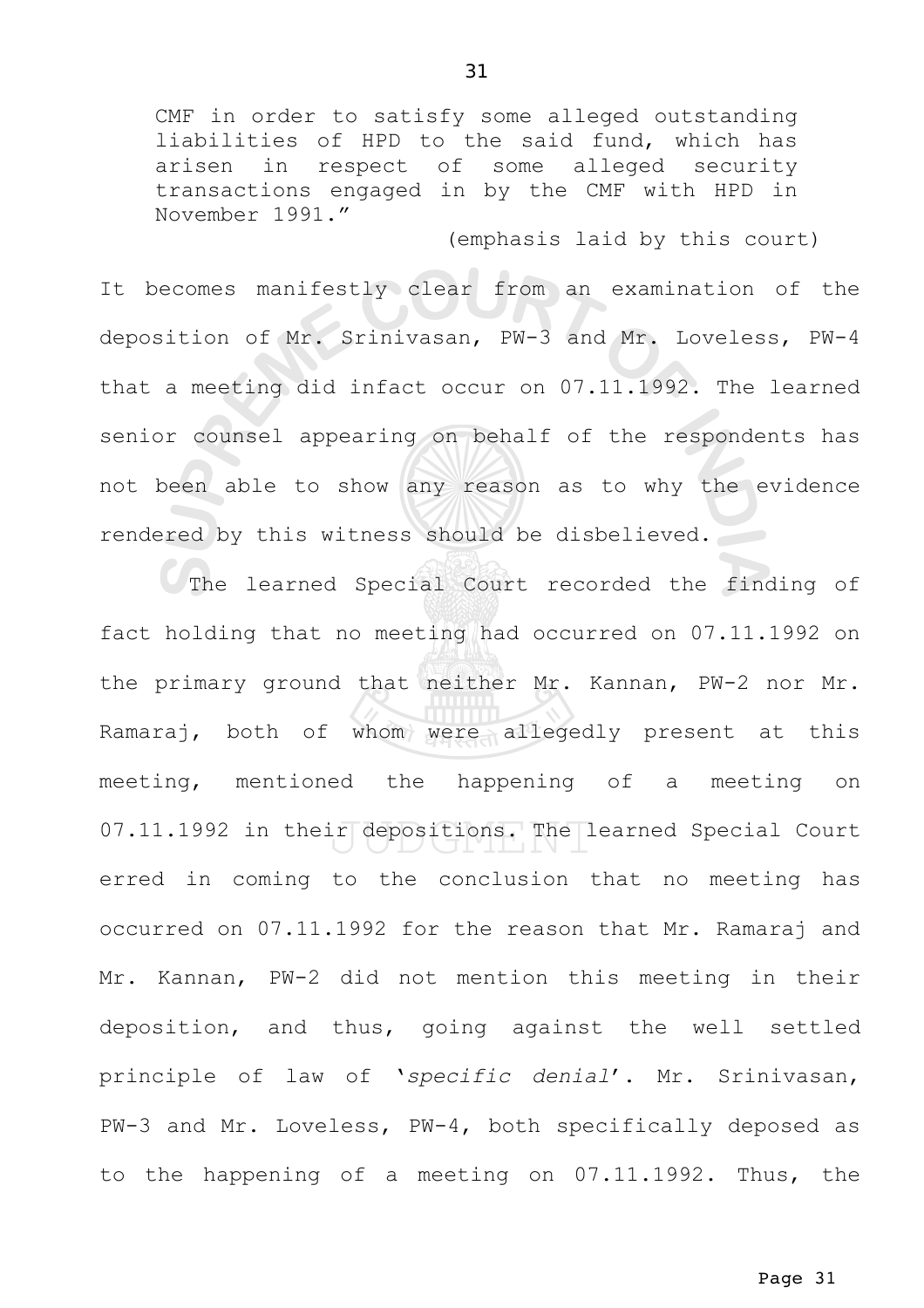learned Special Court could come to the conclusion that the meeting did not happen was only if some witness deposed specifically that the meeting did not happen. In the instant case, no witness was specifically asked in the cross examination by the counsel for the respondents about the happening of the meeting on 07.11.1992. Thus, no witness expressed in as many clear terms that the purported meeting infact did not take place.

 On the basis of the legal evidence placed on record by the appellant before the Special Court that a meeting did infact take place on 07.11.1992, we turn our attention to what happened at the said meeting. The note prepared by Mr. Srinivasan, PW-3, after the said meeting, produced as  $^{\prime\prime\prime}$  धर्मस्ततो Exh. "A" states as under:

"CMF says the following: There was an initial purchase in end 1991, by CMF from HPD of some security against which HPD did not deliver physicals to CMF. Consequently, HPD had a dummy sale/ purchase transaction with CMF for FV Rs. 100 crs and delivered 9% NPCL and 17% NPCL to CMF on 26.02.92. The deal slip indicates deal with ABFSL, but difference between sale & purchase of Rs. 3 crores was paid to HPD directly by Andhra Bank……"

A perusal of the record prepared by Mr. Srinivasan, PW-3, makes it amply clear that it was during this meeting on 07.11.1992 that CMF first admitted to SCB regarding the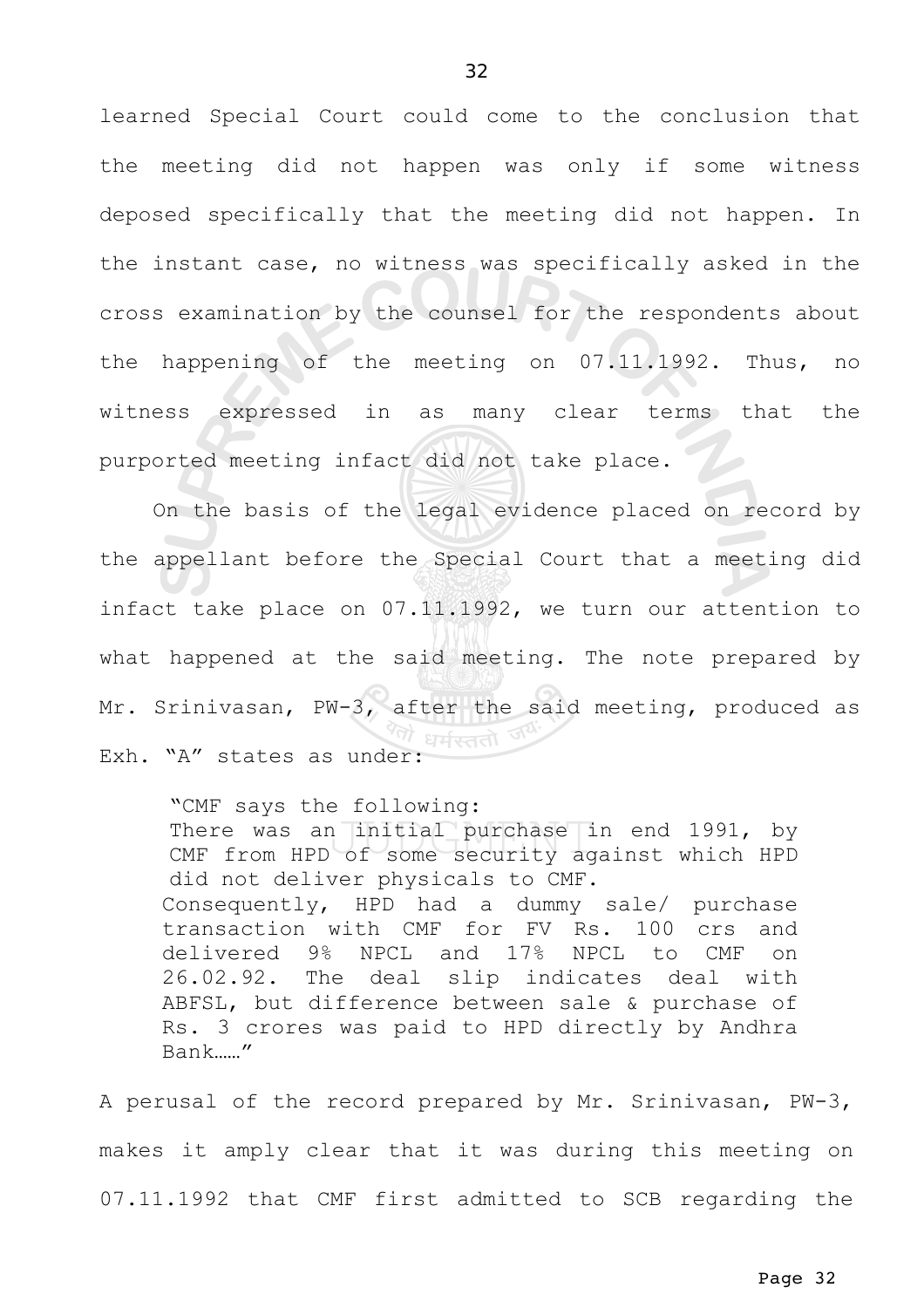dummy sale involving the 9% NPCL bonds and 17% NPCL bonds. At this point, we would like to reiterate that the learned senior counsel appearing on behalf of the respondents have not been able to point out any reason for us to disbelieve either the deposition of Mr. Srinivasan, PW-3, or the documents prepared by him, which have been placed on record.

29. Thus, we conclude that a meeting did infact take place in the office of CMF on 07.11.1992, and that it was on this date that SCB found out about the dummy transaction that had taken place between CMF and Hiten P. Dalal regarding the 9% and 17% NPCL bonds. Therefore, the finding recorded by the learned Special Court is erroneous both in fact and in law, hence the same is liable to be set aside.

30. In light of the fact that the knowledge of the appellant had started running on 07.11.1992, the question that now remains to be answered is whether there was any previous date on which it was possible that the appellant had acquired knowledge of the conversion of the bonds. The learned senior counsel appearing on behalf of the respondents, Mr. Rohit Kapadia and Mr. Pradeep Sancheti, contend that there are atleast three alternate prior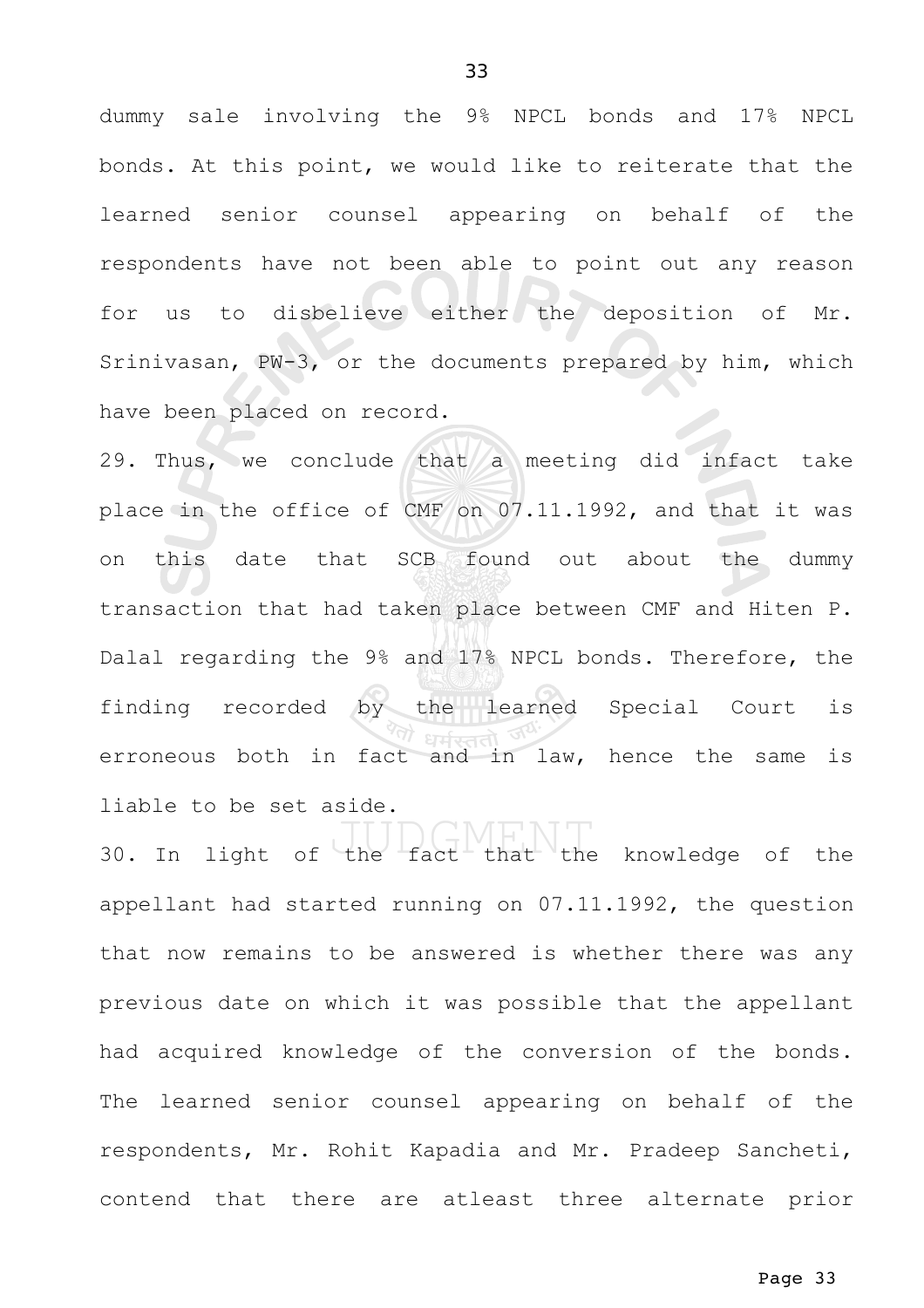dates on which the appellant can be said to have acquired knowledge of the fraud perpetrated on it by the respondents. These dates are 18.03.1992, 10.04.1992 and 23.05.1992.

31. We have heard Mr. Ram Jethmalani, the learned senior counsel appearing on behalf of the appellant and Mr. Rohit Kapadia and Mr. Pradeep Sancheti, the learned senior counsel appearing on behalf of the respondents and have perused the documents produced before us as evidence. We shall examine these dates one by one in order to conclude whether knowledge of the appellant can be construed from any one of these dates, from which date the period of limitation for instituting the suit for claim against the respondents starts running.

32. It is contended by the learned senior counsel appearing on behalf of the respondents that the first date on which knowledge can be attributed to the appellant is 18.03.1992. The learned senior counsel places reliance on the second amendment to the Plaint dated October 2006 in which it is stated:

"………Significantly, although, admittedly, 3rd Defendant on 17 March 1992 had physical possession, of the said bonds (the LOA representing the said bonds),  $3<sup>rd</sup>$  Defendant deliberately did not deliver to the plaintiffs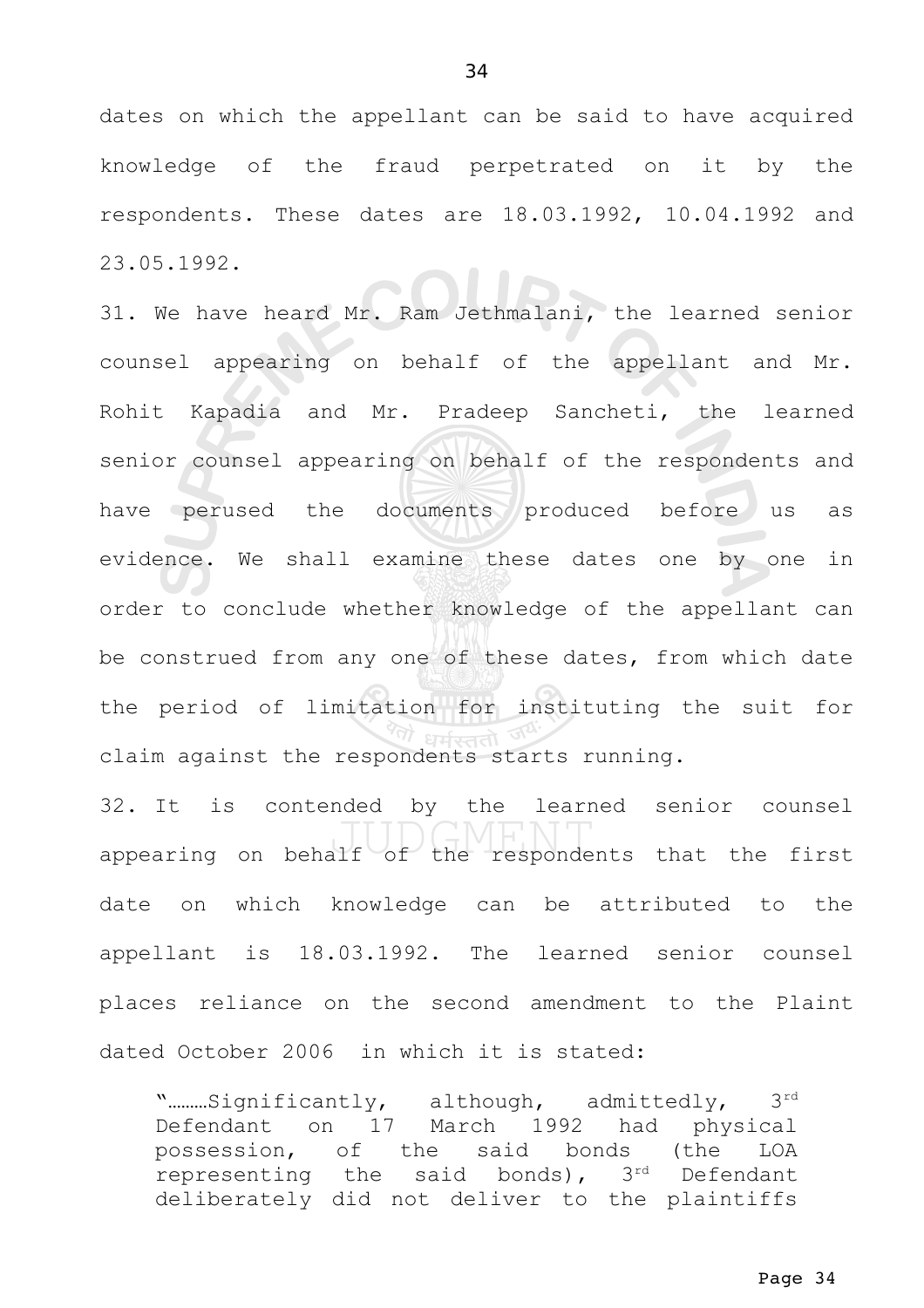the said bonds and instead delivered to the Plaintiffs, 3rd Defendant's BR bearing No. 2767. In view thereof, Plaintiffs did not realize that the original letter of allotment which has been delivered to the Plaintiffs on 27 February 1992 was, in fact, in the possession of 3rd Defendant as on 17 March 1992……"

The learned senior counsel further places reliance on

para 7E of the amended plaint which reads thus:

"...........Had 3rd Defendant, delivered to plaintiffs, against the transaction of 17 March 1992, the original Letter of Allotment, which was in the possession of 3rd Defendant, Plaintiffs would have immediately realized the fraud that had been played on the Plaintiffs…………"

33. The learned senior counsel for respondent Nos. 2 to 10 contend that 18.03.1992 would be a crucial date regarding definite knowledge of the appellant about possession of the bonds by CMF. CMF had specifically pleaded that it had delivered the bonds on 18.03.1992 to the appellant and in turn the appellant discharged its Bank Receipt No. 2767 acknowledging the same. The learned senior counsel further places reliance on the Bank Receipt No. 2767 produced as Exh. P-16, dated 17.03.1992, which contains an endorsement *"bonds delivered 18/3/92".* According to the learned senior counsel on behalf of the respondents that the said Bank Receipt conclusively proves the delivery of the physical bonds to the appellant SCB.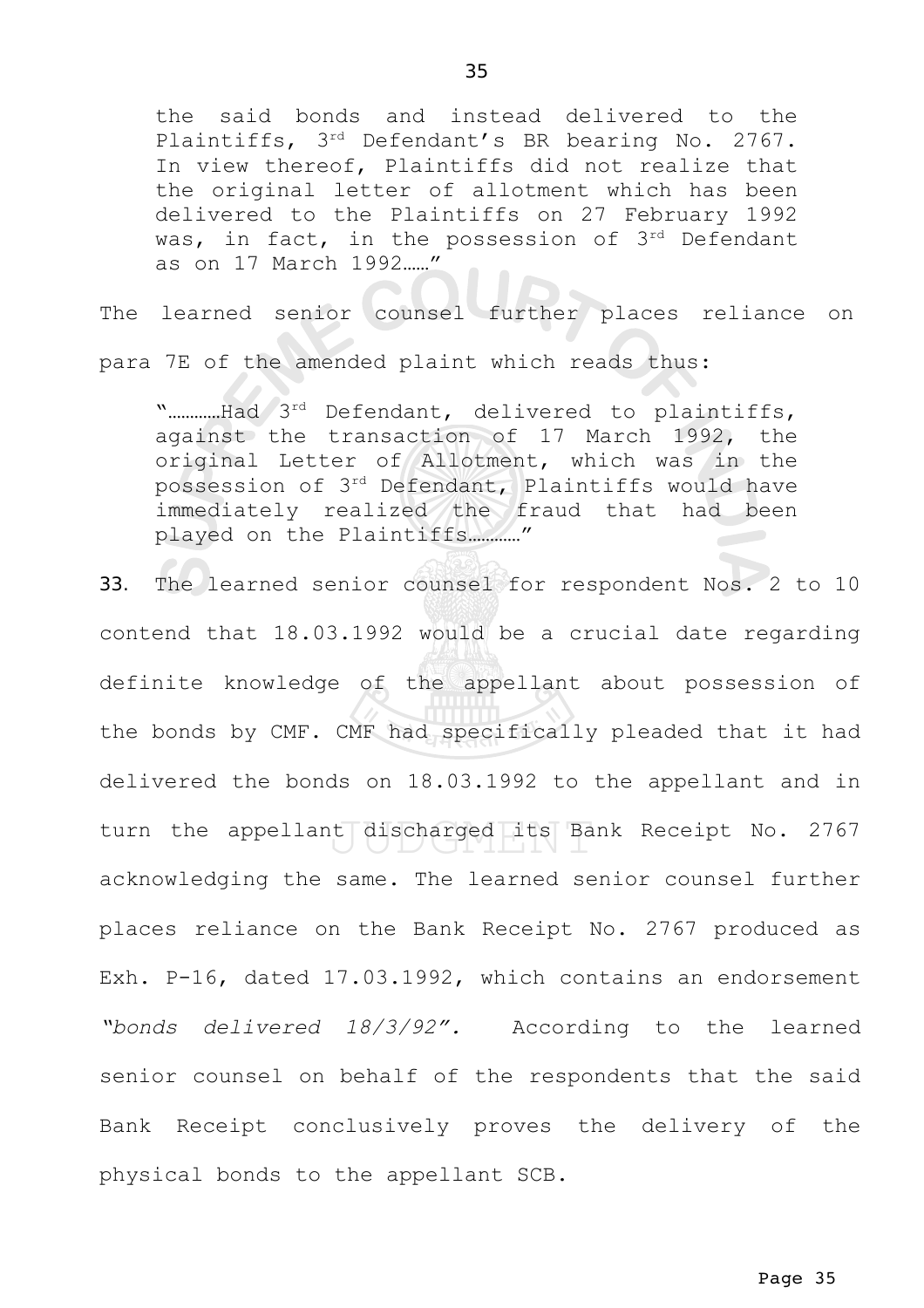34. Mr. Ram Jethmalani, the learned senior counsel appearing on behalf of the appellant, on the other hand contends that in para 7E of the Plaint, it has been clearly and specifically alleged that on 18.03.1992, the 17% NPCL bonds were delivered directly through Hiten P. Dalal to ANZ Bank, to whom SCB had sold the said bonds on 26.02.1992 itself. He further places reliance on the affidavit of Mr. S. Ramaraj, authorized employee and agent of CMF. This affidavit was produced in the suit before the Company Law Board. He had stated therein:

"Even in respect of the 17% NPCL bonds which were subsequently sold on 17.3.1992 by the Petitioners (CMF) to Respondent no. 4 (SCB) as set out in para A above, the Petitioners (CMF) had entered into the transaction through respondent no. 2 (HPD) who acted as the broker………The RBI cheque for the net amount of Rs. 15,23,973.61 issued by Respondent no. 4 in favour of the Petitioners was delivered to the Petitioners (CMF) by respondent no. 2 (HPD) and likewise the BR in respect of the sale of 17% NPCL bonds was delivered by the Petitioners (CMF) to respondent no. 2 (HPD) for onward delivering to the Purchaser. Subsequently, even when the original letter of allotment was exchanged for the BR, the said exchange also had taken place through respondent no. 2 (HPD) and/ or his servants and agents."

35. The learned senior counsel on behalf of the appellant submits that the said affidavit states that the 17% NPCL bonds were purchased by CMF on 27.02.1992 from ABFSL through its broker Hiten P. Dalal along with 9% NPCL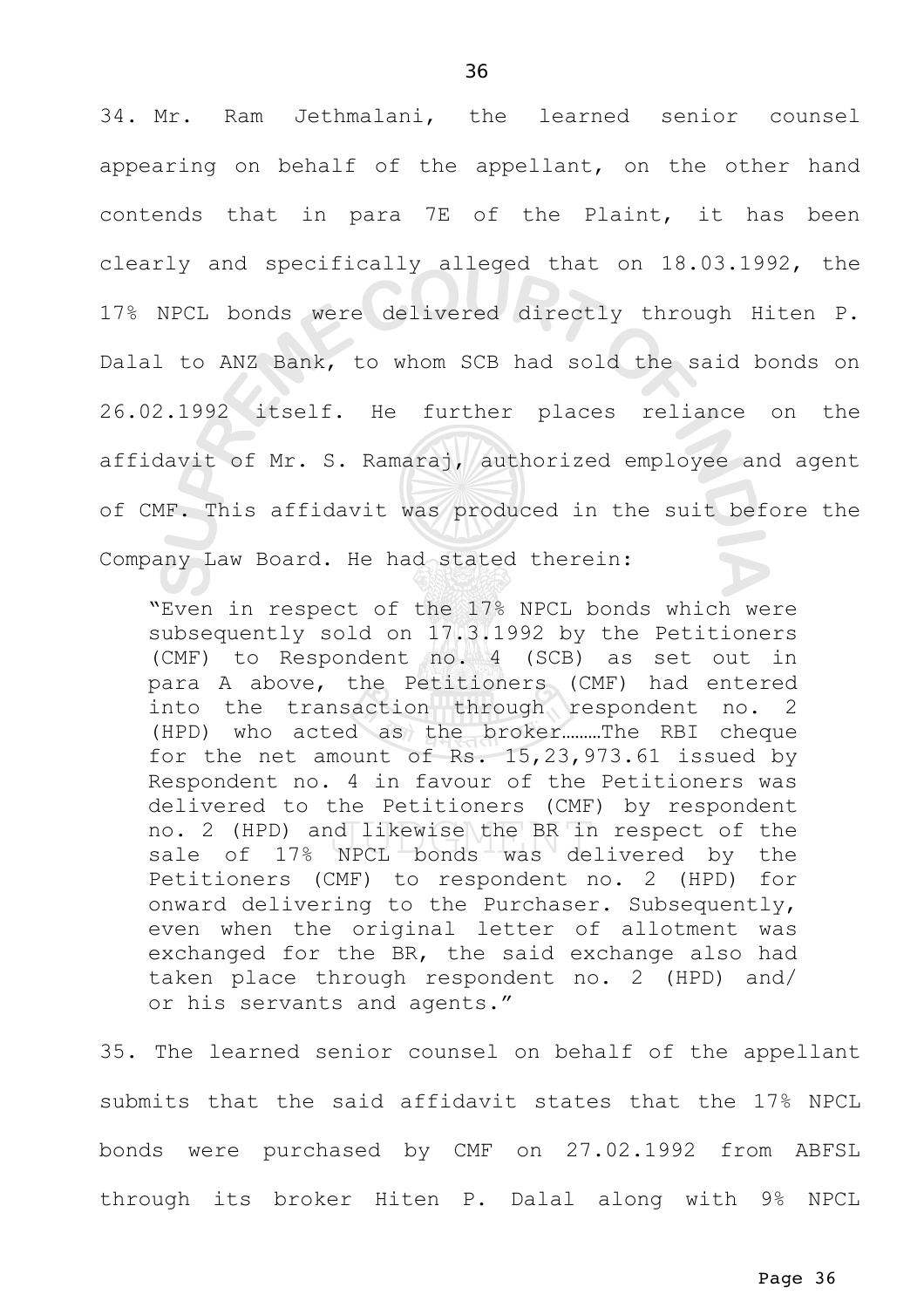Bonds. Mr. Ramaraj further said that the very same bonds were subsequently sold by CMF to SCB, on 17.03.1992. The Bank Receipt issued was exchanged by delivery of original LOA on 18.03.1992. He does not say that it was delivered to the SCB. The learned senior counsel contends that in view of the averments of the affidavit of Mr. Ramaraj, the knowledge of the bonds being delivered to the Company on 18.03.1992 is not tenable in law. He further contends that the learned Special Court erred in arriving at this conclusion on facts, which is contrary to the affidavit of Mr. Ramaraj and therefore, the said finding is erroneous, liable to be set aside.

36. The learned Special Court has erroneously held that the period of limitation for institution of the suit by the appellant would start running on 18.03.1992, as there was no evidence on record to show that the appellant did not have knowledge that this was the only set of bonds which were used by NPCL and therefore there was no question of other bonds being in circulation. The learned Special Court further held that the burden of proving the non existence of knowledge was on the appellant, and that in the absence of evidence on this point, it would have to be held that when the bonds were returned by CMF to ANZ on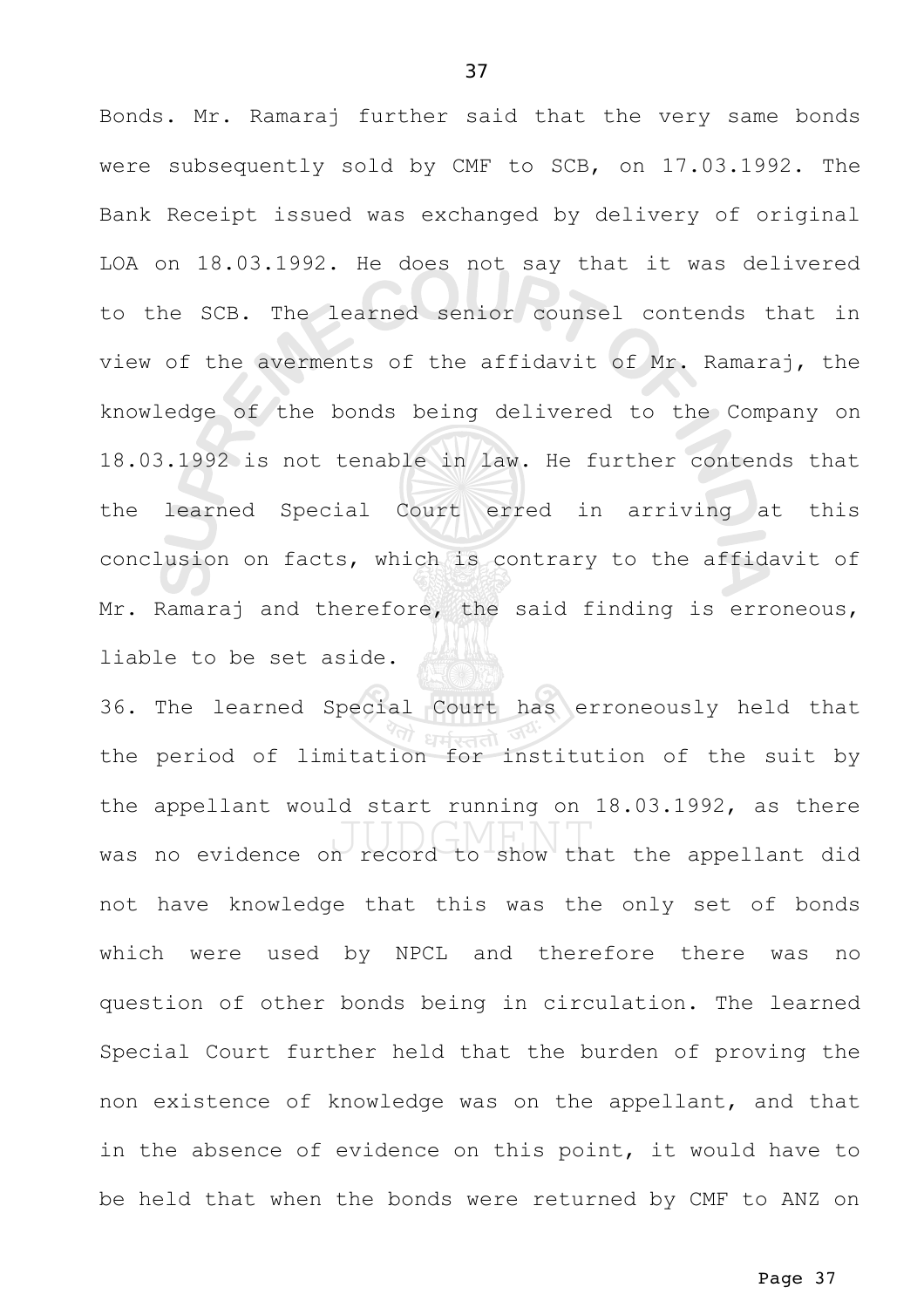that date itself the appellant became aware of the possession of the bonds by CMF, and that is the date on which the period of limitation would start running for institution of the suit against the respondents.

37. As has already been discussed by us in an earlier part of this judgment, the period of limitation under Article 91(a) of the Limitation Act starts running on the date that the plaintiff acquires knowledge of the identity of the person who is in possession of the bonds. Apart from knowledge of the identity of the person, Article 91(a) also requires the knowledge that the possession of the bonds was acquired by means of wrongful conversion.

38. The evidence of Mr. Ramaraj, as produced before the Company Law Board, has been grossly misinterpreted by the learned Special Court. The affidavit of Mr. Ramaraj clearly states that the Bank Receipt in respect of the said 17% NPCL bonds was delivered by CMF to Hiten P. Dalal for onward delivery to the *'purchaser'*. The purchaser in this context refers to ANZ. The affidavit of Mr. Ramaraj makes it amply clear that at no point of time did SCB have possession of the physical bonds. It was Hiten P. Dalal who delivered them to ANZ. Thus, the finding of the learned Special Court as to the date of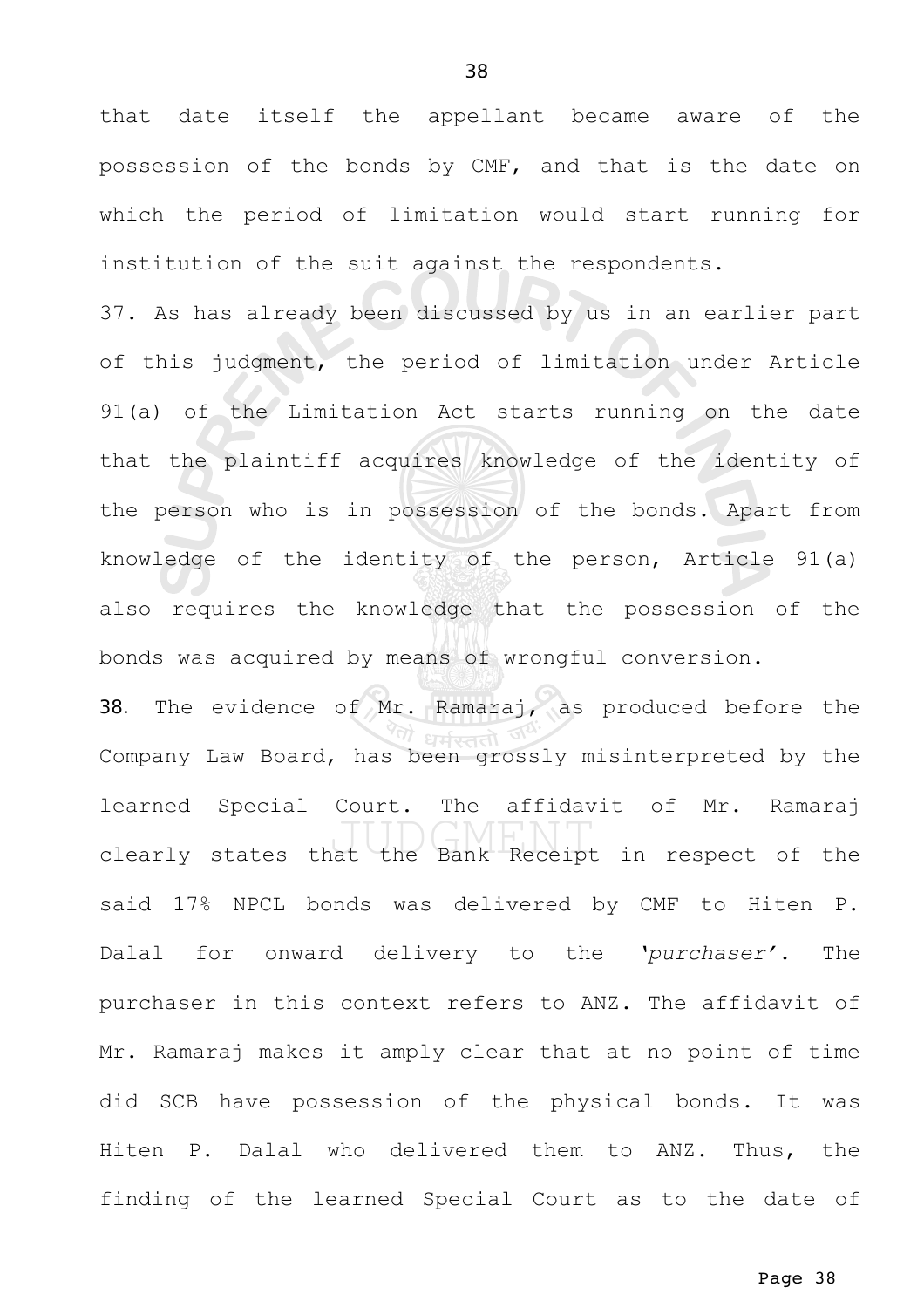knowledge being 18.03.1992 is perverse and is liable to be set aside.

39. The next date of knowledge, as contended by the learned senior counsel on behalf of the respondents, is 10.04.1992. It was contended by the learned senior counsel appearing on behalf of the respondents that the list of transactions disclosed by the SCB to the Joint Parliamentary Committee reflects a transaction for sale dated 10.04.1992. In Para 7I of the Plaint, the appellant had stated that they had realized that there was a 'hole' or a shortfall in their Securities Account pertaining to the transaction of 26.02.1992 between the appellant and ABFSL, in view of the belief of the appellant that the said bonds under the said transaction had not been received from ABFSL. It was further stated in the plaint that the dealers of the appellant then entered into a dummy transaction dated 10.04.1992 with ABFSL. In fact, the said purported transaction was a mere unilateral set of entries effected in the books of the appellant and that so such transaction took place. The learned senior counsel contends that no evidence has been placed on record to show that this was a dummy transaction, and that the date of knowledge imputed to SCB should be 10.04.1992.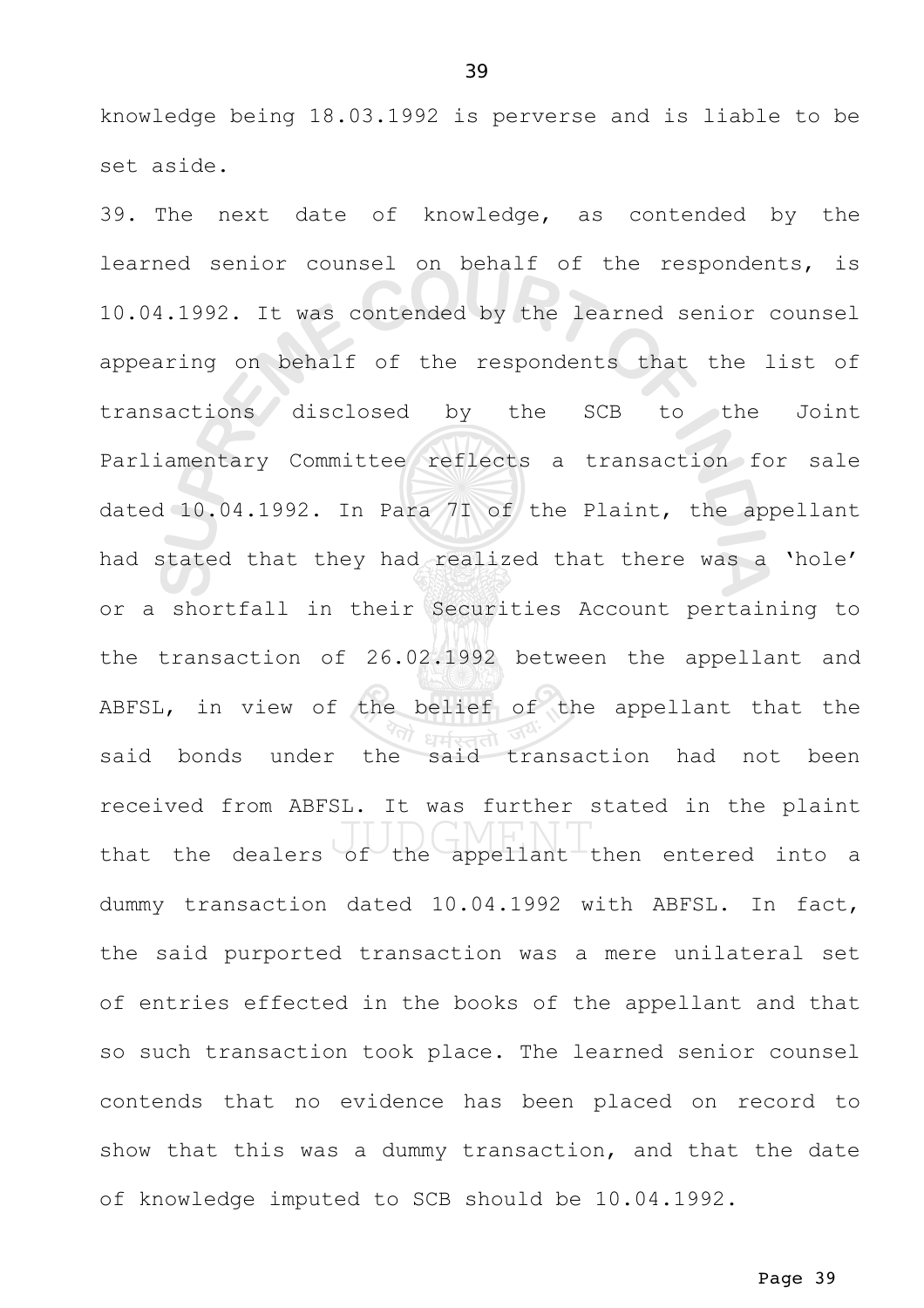40. It is further contended by Mr. Ram Jethmalani, the learned senior counsel appearing on behalf of the appellant, that 10.04.1992 cannot be considered to be the date on which knowledge of the conversion can be said to be imputed to SCB. He relied on the evidence of Mr. Kalyan Raman, PW-1, who has stated thus:

"My attention has also been drawn to para 6 (c) of the Miscellaneous Petition No. 81 of 1995 filed by Defendant No.3 before the Company Law Board. I say that ABFSL had not entered into any of the transactions mentioned in para 6(c) of the Miscellaneous Petition No. 81 of 1995 with CMF or any other party."

The learned senior counsel for the appellant contended that this testimony of Mr. Kalyan Raman, PW-1, who was an employee of ABFSL at that time, clearly establishes that there were no transactions between SCB and ABFSL on 10.04.1992. This was the best evidence on the matter in favour of the appellant which is conveniently omitted to be considered by the learned Special Court while recording the finding on the contentious issue of limitation.

41. The learned Special Court dismissed the claim of the respondents that 10.04.1992 could be the date on which knowledge can be said to be imputed to the appellant on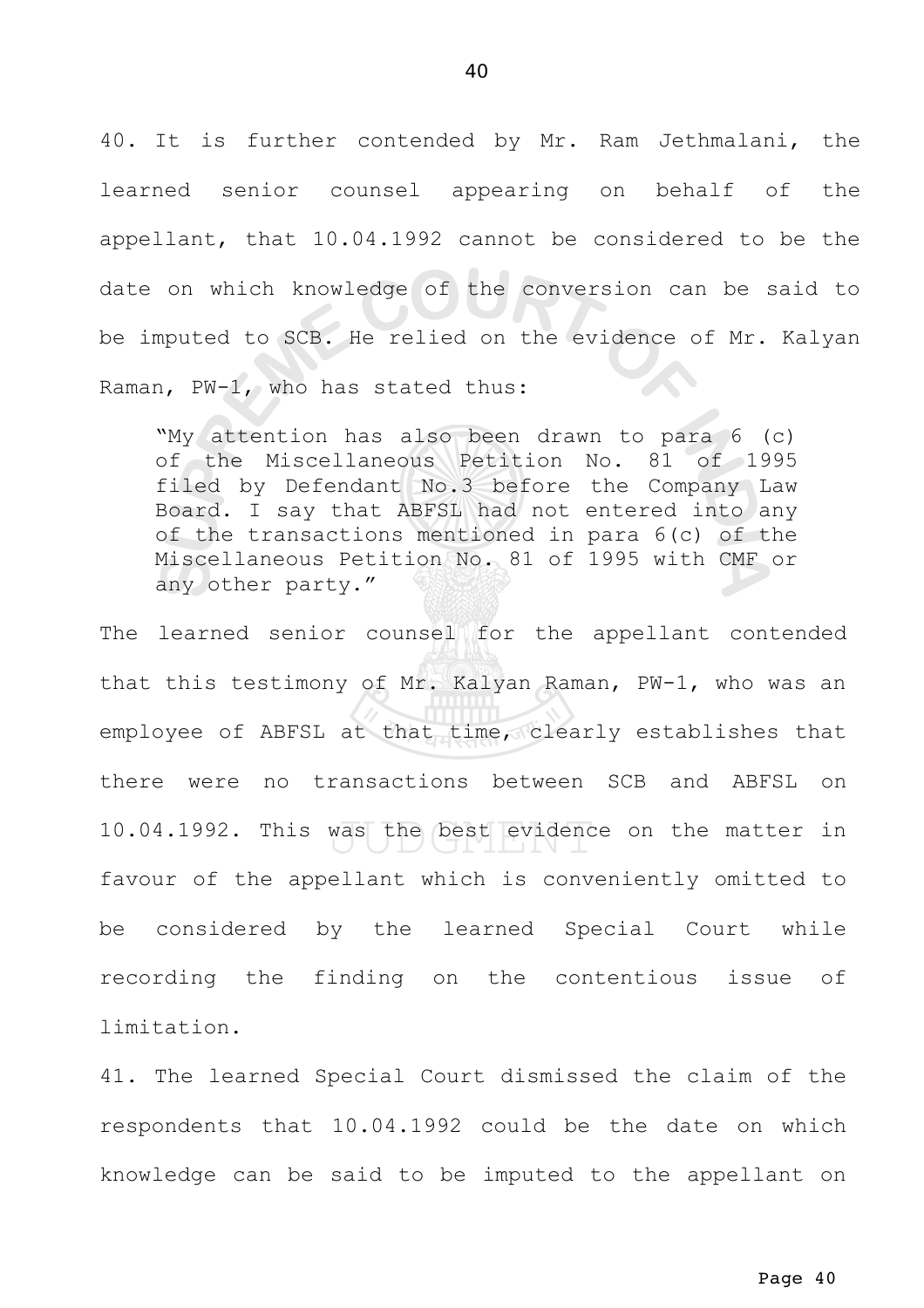the ground that the respondents had not proved by leading any cogent evidence that the appellant became aware of the conversion on 10.04.1992. The learned Special Court further held that the respondents had failed to show that the said transaction was settled against bonds for valuable consideration.

42. We agree with this finding of the learned Special Court. The testimony of Mr. Kalyan Raman, PW-1, makes it manifestly clear that no transaction took place between ABFSL and SCB on 10.04.1992, and thus, the question of imputing knowledge to the appellant on that date does not arise for the purpose of limitation begins to run for the appellant for institution of the suit claim against the '<sup>लो</sup> धर्मस्ततो <sup>उ</sup> respondents.

43. The next date, which has been most vehemently contended by the learned senior counsel appearing on behalf of the respondents, is 23.05.1992.

44. The learned senior counsel for the respondents place reliance on para 4 of the Written Statement submitted by them before the learned Special Court which stated:

"Further according to the Plaintiffs, they had a meeting with various brokers, including Hiten P. Dalal on 23.05.1992 wherein in relation to the alleged Andhra Bank Financial transactions relating to NPCL bonds he is alleged to have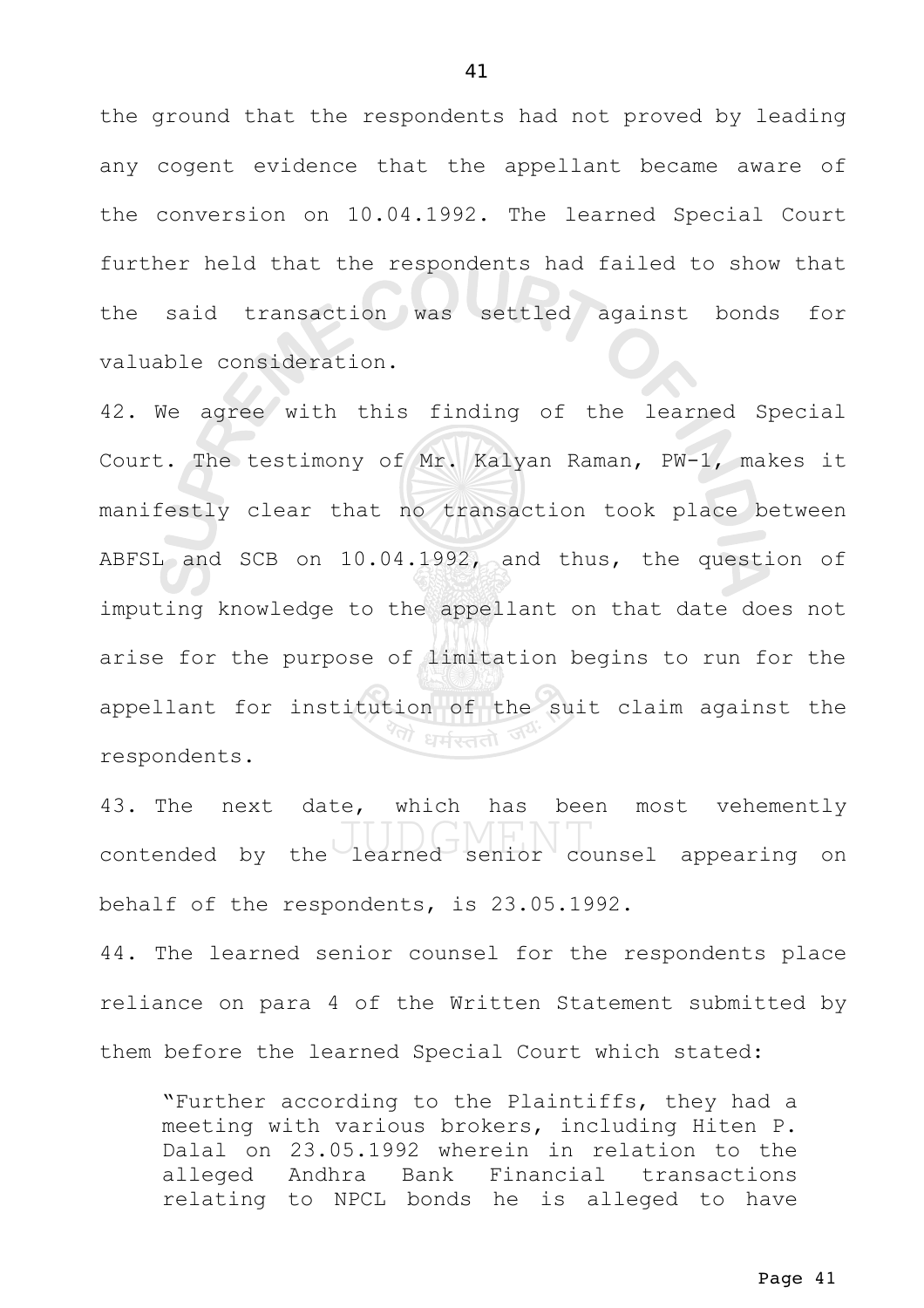"admitted that he diverted the Bonds to Citibank". Thus, on the Plaintiffs own showing, without any manner admitting the correctness of the allegations, in any case, latest by May, 1992 the Plaintiffs are aware that Hiten P Dalal had traded in the said Bonds and in fact delivered the same Bonds to CMF."

45. The learned senior counsel further submit that the happening of a meeting on 23.05.1992 is an admitted fact. During the course of the meeting, there was a specific discussion with regard to the NPCL bonds, of both 9% and 17%. The minutes of the meeting, produced before us as Exh.  $D-2(1)$  state:

"On the Andhrafina transactions relating to the NPCL bonds where SCB was provided with photocopies of the bonds instead of originals, HPD admitted that he had divereted the bonds to Canbank………"  $\sqrt[4]{7}$ धर्मरततो ज

46. The learned senior counsel for the respondents further contend that the meeting of 23.05.1992 is a material fact, which ought to have been pleaded by the appellant particularly since admittedly, the appellant was informed of the conversion of the suit bonds on that day and the alleged explanation, as to whether the knowledge was complete or incomplete etc. ought to have been a part of its pleading.

47. The learned senior counsel on behalf of the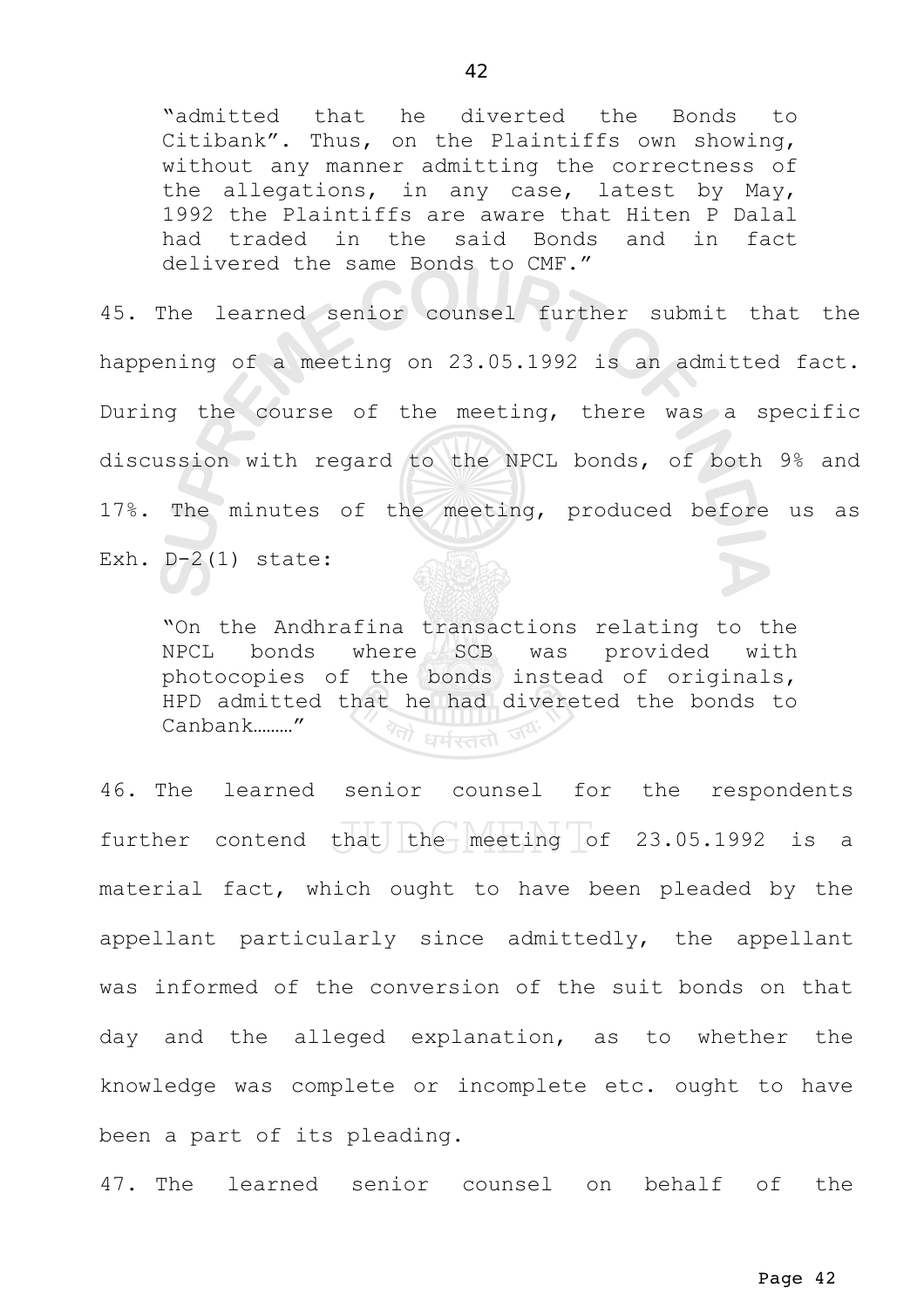respondents further contend that the distancing of the appellant from the clear knowledge about the diversion of the bonds to CMF by Hiten P. Dalal by insisting that the said information was purely informal, and that Hiten P. Dalal had even stated that he would deny this conversation if the SCB ever sought to make formal use of his statement is a clear tactic of evasion. He further contended that the minutes of the meeting do not contain any such reservation as claimed by the appellant. 48. The learned Special Court, while arriving at the conclusion on the facts pleaded and evidence on record that 23.05.1992 can also be considered to be the date from which knowledge can be said to be imputed to the धर्मस्ततो appellant regarding the conversion of the bonds in question, relied primarily on the evidence of Mr. Kalyan Raman, PW-1, who was also present at the meeting held on 23.05.1992. He has stated in his affidavit

submitted before the learned Special Court as under:

"I further state that in view of the fact that SCB's investigation team headed by Mr. Wasim Saifee, had inter alia informed me about the missing NPCL bonds, both Saifee and myself did inquire from HPD, in the course of the meeting held on 23rd May 1992 as to what had really happened in respect of the said transactions with ABFSL on 26<sup>th</sup> February 1992. HPD also informed us that insofar as the transactions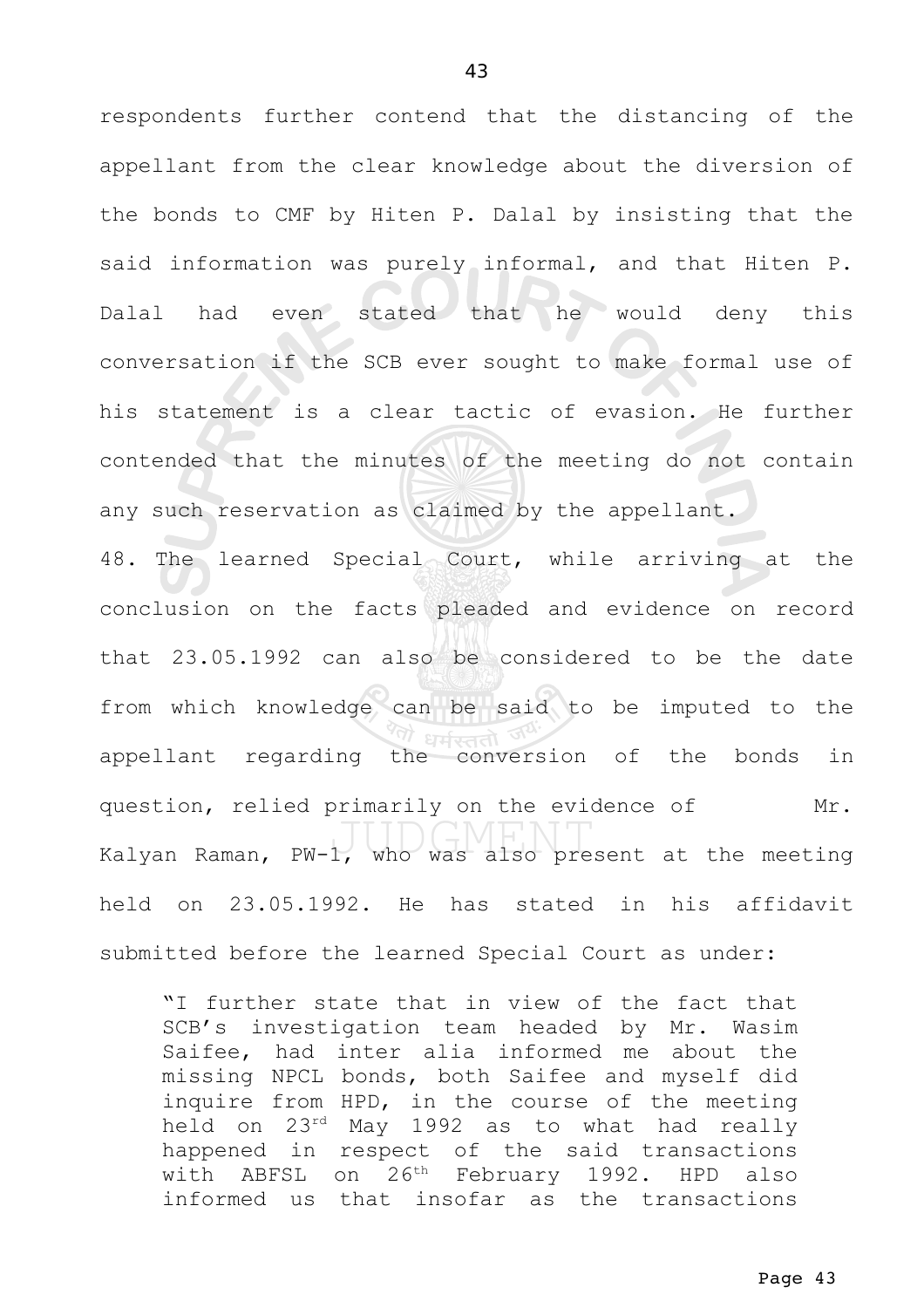wherein SCB had purchased 9% NPCL bonds of FV 50 crores and 17% NPCL bonds of FV 50 crores were concerned and in respect of which SCB had paid full consideration but in respect of which SCB records reflected receipt of only photocopies of the original LOA's, that he (HPD) had diverted the said bonds to Canara Bank."

49. The learned Special Court further held that Mr. Kalyan Raman, PW-1, had also identified the minutes of the meeting which had been placed on record. There was no mention of the evasive response given by Hiten P. Dalal, or that he had stated that the said information was informal and that he would deny this conversation if the SCB ever sought to make formal use of this conversation. It was further held that Hiten P. Dalal did disclose in the meeting on 23.05.1992 about diversion of the bonds to CMF. Thus, the appellant first learnt about the diversion on 23.05.1992 of the suit bonds to CMF.

50. Mr. Ram Jethmalani, the learned senior counsel appearing on behalf of the appellant, on the other hand contends that 23.05.1992 cannot be taken to be the date on which SCB had knowledge of the conversion of the suit bonds. He submits that knowledge is not mere suspicion, and that it must be knowledge of such a nature as will enable the person defrauded to seek a remedy in a court of law. He further contends that the fact that appellant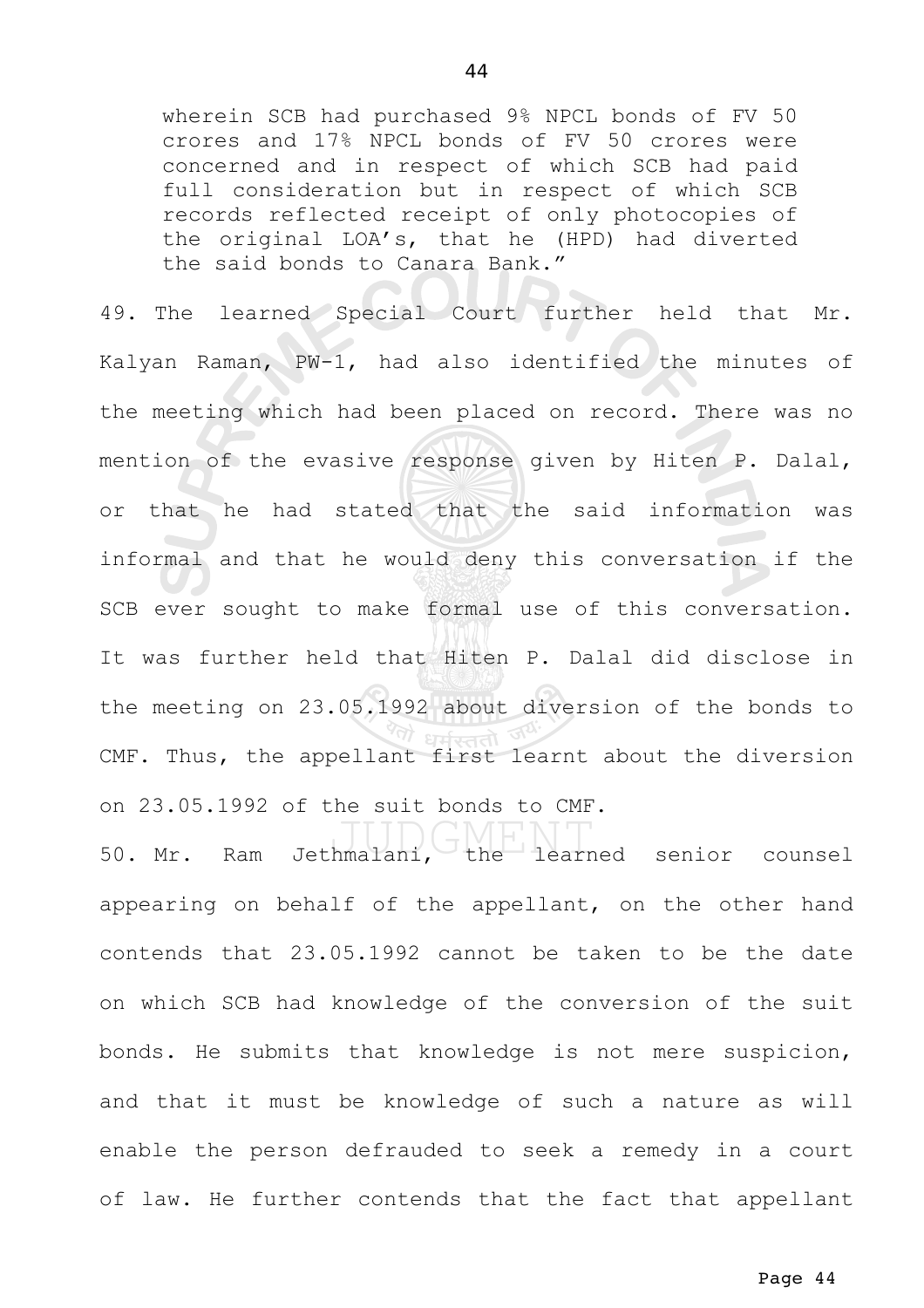did not know of the role played by Hiten P. Dalal and that this becomes amply clear from the FIR filed by them dated 20.06.1992. The appellant was under the clear impression that the suit bonds had not been received by them, and that it had only received a Bank Receipt which had been returned to ABFSL.

51. We agree with the submission of Mr. Jethmalani, the learned senior counsel on behalf of the appellant. The learned Special Court erred in arriving at the conclusion that 23.05.1992 could be a date from which the appellant could be said to have knowledge of the diversion of the suit bonds by Hiten P Dalal. In this context, we would turn our attention to the evidence of PW-2, Mr. Kannan, who also stated after stating that Hiten P. Dalal had admitted the diversion of bonds:

"In the said meeting, I pressed H.P. Dalal to furnish me the details and particulars with regard to his allegations of alleged diversion to Canara Bank of the said NPCL bonds. HPD was however evasive and did not afford any cogent reply. I specifically inquired from him as to the manner and circumstances of the alleged diversion. However when pressed by me to give particulars and details, he refused to state anything further on the subject and instead insisted that the said information of the alleged diversion of the Bonds to Canara Bank was purely informal and that he would deny his conversation with the SCB if the SCB were to seek to make formal use of his statement.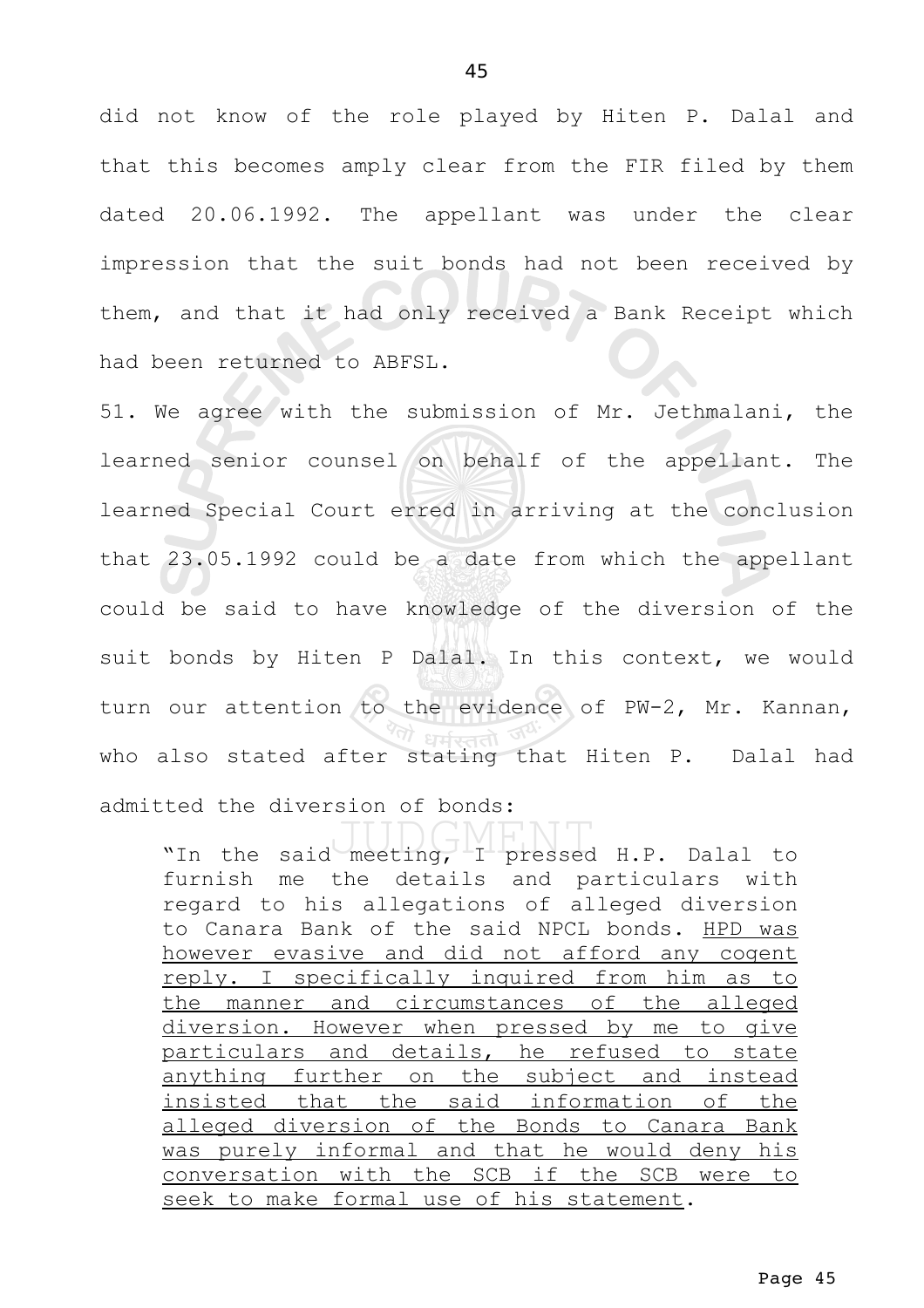……The matter of NPCL bonds was thereafter discussed by me with the other senior managers of SCB but in view of the lack of any details/ particulars forthcoming from HPD and in view of his failure to adhere to his assurances and commitments of delivery of stocks/ securities/ reimbursement of losses assured by him to be delivered between 18 and 22 May 1992, it was felt that no credence could be placed on the said statement made by HPD with regard to NPCL bonds at the relevant time."

(emphasis laid by this Court)

We also turn our attention to the cross examination of

this witness who stated:

"You have stated that "HPD was evasive and did not afford any cogent reply." Which of these statements is correct?

A. Both are correct

I say that the meetings which are referred to in para 17 in my evidence in earlier suit would include the meeting dated 23rd May, 1992.

…I say that HPD had admitted that he had diverted the original letter of allotment to Canara Bank and had not delivered the same to SCB.

I say that since he had mentioned diversion of the bonds  $I_{T}$ thought that he might have misappropriated the bonds. I agree that misappropriation is a serious matter. I say that I reported this to Mr. Wasim Saifi. He was also present in the meeting and he has prepared this note and he told me that he would verify the record and go further in detail and therefore, this fact should not be mentioned in the office note.

How are NPCL bonds transactions a specific instance of 'Entry Guma diya', 'Duplicate funding hoya' and 'Duplicate funding kiya'?

A.I say that when Mr. HPD informed us that the original letters of allotment were diverted to Canara Bank, I thought that it must be falling in one of these categories. I say I thought it would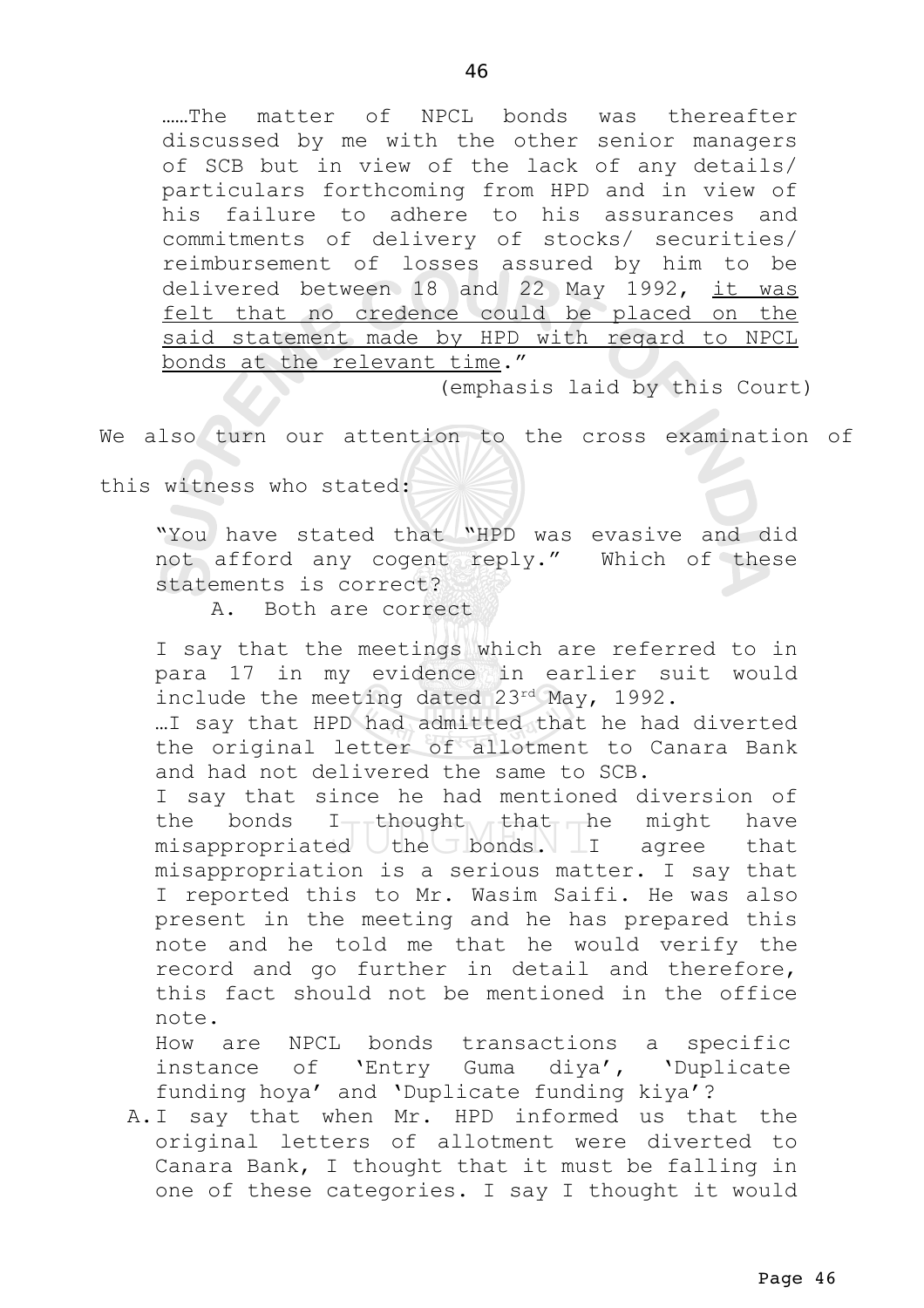fall within one of these would verify the record and go further in detail and therefore, this fact should not be mentioned in the office note. How are NPCL bonds transactions a specific instance of 'Entry Guma diya', 'Duplicate funding hoya' and 'Duplicate funding kiya'?

B.I say that when Mr. HPD informed us that the original letters of allotment were diverted to Canara Bank, I thought that it must be falling in one of these categories. I say I thought it would fall within one of these categories because of diversion of securities."

52. In this connection, it also important to examine the testimony of PW-4, Mr. David Loveless, who was investigating these transactions at that time. He has

expressly stated:

"……I was informed that on 23 May 1992 at a meeting held between the Plaintiff's officers and various brokers, including inter alia HPD, the said HPD had casually mentioned the said 17% NPCL bonds had been diverted by him to Canara Bank. However, I was informed by the Plaintiff's officers, who attended the said meeting that when HPD was pressed to give details and particulars of the alleged diversion and manner and circumstances thereof, he had resisted evasively and had refused to furnish any details and had even gone to the extent of stating that the information divulged by him was purely informal and that if the Plaintiffs were to seek to make use of thereof in any legal proceedings, he (HPD) would deny the same.

In this connection, I say that I was subsequently briefed by the members of the investigation team including Mr. Waseem Saifi as also by Mr. Kannan who were present in the said meeting held on 23 May 1992. From the report of the said Mr. Kannan, it was clear to me that no reliance could be placed upon what HPD had vaguely alleged. It was in these circumstances that when the plaintiff originally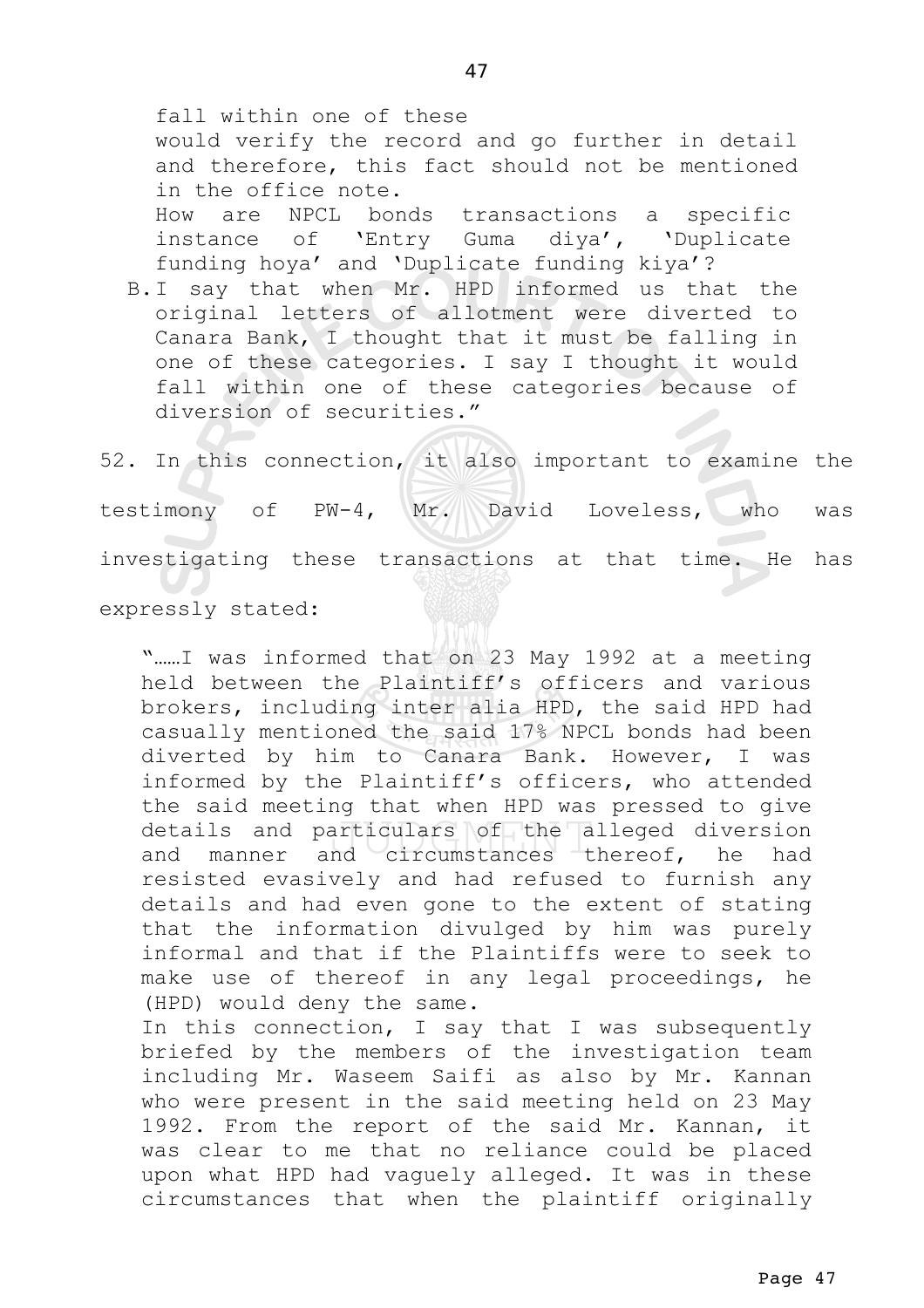filed its Suit no. 6 of 1994, on 27 November 1992, Plaintiff confined its claim only against ABFSL, which it believed, on the basis of its information and record had failed to deliver the original LOA in respect of Rs 50 crores FV 17% NPCL bonds, which it had sold to the Plaintiff on 25 February 1992. I was only thereafter, in the circumstances referred to by me hereinabove that Plaintiff realized that the said LOA had possibly been converted by CMF and only thereafter upon discovering the said fact and learning of the said conversion effect by CMF that plaintiff took steps to amend its Plaint and claim in the alternative, damages against CMF for conversion. I further say that the said amendment was necessitated on accounts of the facts that emerged after the CBI had investigated the matter pursuant to SCB's FIR dated 20 June 1992 and the charge sheet filed pursuant thereto, dated 16 June 1995. I further state that after filing its FIR dated 20 June 1992, SCB was waiting for the outcome of the CBI investigation."

A careful examination of the deposition of these two witnesses makes it manifestly clear that the revelation made by Hiten P. Dalal during the meeting held on 23.05.1992, did not give the appellant the knowledge requisite for the purpose  $\sqrt{of}$  Article 91(a) of the Limitation Act. The revelation in contention made by Hiten P. Dalal was vague and he gave evasive responses after the same and thus, it is not reasonable to expect the appellant to believe the same and initiate legal proceedings on the basis of the said statement.

53. We examined all the dates alternative dates prior to 07.11.1992 proposed by the respondents, where knowledge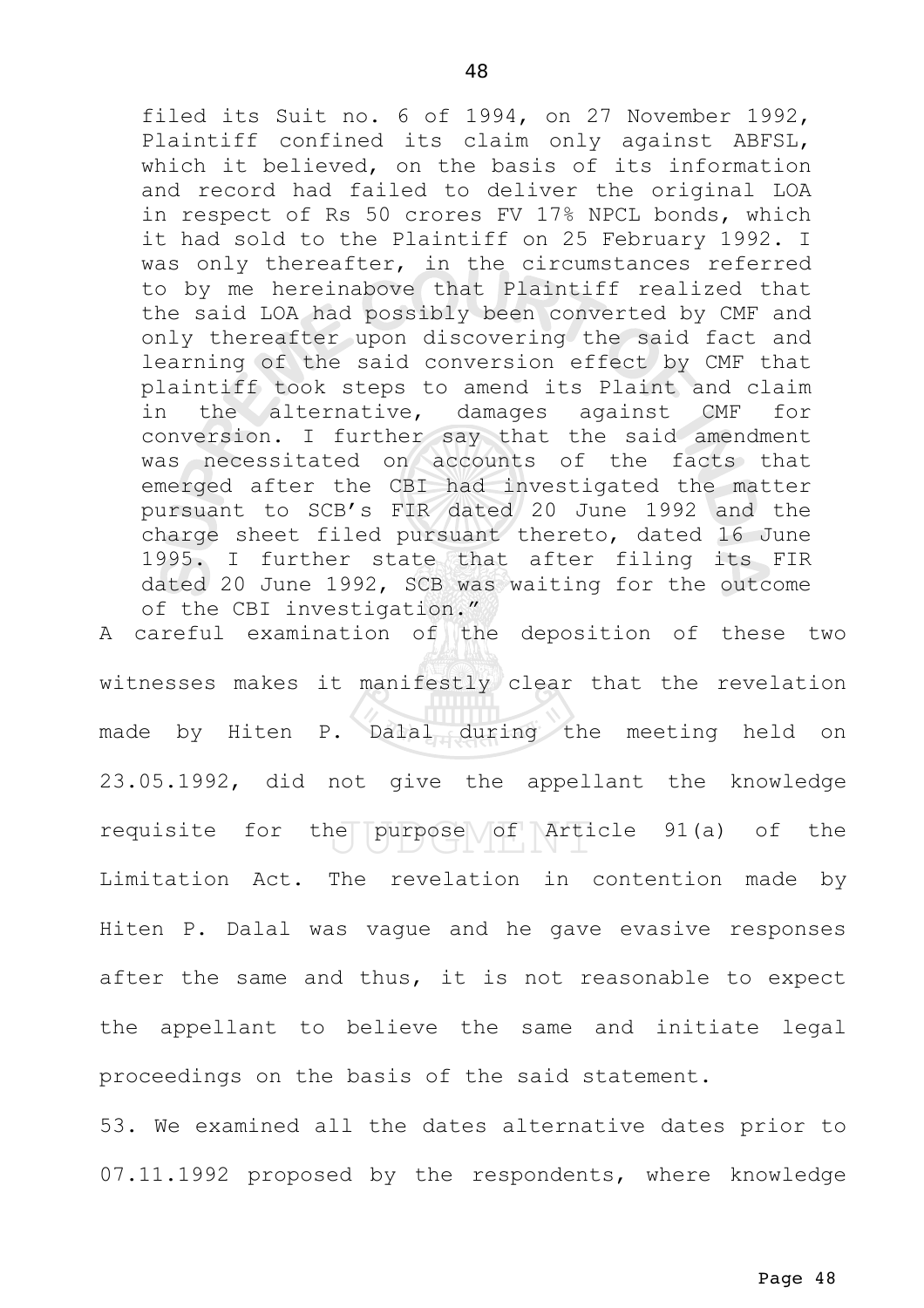could be said to be imputed to the appellant for institution of suit against the respondents. We find no merit in the contentions urged by the learned senior counsel for the respondents. The period of limitation would start running only on 07.11.1992, the reasons for which we have already elaborately stated in an earlier part of this judgment. We set aside the finding of the learned Special Court on the contentious issue nos.1 and 2 framed in the suit that the institution of the suit of the appellant against Respondents Nos. 2-10 is barred by limitation.

# **Answer to Point No. 3**

54. Since we have set aside the finding of fact recorded by the learned Special Court holding that the suit is barred by limitation, as prescribed in the Schedule to the Limitation Act, 1963 by recording the reasons in the preceding paragraphs of this judgment and the other issues including the issue on the merits of the claim were held in favour of the plaintiff (appellant herein) by the learned Special Court, which have not been challenged by the Respondents 2-10 by filing an appeal, therefore, the appellant is entitled for a decree of the suit claim of the principal amount adjudged as on the date of the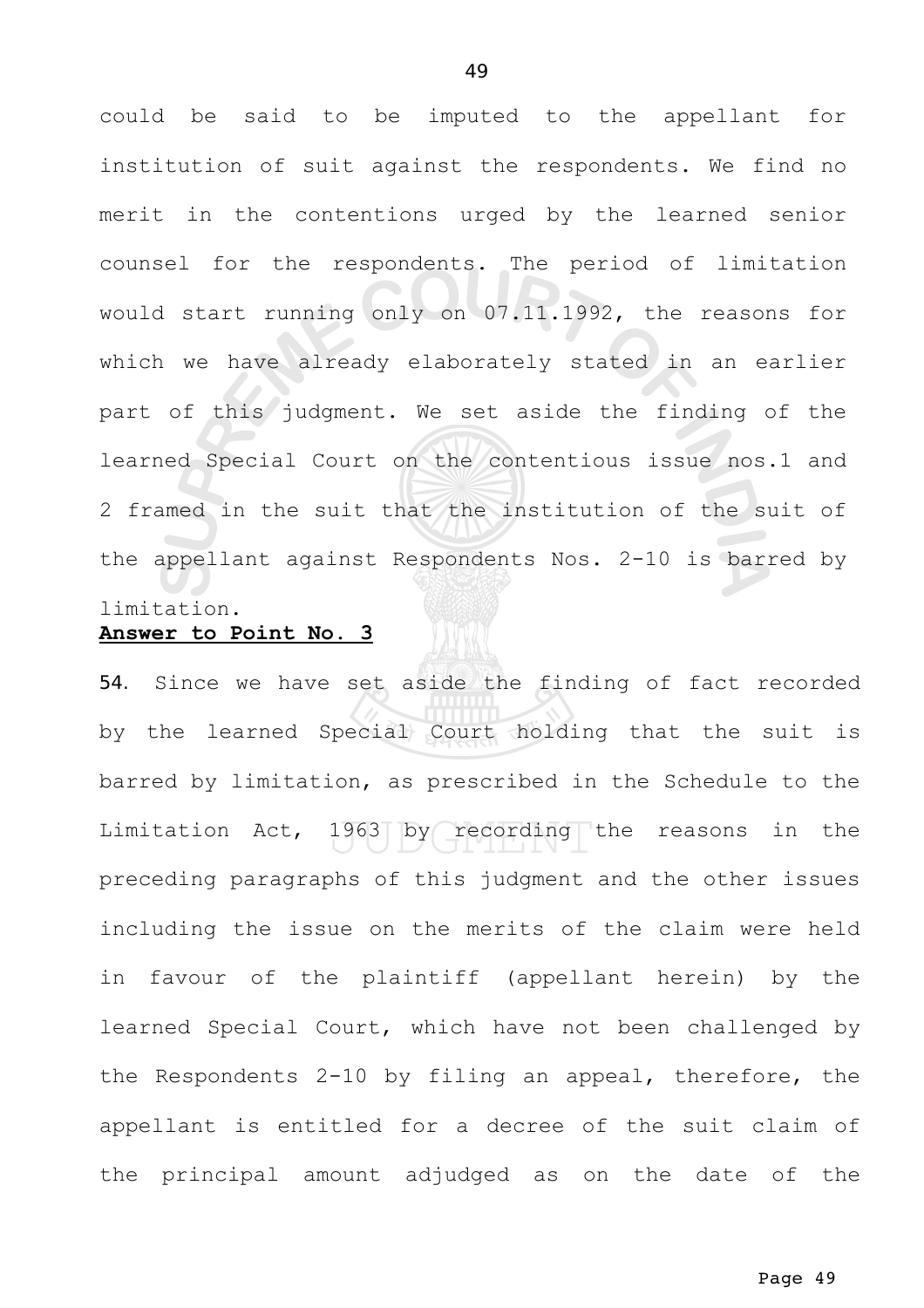institution of the suit. The appellant is also entitled to interest *pendente lite and* future interest. This transaction can be termed as a commercial transaction and Section 34 of the Code of Civil Procedure, 1908 confers discretionary power upon this Court to award interest at appropriate rate on the suit claim of the appellant. We have considered with regard to the facts and circumstances of the case as to what should be the reasonable rate of interest to be awarded on the suit claim both for the period of *pendente lite* and for future interest and from what date to be ordered. The suit in the instant case was instituted before the Special Court on 27.11.1992, but the respondent nos.2-10 were brought on record as parties to the suit by way of an amendment, which was allowed on 10.01.1996. Therefore, it would be appropriate for this Court to award interest from the above said date during pendency of the proceedings before the Special Court and this Court and also for future rate of interest at 6% per annum till the date of realisation. The Particulars of Claim, marked as Exh. "E" to the plaint shows that the appellant had claimed 20% interest from 26.02.1992 till 27.11.1992 at the principal sum of Rs.48,02,50,000.00, to arrive at the amount of Rs.55,26,16,438.36 as the adjudged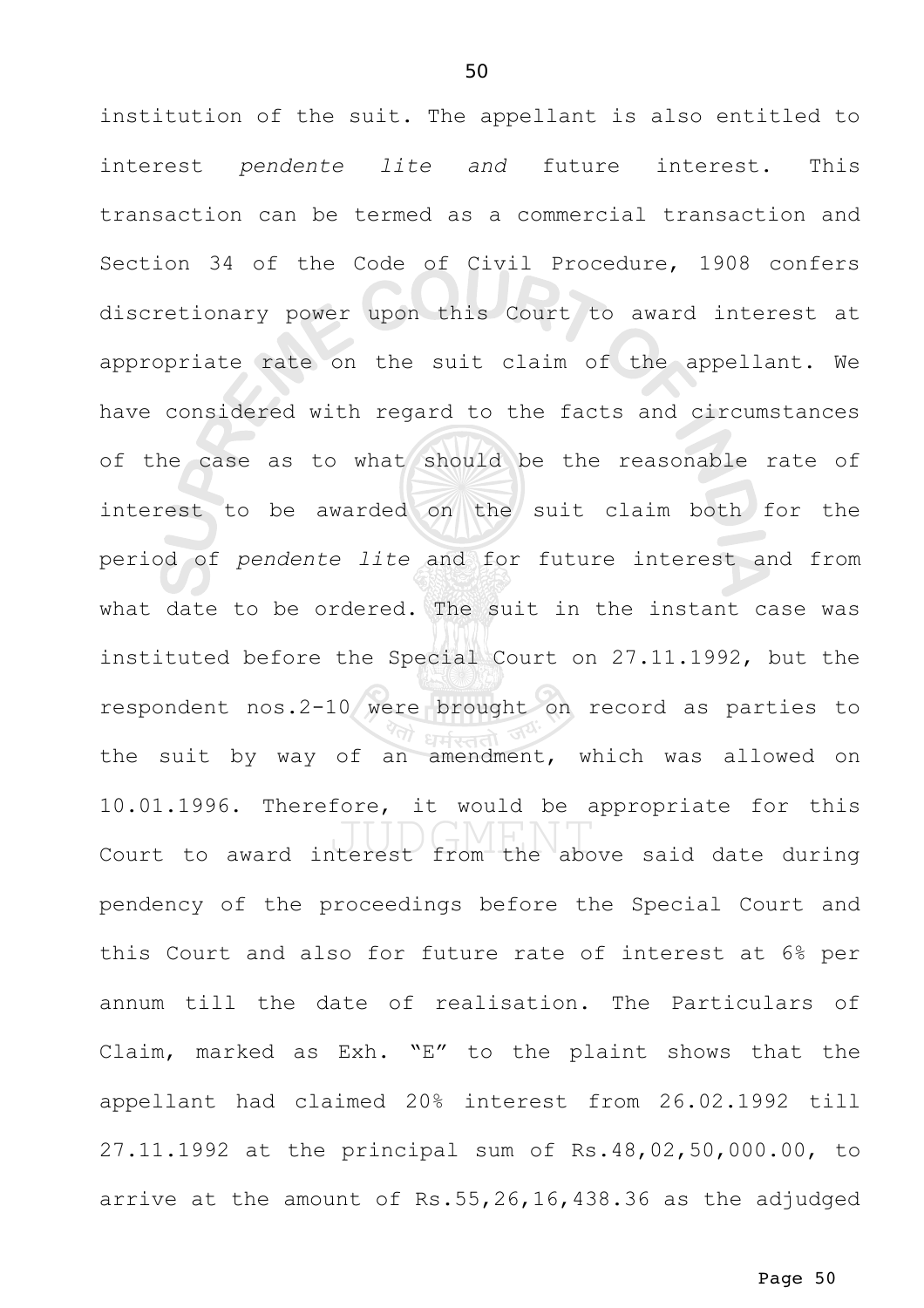principal amount. Since we have awarded interest at the rate of 6% per annum, we shall calculate the principal amount of Rs.48,02,50,000.00, on that rate itself for the period from 26.02.1992 to 27.11.1992 at that rate itself which amounts to Rs.50,18,61,250.00 will be the adjudged principal amount from the date of institution of the suit. 55. For the foregoing reasons, we set aside the judgment and decree of the dismissal of the suit on the question of limitation and the suit claim as indicated herein below with interest and costs is allowed by allowing these appeals in the following terms:-

The respondent nos.2-10 are directed to pay the adjudged principal sum of Rs.50,18,61,250.00 along with interest at the rate of 6% per annum from 10.01.1996 till the date of realisation with suit costs throughout for having converted the suit bonds. The above respondents shall be jointly and severally liable to pay the same to the appellant. The appellant is permitted to file memo costs of the suit proceedings throughout within three weeks from the date of receipt of the copy of this judgment.